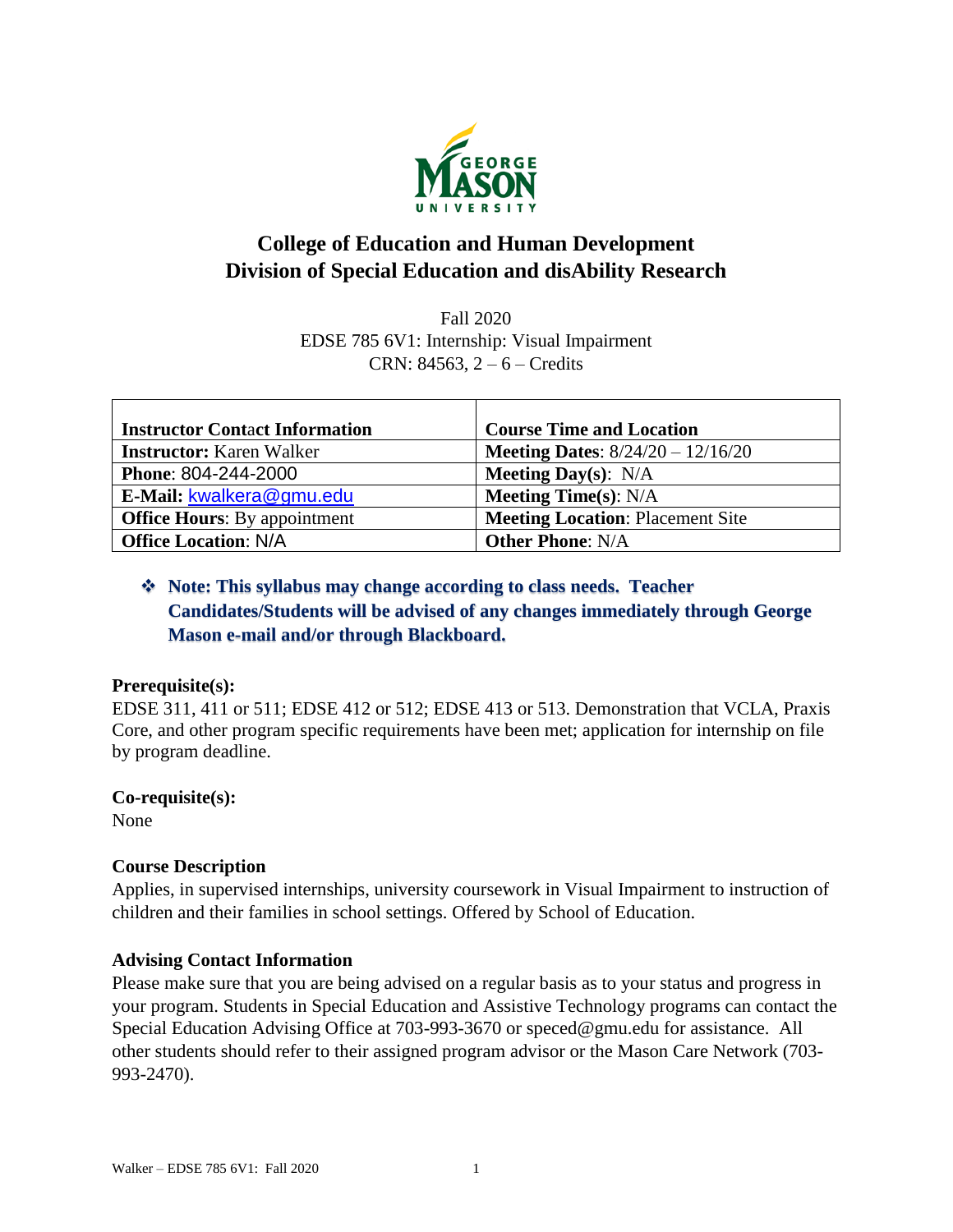## **Advising Tip**

Are you planning to waive one of the two internship requirements for your teacher licensure program? The waiver is not automatic. Be sure to send the waiver documentation (http://cehd.gmu.edu/assets/docs/forms/InternshipWaiv\_forms.pdf) to your advisor.

## **Course Delivery Method**

Learning activities include the following:

- 1. Class lecture and discussion
- 2. Application activities
- 3. Small group activities and assignments
- 4. Video and other media supports
- 5. Research and presentation activities
- 6. Electronic supplements and activities via Blackboard

This course will be delivered online (76% or more) using both a synchronous and asynchronous format via the Blackboard Learning Management system (LMS) housed in the MyMason portal. You will log in to the Blackboard (Bb) course site using your Mason email name (everything before @masonlive.gmu.edu) and email password. The course site will be available on August 24, 2020.

Under no circumstances, may candidates/students participate in online class sessions (either by phone or Internet) while operating motor vehicles. Further, as expected in a face-to-face class meeting, such online participation requires undivided attention to course content and communication.

## **Technical Requirements**

To participate in this course, students will need to satisfy the following technical requirements:

• High-speed Internet access with standard up-to-date browsers. To get a list of Blackboard's supported browsers see: [Browser support](https://help.blackboard.com/Learn/Student/Getting_Started/Browser_Support#supported-browsers) [\(https://help.blackboard.com/Learn/Student/Getting\\_Started/Browser\\_Support#suppo](https://help.blackboard.com/Learn/Student/Getting_Started/Browser_Support#supported-browsers) [rted-browsers\)](https://help.blackboard.com/Learn/Student/Getting_Started/Browser_Support#supported-browsers)

To get a list of supported operation systems on different devices see: [Tested devices](https://help.blackboard.com/Learn/Student/Getting_Started/Browser_Support#tested-devices-and-operating-systems)  [and operating systems](https://help.blackboard.com/Learn/Student/Getting_Started/Browser_Support#tested-devices-and-operating-systems) [\(https://help.blackboard.com/Learn/Student/Getting\\_Started/Browser\\_Support#tested](https://help.blackboard.com/Learn/Student/Getting_Started/Browser_Support#tested-devices-and-operating-systems) [-devices-and-operating-systems\)](https://help.blackboard.com/Learn/Student/Getting_Started/Browser_Support#tested-devices-and-operating-systems)

- Students must maintain consistent and reliable access to their GMU email and Blackboard, as these are the official methods of communication for this course.
- Students will need a headset microphone for use with the Blackboard Collaborate web conferencing tool.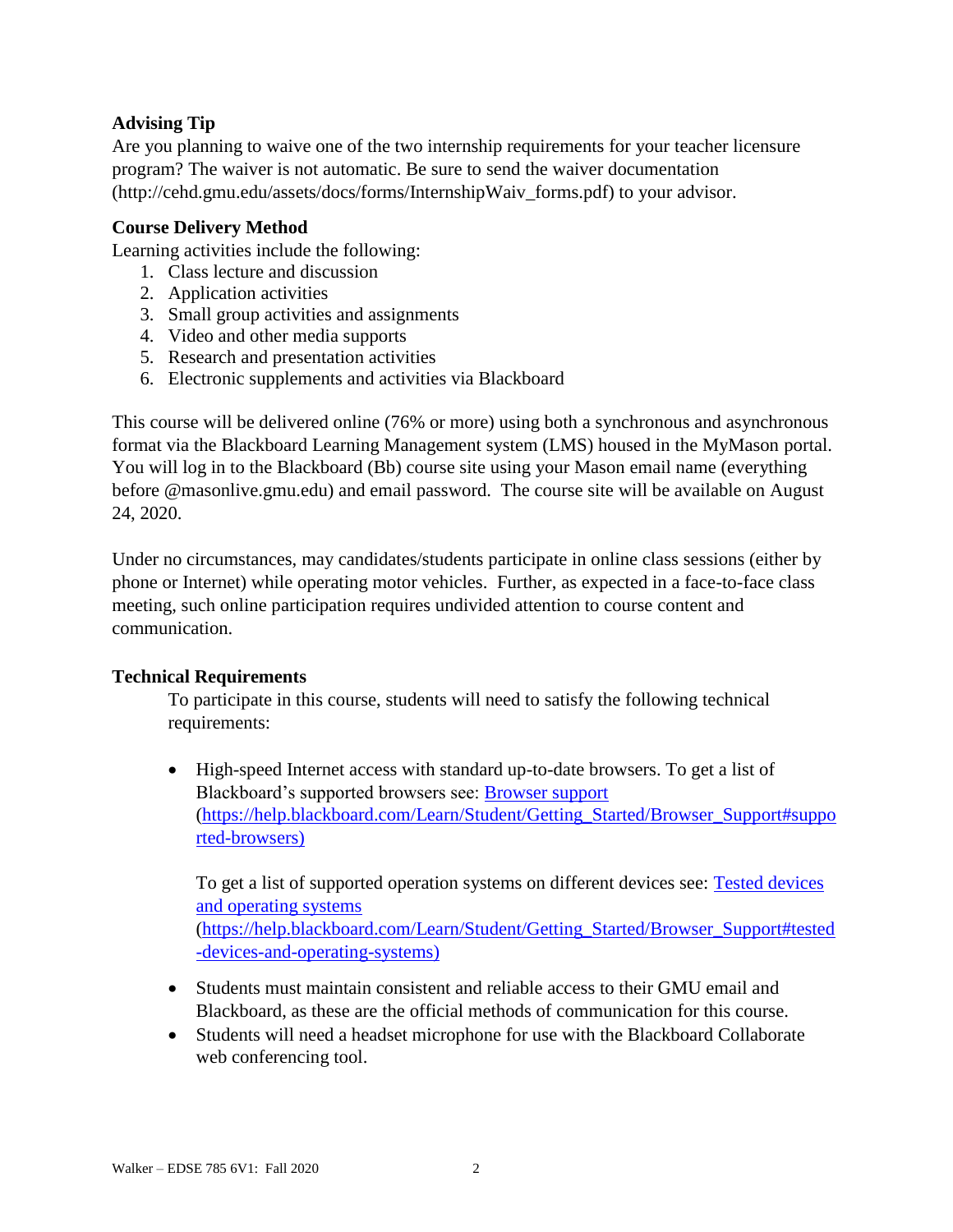- Students may be asked to create logins and passwords on supplemental websites and/or to download trial software to their computer or tablet as part of course requirements.
- The following software plug-ins for PCs and Macs, respectively, are available for free download:
	- o [Adobe Acrobat Reader](https://get.adobe.com/reader/) [\(https://get.adobe.com/reader/\)](https://get.adobe.com/reader/)
	- o [Windows Media Player](https://support.microsoft.com/en-us/help/14209/get-windows-media-player) [\(https://support.microsoft.com/en-us/help/14209/get](https://support.microsoft.com/en-us/help/14209/get-windows-media-player)[windows-media-player\)](https://support.microsoft.com/en-us/help/14209/get-windows-media-player)
	- o [Apple Quick Time Player](http://www.apple.com/quicktime/download/) [\(www.apple.com/quicktime/download/\)](http://www.apple.com/quicktime/download/)

## **Expectations**

- Course Week:
- Log-in Frequency:

Students must actively check the course Blackboard site and their GMU email for communications from the instructor, class discussions, and/or access to course materials at least 1 time per week. In addition, students must log-in for all scheduled online synchronous meetings.

• Participation:

Students are expected to actively engage in all course activities throughout the semester, which includes viewing all course materials, completing course activities and assignments, and participating in course discussions and group interactions.

• Technical Competence:

Students are expected to demonstrate competence in the use of all course technology. Students who are struggling with technical components of the course are expected to seek assistance from the instructor and/or College or University technical services.

## • Technical Issues:

Students should anticipate some technical difficulties during the semester and should, therefore, budget their time accordingly. Late work will not be accepted based on individual technical issues.

• Workload:

Please be aware that this course is not self-paced. Students are expected to meet *specific deadlines* and *due dates* listed in the Class Schedule section of this syllabus. It is the student's responsibility to keep track of the weekly course schedule of topics, readings, activities and assignments due.

• Instructor Support:

Students may schedule a one-on-one meeting to discuss course requirements, content or other course-related issues. Those unable to come to a Mason campus can meet with the instructor via telephone or web conference. Students should email the instructor to schedule a one-on-one session, including their preferred meeting method and suggested dates/times.

• Netiquette:

The course environment is a collaborative space. Experience shows that even an innocent remark typed in the online environment can be misconstrued. Students must always re-read their responses carefully before posting them, so as others do not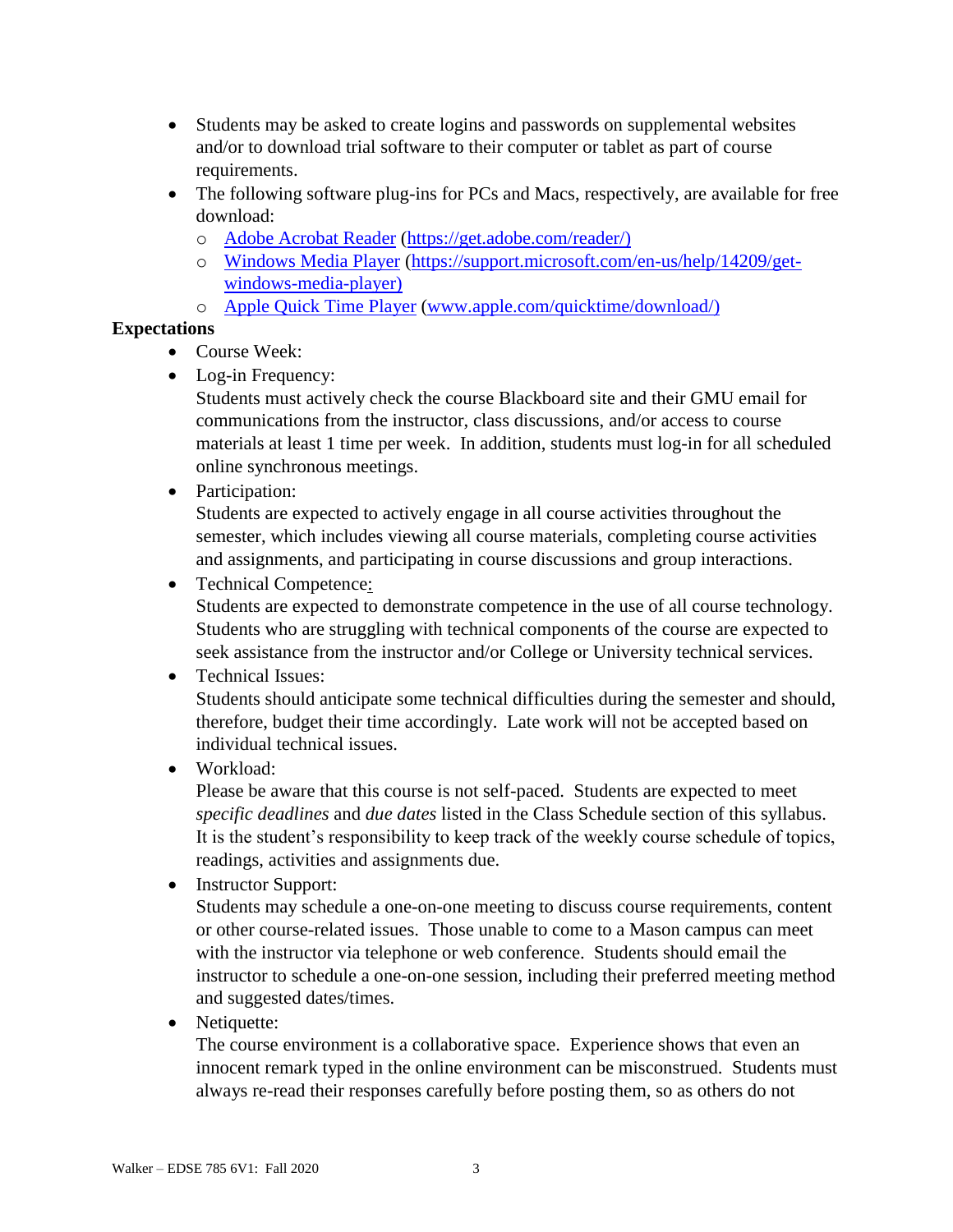consider them as personal offenses. *Be positive in your approach with others and diplomatic in selecting your words*. Remember that you are not competing with classmates, but sharing information and learning from others. All faculty are similarly expected to be respectful in all communications.

• Accommodations: Online learners who require effective accommodations to insure accessibility must be registered with George Mason University Disability Services.

## **Learner Outcomes**

Upon completion of the course, teacher candidates/students will be able to:

- 1. Demonstrate understanding of development and the ability to plan and execute curriculum appropriate to the chronological ages, developmental and functional levels of the students being taught.
- 2. Demonstrate the integration of the theoretical methodology with the practical applications in the field.
- 3. Demonstrate positive and appropriate interactions with students, families and other professionals. This includes the ability to manage the classroom/resource room, co-teach in a general education setting, develop and enforce classroom expectations, develop strategies to anticipate behaviors and deal with them, and work through transitions during the day. This also includes demonstration of confidentiality when communicating about students with disabilities.
- 4. Develop and implement developmentally and functionally appropriate intervention activities within a variety of settings, including those that enhance and support integration and/or inclusion as well as those activities that are therapeutically based. This includes demonstration of a positive learning environment geared to the individual as well as the group. This may also be demonstrated in the general classroom environment as well as special education settings.
- 5. Demonstrate the ability to work collaboratively as part of a team including but not limited to general and special educators and therapists, parents and other related/support staff.
- 6. Demonstrate the ability to be lead teacher by overseeing the entire classroom while also meeting the individual needs of students, directing/teaming with assistants, and monitoring the ongoing activities and tone of the class. If working with students on an individual basis, demonstrate the ability to plan for that child based on goals and objectives and provide on-going assessment for both the child and the intervention sessions.
- 7. Demonstrate support within an integrated environment, as appropriate. This includes knowledge of general curriculum specific to the ages and grades of students, ability to modify the general education curriculum as needed, ability to work with general education staff in a manner which enhances the education of the student(s) with disabilities by providing direct or indirect support and the knowledge of how to work with groups of students demonstrating mixed abilities and needs (whether identified as disabled or not).
- 8. Select and utilize assessment and/or monitoring tools and strategies, including but not limited to county-wide assessments, SOLs, VAAP (as assessed for individual students),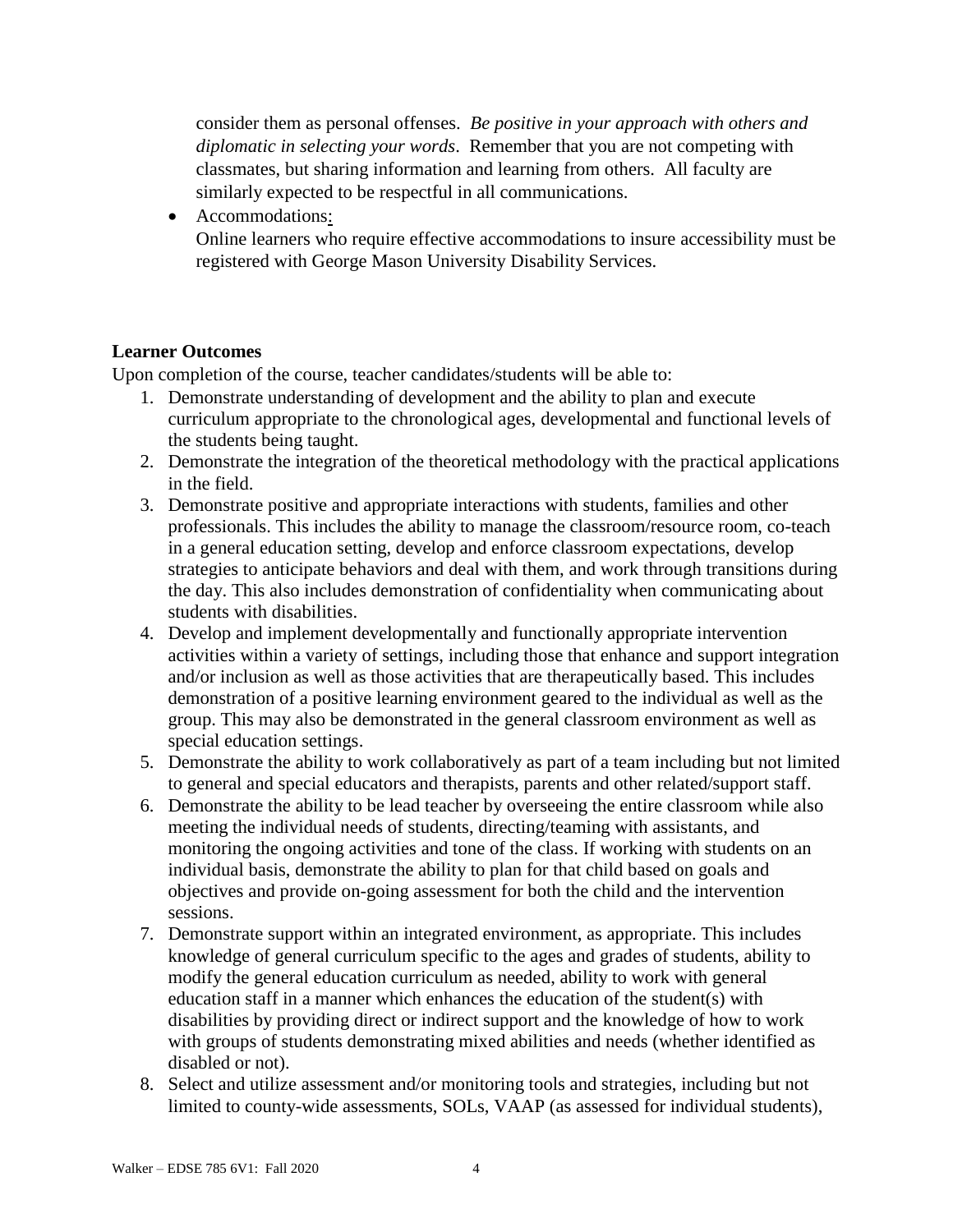etc.

- 9. Develop developmentally, educationally and functionally appropriate IEPs.
- 10. Select and utilize workable and useful data/record keeping strategies.
- 11. Monitor and analyze teaching performance.
- 12. Demonstrate additional competencies contained in personal goals statement or delineated by the cooperating teacher and/or university supervisor.

## **Professional Standards**

(Council for Exceptional Children (CEC), Interstate Teacher Assessment and Support Consortium (InTASC). Upon completion of this course, students will have met the following professional standards: CEC Standard 2: Learning environments (InTASC 3); CEC Standard 4: Assessment (InTASC 6); CEC Standard 5: Instructional planning and strategies (InTASC 7,8); CEC Standard 6: Professional learning and ethical practice (InTASC 9) & CEC Standard 7: Collaboration (InTASC 10).

This course contains at least on Common Assessment developed by the College of Education and Human Development to assess our candidates' performance on nationally accepted standards for beginning teachers (InTASC) and our programs' performance on national accreditation standards (CAEP).

## **Required Texts**

*Special Education Internship Handbook* for Fall 2020

## **Recommended Texts**

American Psychological Association*.* (2020). *Publication manual of the American Psychological Association* (7th ed.). <https://doi.org/10.1037/0000165-000>

## **Required Resources**

Access to Blackboard and Mason email, and access to other virtual communication tools (e.g., Zoom, OneDrive) as needed

## **Course Performance Evaluation**

Students are expected to submit all assignments on time in the manner outlined by the instructor (e.g., Blackboard, VIA, hard copy).

## **VIA Performance-Based Assessment Submission Requirement**

It is critical for the special education program to collect data on how our students are meeting accreditation standards. Every teacher candidate/student registered for an EDSE course with a required Performance-based Assessment (PBA) is required to upload the PBA to VIA (regardless of whether a course is an elective, a one-time course or part of an undergraduate minor). A PBA is a specific assignment, presentation, or project that best demonstrates one or more CEC, InTASC or other standard connected to the course. A PBA is evaluated in two ways. The first is for a grade, based on the instructor's grading rubric. The second is for program accreditation purposes. Your instructor will provide directions as to how to upload the PBA to VIA.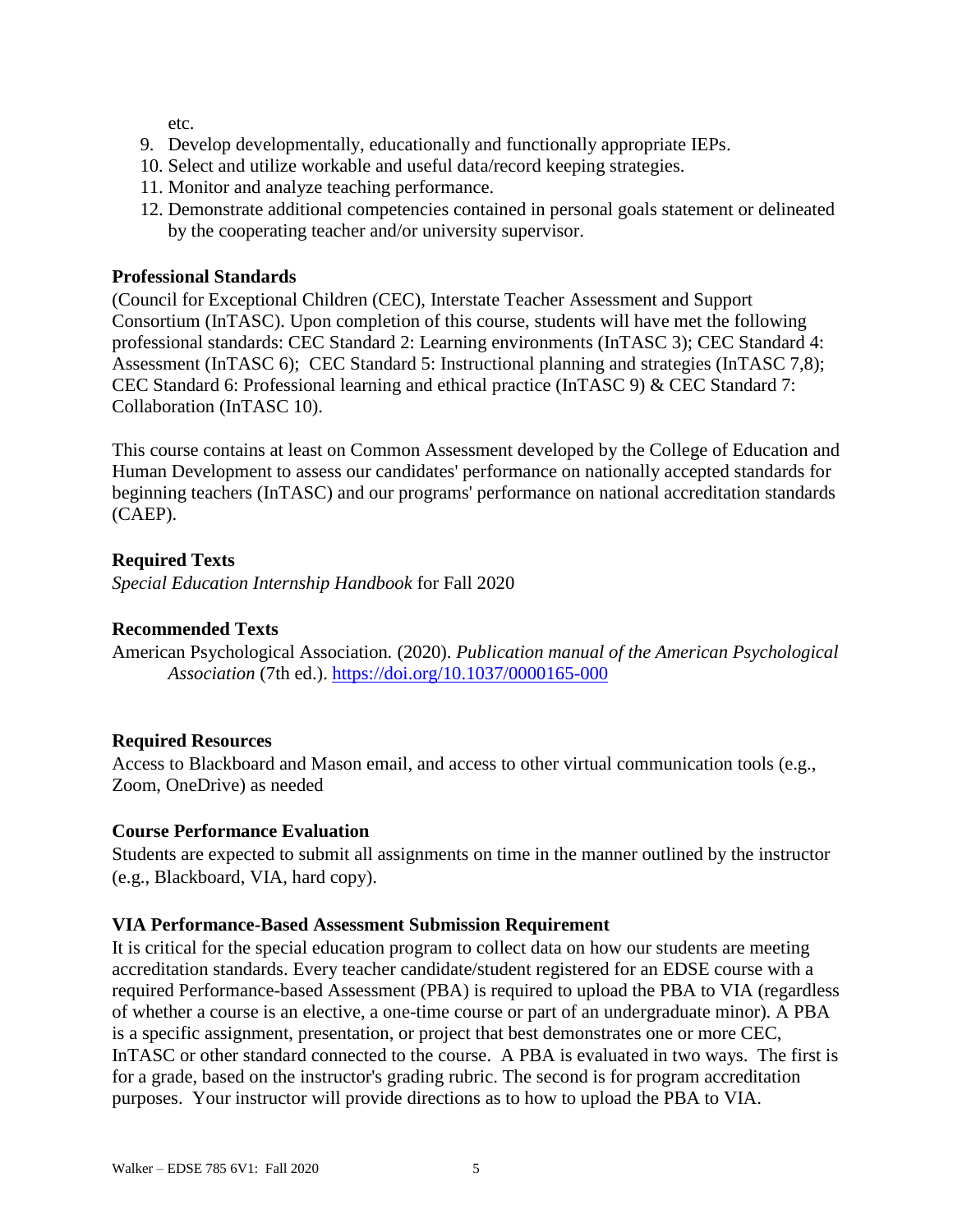For EDSE 785, the required PBA is Clinical Experience Continuum AND Log of Hours (All Programs). Please check to verify your ability to upload items to VIA before the PBA due date.

## **Assignments and/or Examinations**

## **Performance-based Assessment (VIA submission required)**

• Internship Rubric (Assessment A; see Internship Handbook)

## **College Wide Common Assessment (VIA submission required)**

This course contains at least one Common Assessment developed by the College of Education and Human Development to assess our candidates' performance on nationally accepted standards for beginning teachers (InTASC) and our programs' performance on national accreditation standards (CAEP).

• Teacher Candidate Dispositions Rating (Assessment B; see Internship Handbook)

## **Performance-based Common Assignments (No VIA submission required)**

- Log of Hours (Form 1 in Internship Handbook; all completed/signed pages uploaded to the Forms page of Blackboard)
- Internship Summary and Final Grade (Form 2 in Internship Handbook; all completed/signed pages uploaded to the Forms page of Blackboard)
- Observation Summary Report (Form 3 in Internship Handbook; all completed reports [at least 3 completed by the University Supervisor, at least 2 completed by Mentor Teacher for traditional teacher candidates only] uploaded to the Forms page in Blackboard)
- Weekly Reflection (Form 4 in the Internship Handbook; uploaded to the Forms page of Blackboard)
- End-of-Internship Evaluation (CEHD-wide evaluation completed online prior to internship completion)

## **Other Assignments**

- Lesson plans, observations, and pre- and/or post-observation conferences (see Internship Handbook)
- Any other assignments may be assigned at the University Supervisor's discretion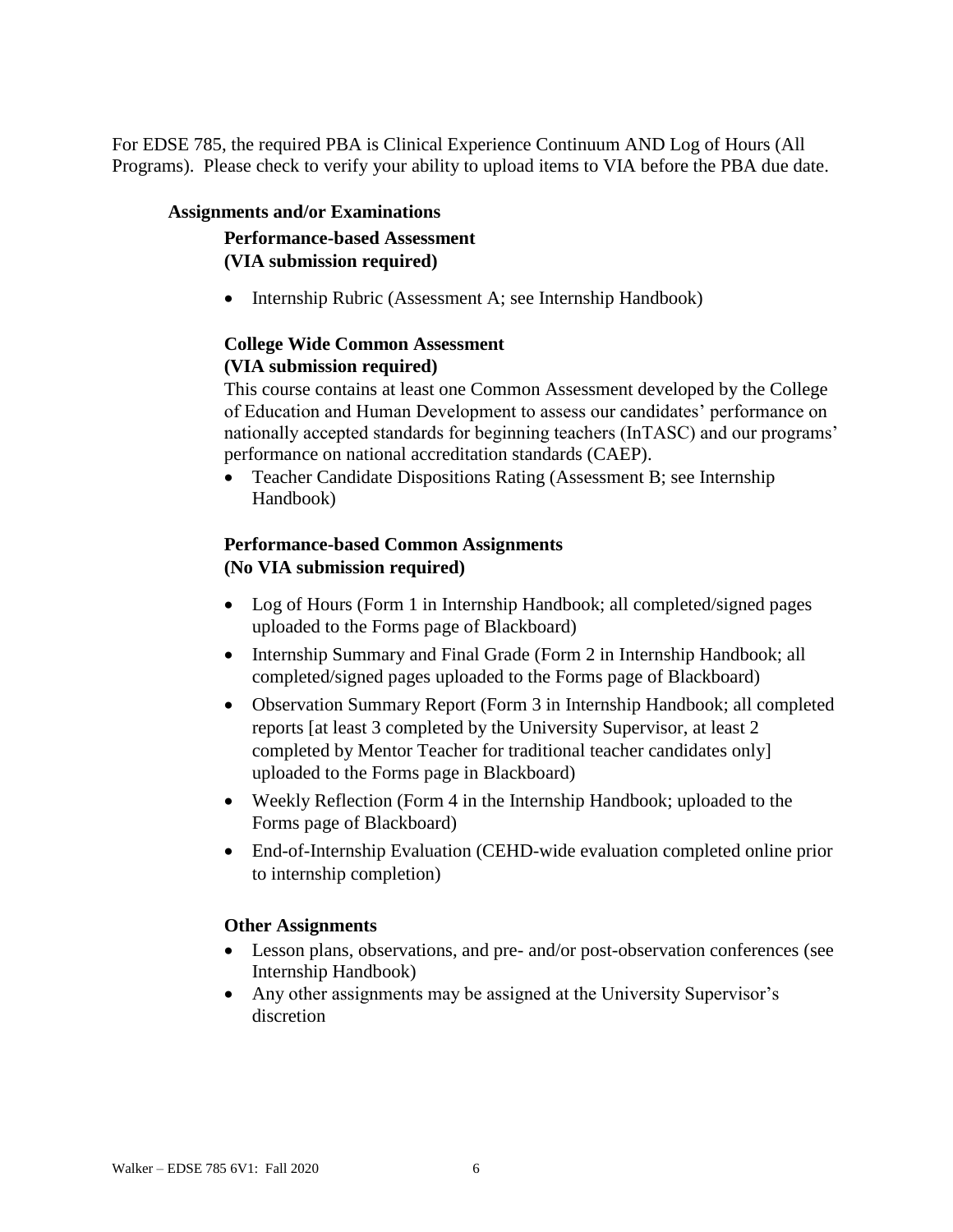## **Course Policies and Expectations**

#### **Attendance/Participation**

Teacher Candidates completing Traditional internships are required to follow the Mentor Teacher's daily schedule. Candidates must be punctual, arrive when the Mentor Teacher arrives, and leave when the Mentor Teacher leaves. When an absence is unavoidable, the Candidate must notify the school office personnel, Mentor Teacher, and University Supervisor as far in advance as possible. If the Teacher Candidate is absent on a day when he/she is expected to teach, lesson plans and materials must be delivered to the Mentor Teacher before class begins. Candidates who are completing on-the-job (OTJ) internships are expected to adhere to their regular work schedule and responsibilities.

#### **Late Work**

All internship activities and assignments are scheduled between the University Supervisor, Mentor Teacher, and Teacher Candidate. If an assignment cannot be completed as required, the Teacher Candidate must notify the University Supervisor and Mentor Teacher in advance and must work with the University Supervisor and Mentor Teacher to reschedule or adjust the deadline accordingly. Note that submission of all assignments in accordance with the agreed upon schedule increases the likelihood of on-time completion of internship requirements.

#### **Other Requirements**

- **Personal Appearance and Professional Conduct**: Candidates must dress professionally and exhibit professional behavior in their assigned school at all times. Candidates must read their assigned school's faculty handbook and conform to the professional expectations of that school. If a Candidate cannot find a copy of the faculty handbook, he/she should contact the Mentor Teacher. Candidates should also note that Mentor Teachers and University Supervisors evaluate a Candidate's teaching dispositions and professionalism during the internship (see the Teacher Candidate Dispositions Rating in the Internship Handbook).
- **Holidays and Vacations**: Candidates must follow the calendar of their assigned school for their internship. The school's calendar may be different from George Mason's calendar during the semester of internship. The Teacher Candidate always follows the calendar of the assigned school during internship. This applies to Thanksgiving and spring break holidays as well.
- **Teacher Candidates and Substitute Teachers**: Traditional Internship Candidates may NOT act as substitute teachers under any circumstance. A school division-designated substitute teacher must be provided when a Mentor Teacher is absent.
- **Important Considerations**: If Candidates do not comply with on-site school expectations, school divisions have the right to request the Candidate be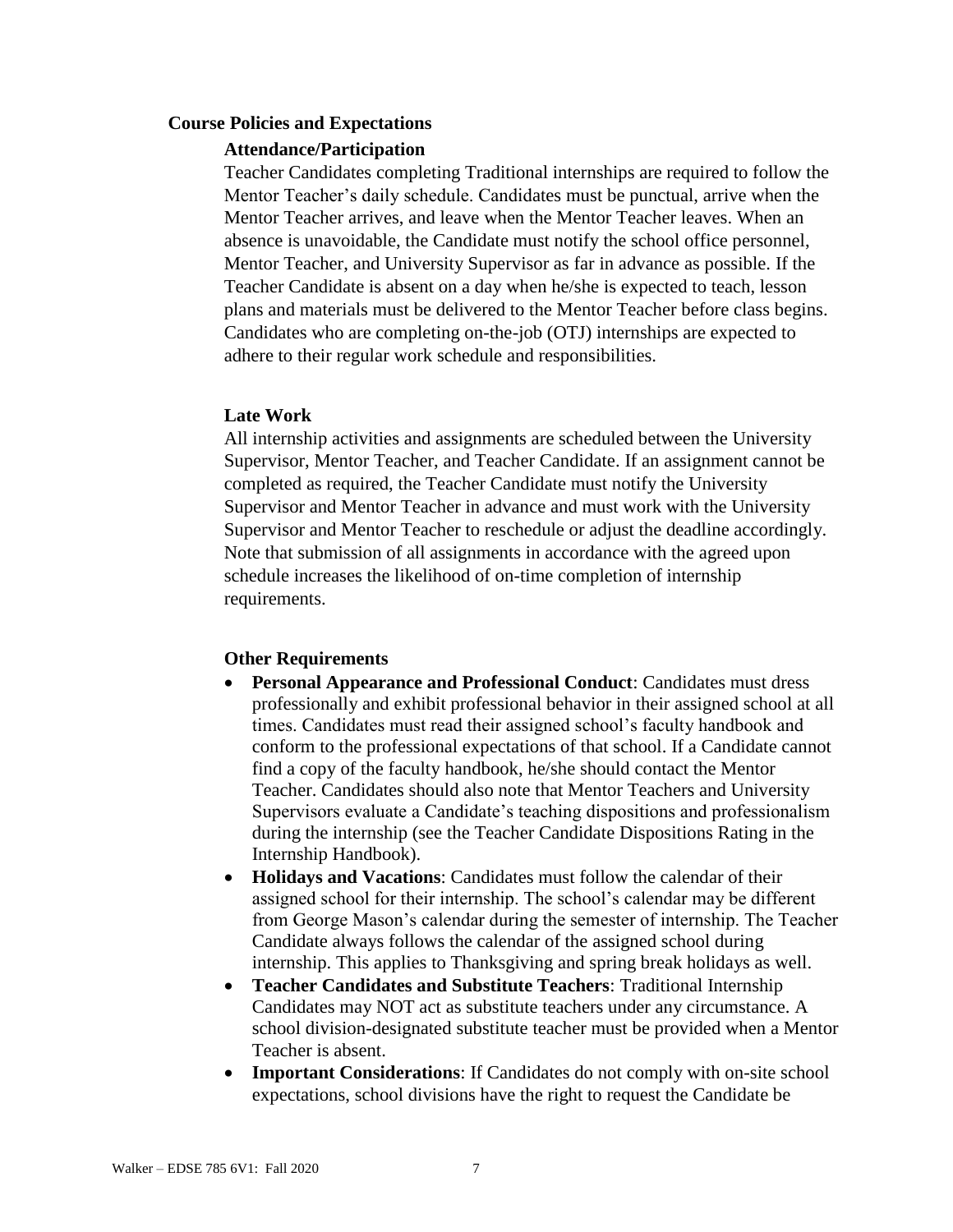removed from the assigned school. There is no guarantee that a Teacher Candidate will be approved for an alternate assignment or location. Candidates who do not uphold the professional behaviors and dispositions promoted by CEHD may be removed from internship and/or referred to the Office of Student and Academic Affairs as needed. On-site school expectations include the social media presence of Teacher Candidates. The Teacher Candidate Dispositions Rating (see Internship Handbook) includes the expectations for teaching dispositions. Each school site has faculty expectations outlined in a faculty handbook. Candidates are strongly encouraged to purchase professional liability insurance through membership in the Student Virginia Education Association, the Council for Exceptional Children, or through a private carrier in case of civil legal action. Candidates employed by a school division are encouraged to purchase additional coverage to supplement what is provided.

• Accommodations in Internships: Students must be able to perform the essential functions of the internship site assigned with or without an accommodation. Contact Disability Services (ods@gmu.edu) for questions related to accommodations.

## **Grading Scale**

(From the Internship Handbook)

Grades for the internship are:

- S Satisfactory: Teacher Candidate successfully meets the clinical internship requirements and can be recommended for teacher licensure.
- NC No Credit: Teacher Candidate will not be recommended for teacher licensure unless he/she repeats all or part of the internship with satisfactory performance. This may require enrolling and paying tuition for additional credit hours in a subsequent semester or paying a fee for extended supervision. In some cases, a grade of NC may be accompanied by a recommendation that the Teacher Candidate not be allowed to repeat the internship. In such cases, the Candidate may be counseled out of the licensure program although not necessarily out of the degree program.
- IP In Progress: The Teacher Candidate's performance cannot be evaluated at the end of the grading period. IP grade can be changed to S or NC upon completion of requirements.

**\*Note:** The George Mason University Honor Code will be strictly enforced. See [Academic](https://oai.gmu.edu/)  [Integrity Site](https://oai.gmu.edu/) [\(https://oai.gmu.edu/\)](https://oai.gmu.edu/) and [Honor Code and System](https://catalog.gmu.edu/policies/honor-code-system/)

[\(https://catalog.gmu.edu/policies/honor-code-system/\)](https://catalog.gmu.edu/policies/honor-code-system/). Students are responsible for reading and understanding the Code. "To promote a stronger sense of mutual responsibility, respect, trust, and fairness among all members of the George Mason University community and with the desire for greater academic and personal achievement, we, the student members of the university community, have set forth this honor code: Student members of the George Mason University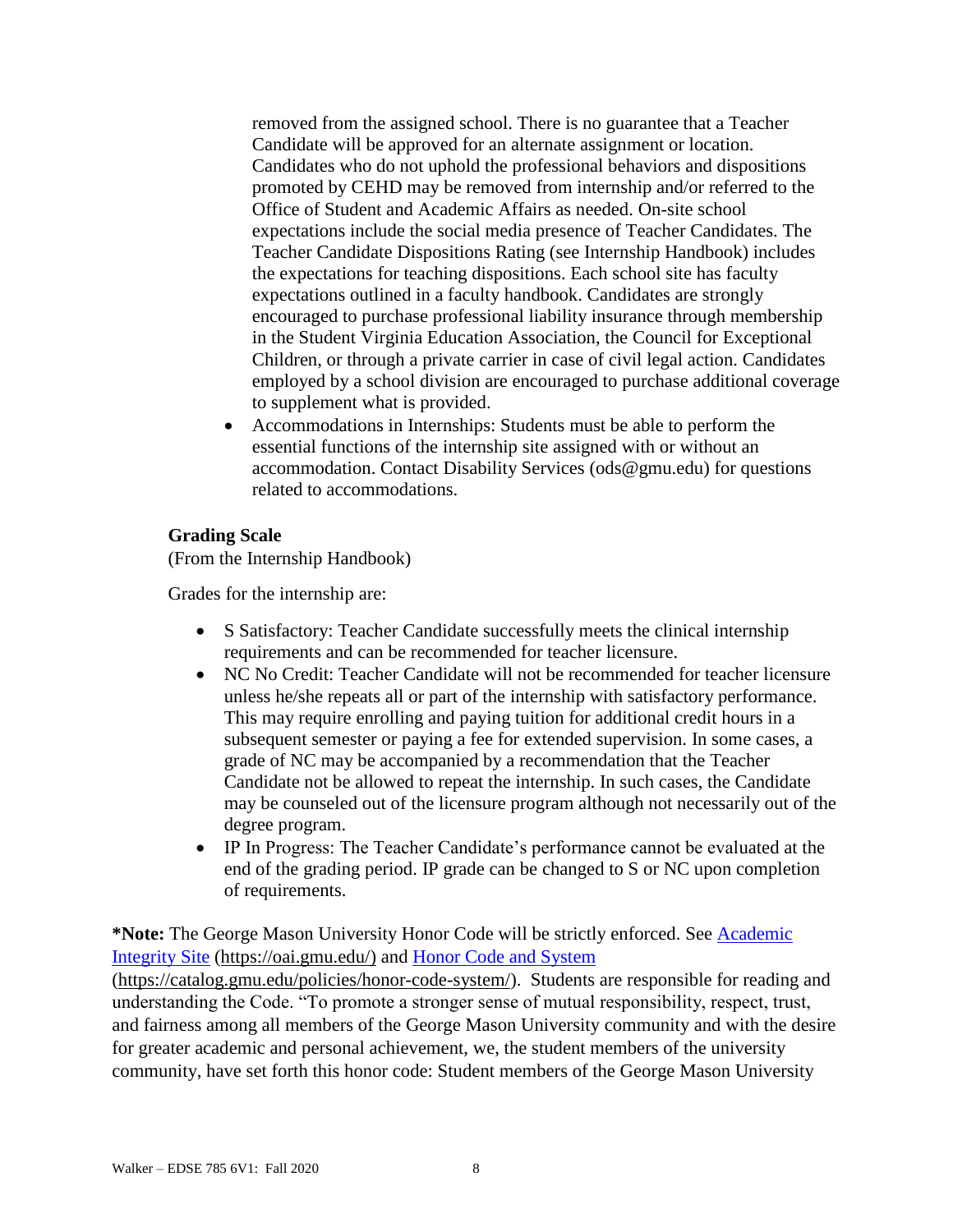community pledge not to cheat, plagiarize, steal, or lie in matters related to academic work." Work submitted must be your own new, original work for this course or with proper citations.

## **Professional Dispositions**

Students are expected to exhibit professional behaviors and dispositions at all times. See [Policies and Procedures](https://cehd.gmu.edu/students/polices-procedures/) [\(https://cehd.gmu.edu/students/polices-procedures/\)](https://cehd.gmu.edu/students/polices-procedures/). Students are expected to exhibit professional behaviors and dispositions at all times. In the College of Education and Human Development, dispositions are formally and separately evaluated in at least two points in each student's program – a self-evaluation at the start of their program, and a university supervisor's evaluation during internship. In special education licensure programs, the self-evaluation is an online survey distributed via email upon program entry for graduate students and within initial courses (EDSE 241, EDSE 361, and EDSE 311) for undergraduate students. When dispositions are assessed, it is important that for areas where a positive disposition is 'occasionally evident' or 'rarely evident,' the student takes steps to grow as an educator. See https://cehd.gmu.edu/epo/candidate-dispositions.

## **Class Schedule**

\*Note: Faculty reserves the right to alter the schedule as necessary, with notification to students. The Teacher Candidate, Mentor Teacher, and University Supervisor work together to determine the schedule of observations and activities. Therefore, the Triad should agree upon the basic schedule during the initial meeting of the internship.

## **Core Values Commitment**

The College of Education and Human Development is committed to collaboration, ethical leadership, innovation, research-based practice, and social justice. Students are expected to adhere to these principles: See [Core Values](http://cehd.gmu.edu/values/) [\(http://cehd.gmu.edu/values/\)](http://cehd.gmu.edu/values/).

## **GMU Policies and Resources for Students**

## **Policies**

- Students must adhere to the guidelines of the Mason Honor Code. See Honor Code and [System](https://catalog.gmu.edu/policies/honor-code-system/) [\(https://catalog.gmu.edu/policies/honor-code-system/\)](https://catalog.gmu.edu/policies/honor-code-system/).
- Students must follow the university policy for Responsible Use of Computing. See [Responsible Use of Computing](http://universitypolicy.gmu.edu/policies/responsible-use-of-computing/) [\(http://universitypolicy.gmu.edu/policies/responsible-use](http://universitypolicy.gmu.edu/policies/responsible-use-of-computing/)[of-computing/\)](http://universitypolicy.gmu.edu/policies/responsible-use-of-computing/).
- Students are responsible for the content of university communications sent to their Mason email account and are required to activate their account and check it regularly. All communication from the university, college, school, and program will be sent to students solely through their Mason email account.
- Students with disabilities who seek accommodations in a course must be registered with George Mason University Disability Services. Approved accommodations will begin at the time the written letter from Disability Services is received by the instructor. See [Disability Services](https://ds.gmu.edu/) [\(https://ds.gmu.edu/\)](https://ds.gmu.edu/).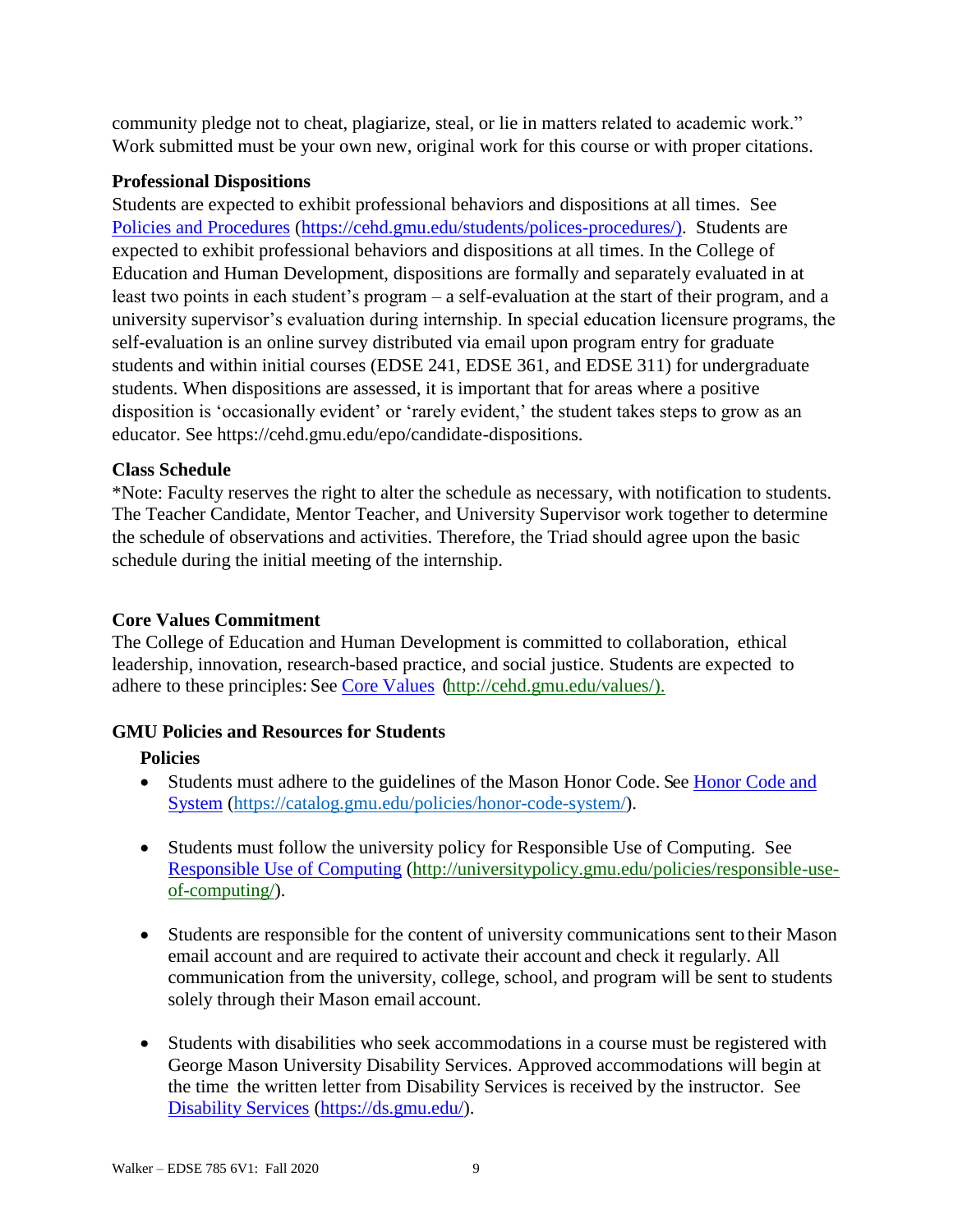• Students must silence all sound emitting devices during class unless otherwise authorized by the instructor.

## **Campus Resources**

Support for submission of assignments to VIA should be directed to VIA [Help](mailto:support@watermarkinsights.com) [support@watermarkinsights.com.](mailto:support@watermarkinsights.com) Questions or concerns regarding use of Blackboard should be directed to [Blackboard Instructional Technology Support for Students](https://its.gmu.edu/knowledge-base/blackboard-instructional-technology-support-for-students/) [\(https://its.gmu.edu/knowledge-base/blackboard-instructional-technology-support-for](https://its.gmu.edu/knowledge-base/blackboard-instructional-technology-support-for-students/)[students/\)](https://its.gmu.edu/knowledge-base/blackboard-instructional-technology-support-for-students/).

## **Notice of mandatory reporting of sexual assault, interpersonal violence, and stalking:**

- As a faculty member, I am designated as a "Responsible Employee," and must report all disclosures of sexual assault, interpersonal violence, and stalking to Mason's Title IX Coordinator per University Policy 1202. If you wish to speak with someone confidentially, please contact one of Mason's confidential resources, such as Student Support and Advocacy Center (SSAC) at 703-380-1434 or Counseling and Psychological Services (CAPS) at 703-993-2380. You may also seek assistance from Mason's Title IX Coordinator by calling 703-993-8730, or emailing the [Title IX Coordinator](mailto:titleix@gmu.edu) [\(titleix@gmu.edu\)](mailto:titleix@gmu.edu).
- **For information on student support resources on campus, see [Student Support](https://ctfe.gmu.edu/teaching/student-support-resources-on-campus)  [Resources on Campus](https://ctfe.gmu.edu/teaching/student-support-resources-on-campus) [\(https://ctfe.gmu.edu/teaching/student-support-resources-on](https://ctfe.gmu.edu/teaching/student-support-resources-on-campus)[campus\)](https://ctfe.gmu.edu/teaching/student-support-resources-on-campus).**
- For additional information on the College of Education and Human Development, please visit our website [College of Education and Human Development](http://cehd.gmu.edu/) [\(http://cehd.gmu.edu/\)](https://cehd.gmu.edu/).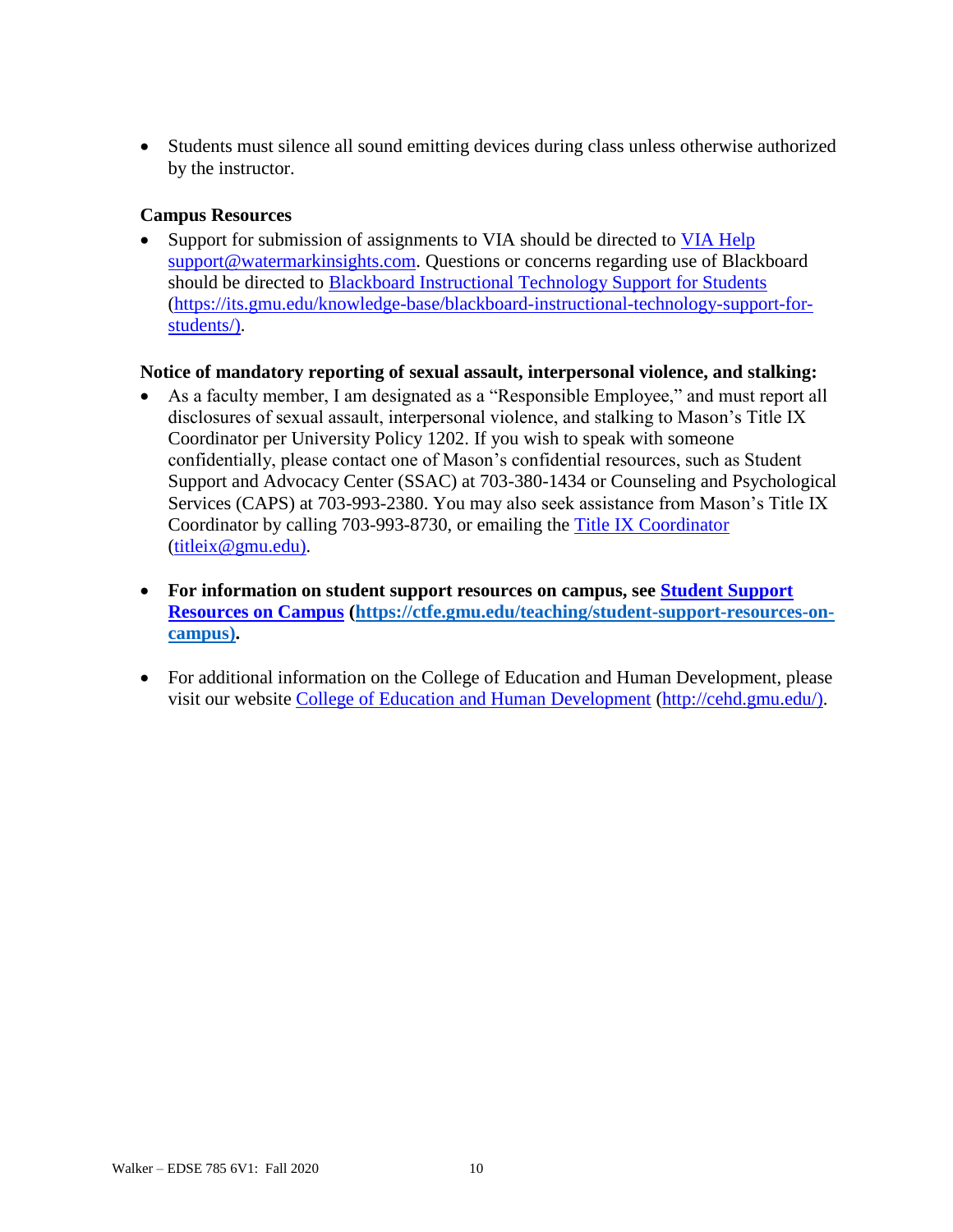# **Appendix**

**Assessment Rubric(s)**

|   | <b>CEC Standard 2: Learning Environments</b> |                                                                                                                                                      |                                                                                                                                                                                                                                |                                                                                                                                                                                                                                         |                                                                                                                                                                                                                                                                                                                                                                                                      |
|---|----------------------------------------------|------------------------------------------------------------------------------------------------------------------------------------------------------|--------------------------------------------------------------------------------------------------------------------------------------------------------------------------------------------------------------------------------|-----------------------------------------------------------------------------------------------------------------------------------------------------------------------------------------------------------------------------------------|------------------------------------------------------------------------------------------------------------------------------------------------------------------------------------------------------------------------------------------------------------------------------------------------------------------------------------------------------------------------------------------------------|
| м | F                                            | <b>Key Elements</b>                                                                                                                                  | <b>Does Not Meet Expectations</b>                                                                                                                                                                                              | <b>Meets</b><br><b>Expectations</b><br>2                                                                                                                                                                                                | <b>Exceeds Expectations</b>                                                                                                                                                                                                                                                                                                                                                                          |
|   |                                              | a. Creates an orderly<br>and supportive<br>environment by<br>designing and<br>managing routines;<br>effectively manages<br>teaching and<br>learning. | <b>Candidate inconsistently designs</b><br>and manages classroom<br>routines, creating an<br>environment which is not<br>consistently orderly and<br>supportive. Candidate<br>inconsistently manages teaching<br>and learning. | <b>Candidate creates</b><br>an orderly and<br>supportive<br>environment by<br>designing and<br>managing<br>classroom routines<br>and has<br>implemented some<br>supports for<br>effective<br>management of<br>teaching and<br>learning. | Candidate reflects on the<br>needs of the learners with<br>visual impairment in order<br>to create an orderly and<br>supportive environment.<br><b>Candidate manages</b><br>classroom routines and is<br>responsive to the<br>changing needs of the<br>students with visual<br>impairment. Candidate<br>effectively manages<br>teaching and learning.                                                |
|   |                                              | b. Motivates<br>students with visual<br>impairment through<br>interesting and<br>challenging<br>activities.                                          | <b>Candidate inconsistently</b><br>motivates students with visual<br>impairment through activities.                                                                                                                            | <b>Candidate</b><br>motivates students<br>with visual<br>impairment through<br>interesting and<br>challenging<br>activities.                                                                                                            | <b>Candidate takes student</b><br>interests and abilities into<br>consideration and designs<br>a variety of learning<br>activities which motivate<br>and challenge students<br>with visual impairment.<br><b>Candidate offers choices</b><br>to students with visual<br>impairment when possible<br>to increase motivation.                                                                          |
|   |                                              | c. Create a safe,<br>equitable, positive,<br>and supportive<br>learning environment<br>in which diversities<br>are valued.                           | Candidate creates a safe,<br>equitable, positive, and<br>supportive learning environment<br>in which diversities are valued<br>but does not demonstrate that<br>diversities are valued.                                        | Candidate creates a<br>safe, equitable,<br>positive, and<br>supportive learning<br>environment in<br>which diversities<br>are valued.                                                                                                   | <b>Candidate solicits student</b><br>input and provides<br>opportunities for choice<br>making in order create a<br>safe, equitable, positive,<br>and supportive learning<br>environment in which<br>diversities are valued.<br>Candidate reflects upon<br>students' linguistic and<br>cultural background and<br>considers the class<br>diversity while<br>establishing the learning<br>environment. |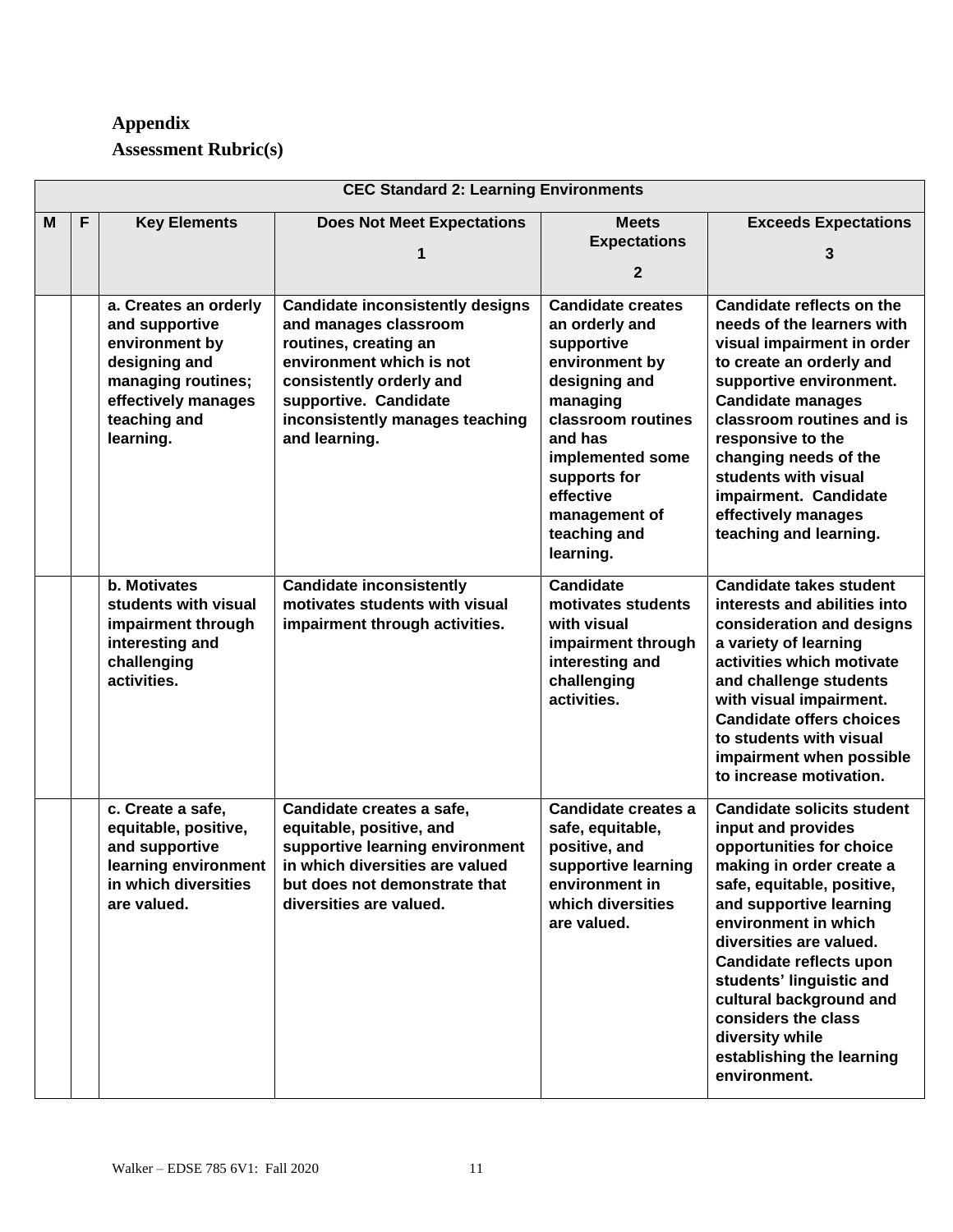|   | <b>CEC Standard 2: Learning Environments</b> |                                                                                                                                                                                            |                                                                                                                                                                                               |                                                                                                                                                                                                              |                                                                                                                                                                                                                                                                                                                                                                      |
|---|----------------------------------------------|--------------------------------------------------------------------------------------------------------------------------------------------------------------------------------------------|-----------------------------------------------------------------------------------------------------------------------------------------------------------------------------------------------|--------------------------------------------------------------------------------------------------------------------------------------------------------------------------------------------------------------|----------------------------------------------------------------------------------------------------------------------------------------------------------------------------------------------------------------------------------------------------------------------------------------------------------------------------------------------------------------------|
| M | F                                            | <b>Key Elements</b>                                                                                                                                                                        | <b>Does Not Meet Expectations</b><br>1                                                                                                                                                        | <b>Meets</b><br><b>Expectations</b><br>$\mathbf{2}$                                                                                                                                                          | <b>Exceeds Expectations</b><br>3                                                                                                                                                                                                                                                                                                                                     |
|   |                                              | d. Design learning<br>environments that<br>encourage active<br>participation in<br>individual and group<br>activities.                                                                     | <b>Candidate inconsistently designs</b><br>learning environments that<br>encourage participation in<br>individual and group activities.                                                       | <b>Candidate designs</b><br>learning<br>environments that<br>encourage active<br>participation in<br>individual and<br>group activities.                                                                     | <b>Candidate integrates</b><br>social skills instruction<br>and strategies for<br>enhancing motivation for<br>each individual student<br>and the group as a whole<br>as they design learning<br>environments that<br>encourage active<br>participation in individual<br>and group activities.                                                                        |
|   |                                              | e. Modifies the<br>learning environment<br>to manage<br>behaviors, time,<br>space, and materials<br>to keep students<br>with visual<br>impairment<br>productively<br>involved in learning. | Candidate fails to modify the<br>learning environment to manage<br>behaviors, time, space, and<br>materials to keep students with<br>visual impairments productively<br>involved in learning. | <b>Candidate modifies</b><br>the learning<br>environment to<br>manage behaviors,<br>time, space, and<br>materials to keep<br>students with visual<br>impairments<br>productively<br>involved in<br>learning. | <b>Candidate modifies the</b><br>learning environment to<br>manage behaviors, time,<br>space, and materials to<br>keep students with visual<br>impairments productively<br>involved in learning.<br><b>Candidate establishes</b><br>clear classroom<br>procedures, discourages<br>disruptions, and promotes<br>interaction with students<br>with visual impairments. |
|   |                                              | f. Demonstrates the<br>ability to manage two<br>or more classroom<br>activities<br>simultaneously, with<br>evidence of attention<br>to each.                                               | <b>Candidate demonstrates the</b><br>ability to manage two or more<br>classroom activities<br>simultaneously but fails to<br>provide attention to each.                                       | <b>Candidate</b><br>demonstrates the<br>ability to manage<br>two or more<br>classroom activities<br>simultaneously,<br>with evidence of<br>attention to each.                                                | <b>Candidate demonstrates</b><br>the ability to manage two<br>or more classroom<br>activities simultaneously,<br>with evidence of attention<br>to each. Candidate moves<br>easily from one activity to<br>the other, making<br>adaptations as necessary<br>to ensure student<br>success.                                                                             |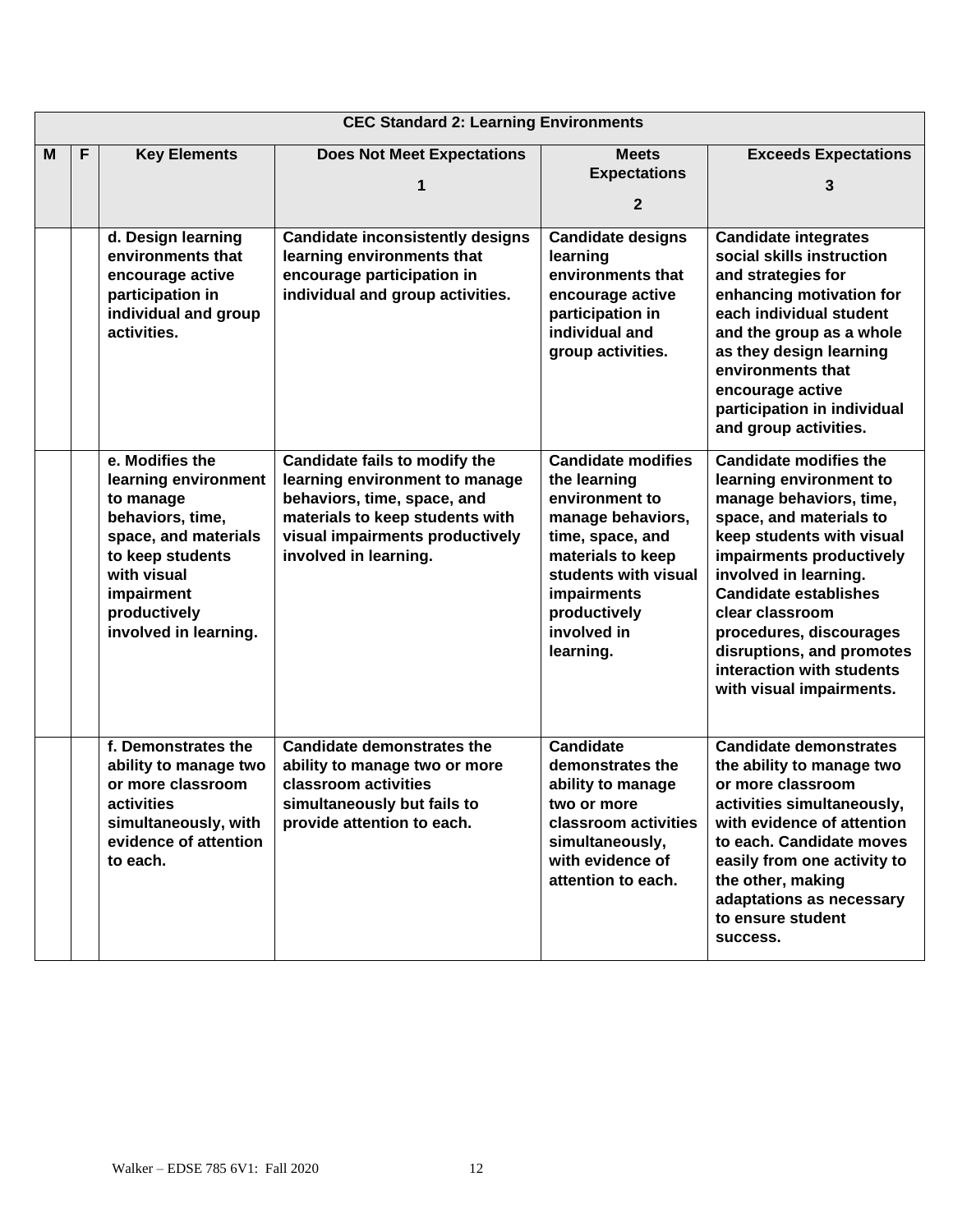|   | <b>CEC Standard 2: Learning Environments</b> |                                                                                                                                                 |                                                                                                                                                                                                                    |                                                                                                                                                                          |                                                                                                                                                                                                                                                                                                                                                                                                            |
|---|----------------------------------------------|-------------------------------------------------------------------------------------------------------------------------------------------------|--------------------------------------------------------------------------------------------------------------------------------------------------------------------------------------------------------------------|--------------------------------------------------------------------------------------------------------------------------------------------------------------------------|------------------------------------------------------------------------------------------------------------------------------------------------------------------------------------------------------------------------------------------------------------------------------------------------------------------------------------------------------------------------------------------------------------|
| M | F                                            | <b>Key Elements</b>                                                                                                                             | <b>Does Not Meet Expectations</b><br>1                                                                                                                                                                             | <b>Meets</b><br><b>Expectations</b><br>$\mathbf{2}$                                                                                                                      | <b>Exceeds Expectations</b><br>3                                                                                                                                                                                                                                                                                                                                                                           |
|   |                                              | g. Uses effective and<br>varied behavior<br>management<br>strategies and<br>handles disruptive or<br>destructive behavior<br>firmly and fairly. | Candidate is ineffective in using<br>behavior management strategies<br>to handle disruptive or<br>destructive behavior.                                                                                            | <b>Candidate uses</b><br>effective and varied<br>behavior<br>management<br>strategies and<br>handles disruptive<br>or destructive<br>behavior firmly and<br>fairly.      | <b>Candidate plans and</b><br>implements individualized<br>behavior plans which<br>include effective and<br>varied behavior<br>management strategies<br>and handles disruptive or<br>destructive behavior firmly<br>and fairly.                                                                                                                                                                            |
|   |                                              | h. Communicates<br>high expectations<br>while respecting<br>individual<br>differences and<br>cultural diversity.                                | <b>Candidate fails to communicate</b><br>high expectations for all students<br>with visual impairment.                                                                                                             | <b>Candidate</b><br>promotes<br>appropriate student<br>behavior through<br>clear<br>communication of<br>high expectations<br>for all students with<br>visual impairment. | <b>Candidate communicates</b><br>high expectations;<br>develops an awareness of<br>student behavior within<br>the context of student<br>background and cultural<br>diversity.                                                                                                                                                                                                                              |
|   |                                              | i. Uses the least<br>intensive behavior<br>management<br>strategy consistent<br>with the needs of the<br>individual with visual<br>impairment.  | <b>Candidate uses behavior</b><br>management strategies which do<br>not meet the needs of the<br>individual with visual impairment.                                                                                | <b>Candidate uses the</b><br>least intensive<br>behavior<br>management<br>strategy consistent<br>with the needs of<br>the individual with<br>visual impairment.          | <b>Candidate gathers</b><br>background information<br>on the individual with<br>visual impairment and<br>reflects upon this<br>information in order to<br>determine the most<br>appropriate least intensive<br>behavior management<br>strategy. Candidate<br>implements this strategy,<br>makes modifications as<br>needed, and reflects on<br>the efficacy of the strategy<br>following the intervention. |
|   |                                              | j. Establishes and<br>maintains rapport<br>with individuals with<br>and without visual<br>impairment.                                           | <b>Candidate inconsistently</b><br>demonstrates caring, friendly<br>interactions with students with<br>visual impairment and fails to<br>develop a rapport with students<br>with and without visual<br>impairment. | <b>Candidate</b><br>establishes caring,<br>friendly interaction<br>with students with<br>visual impairment<br>by modeling<br>respect for<br>differences.                 | <b>Candidate evaluates and</b><br>adjusts practice to<br>maintain caring,<br>respectful, and equitable<br>student relationships.                                                                                                                                                                                                                                                                           |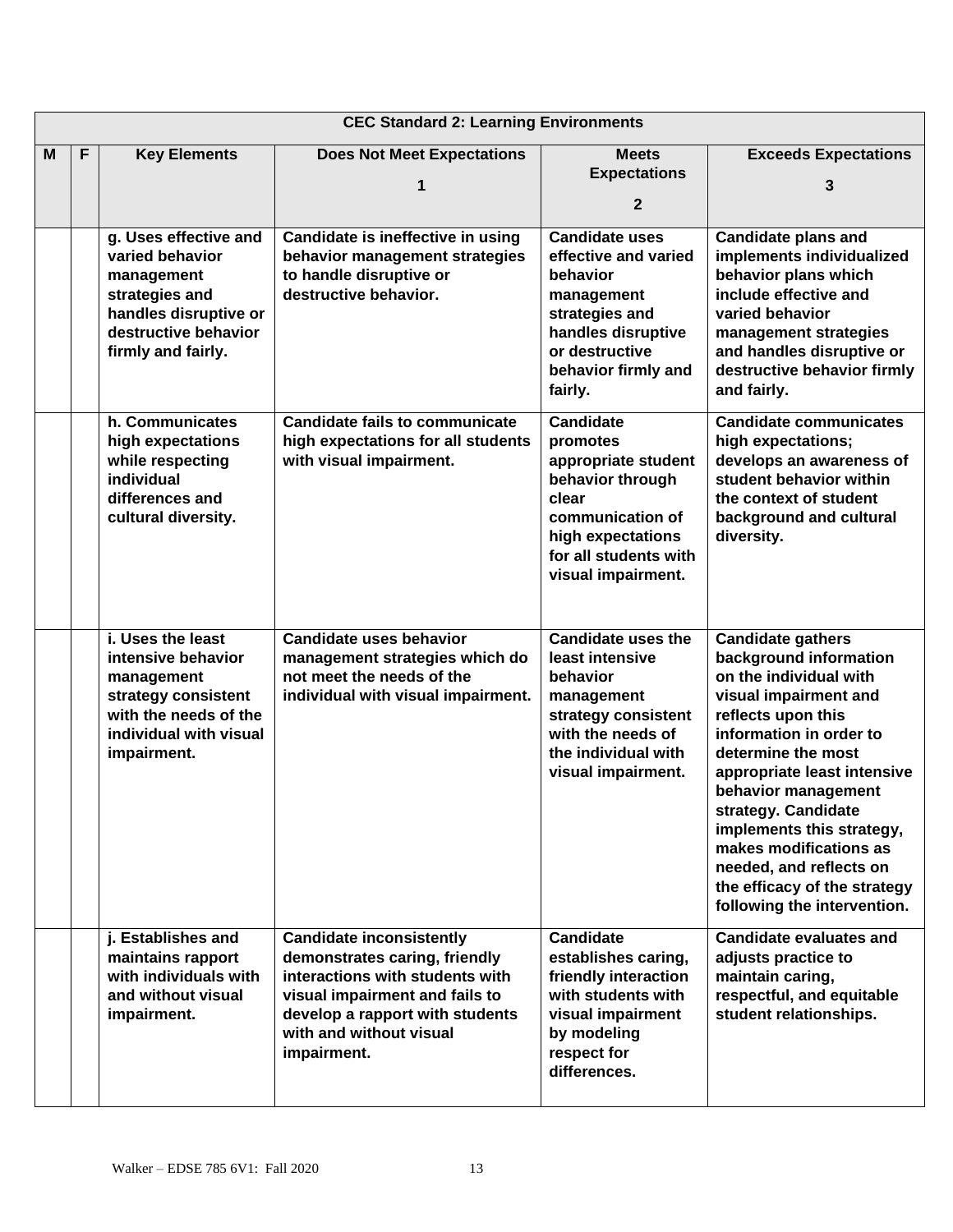|   | <b>CEC Standard 4: Assessment</b> |                          |                                                       |                           |                                       |  |
|---|-----------------------------------|--------------------------|-------------------------------------------------------|---------------------------|---------------------------------------|--|
| м | F                                 | <b>Key Elements</b>      | <b>Does Not Meet</b>                                  | <b>Meets</b>              | <b>Exceeds Expectations</b>           |  |
|   |                                   |                          | <b>Expectations</b>                                   | <b>Expectations</b>       |                                       |  |
|   |                                   |                          | 1                                                     | $\mathbf{2}$              | 3                                     |  |
|   |                                   |                          |                                                       |                           |                                       |  |
|   |                                   | a. Creates and           | <b>Candidate does not</b>                             | <b>Candidate</b>          | <b>Candidate chooses</b>              |  |
|   |                                   | explains criteria        | explain criteria for                                  | creates and               | appropriate                           |  |
|   |                                   | for assessing            | assessing student work.                               | explains criteria         | assessment tools,                     |  |
|   |                                   | student work.            | <b>Criteria for</b>                                   | for assessing             | communicates criteria                 |  |
|   |                                   |                          | assessing/monitoring                                  | student work.             | to students with visual               |  |
|   |                                   |                          | student progress.                                     |                           | impairment and                        |  |
|   |                                   |                          | <b>Criteria for assessment</b><br>are non-existent or |                           | collaborative team,<br>confirms their |  |
|   |                                   |                          | inappropriate for the                                 |                           | understanding, and                    |  |
|   |                                   |                          | lesson/task.                                          |                           | applies criteria                      |  |
|   |                                   |                          |                                                       |                           | consistently.                         |  |
|   |                                   |                          |                                                       |                           |                                       |  |
|   |                                   | b. Plans for             | <b>Candidate fails to plan</b>                        | <b>Candidate</b>          | <b>Candidate plans for</b>            |  |
|   |                                   | using various            | for using various                                     | plans for using           | using various                         |  |
|   |                                   | methods to               | methods to assess                                     | various                   | evidence-based                        |  |
|   |                                   | assess                   | students' learning.                                   | methods to                | methods to assess                     |  |
|   |                                   | students'                |                                                       | assess<br>students'       | students' learning.                   |  |
|   |                                   | learning.                |                                                       | learning.                 |                                       |  |
|   |                                   |                          |                                                       |                           |                                       |  |
|   |                                   | c. Assesses for          | <b>Candidate inconsistently</b>                       | <b>Candidate</b>          | <b>Candidate plans and</b>            |  |
|   |                                   | understanding            | assesses for                                          | assesses for              | implements ongoing                    |  |
|   |                                   | and mastery              | understanding and                                     | understanding             | assessments to check                  |  |
|   |                                   | through                  | mastery through                                       | and mastery               | for understanding and                 |  |
|   |                                   | observation of           | observation of students'                              | through<br>observation of | mastery of concepts                   |  |
|   |                                   | students'<br>performance | performance and<br>evaluation of their work.          | students'                 | through observation<br>of students'   |  |
|   |                                   | and evaluation           |                                                       | performance               | performance and                       |  |
|   |                                   | of their work.           |                                                       | and evaluation            | evaluation of their                   |  |
|   |                                   |                          |                                                       | of their work.            | work and clearly                      |  |
|   |                                   |                          |                                                       |                           | communicates their                    |  |
|   |                                   |                          |                                                       |                           | assessment findings                   |  |
|   |                                   |                          |                                                       |                           | to the students with                  |  |
|   |                                   |                          |                                                       |                           | visual impairment and                 |  |
|   |                                   |                          |                                                       |                           | other key                             |  |
|   |                                   |                          |                                                       |                           | stakeholders.                         |  |
|   |                                   |                          |                                                       |                           |                                       |  |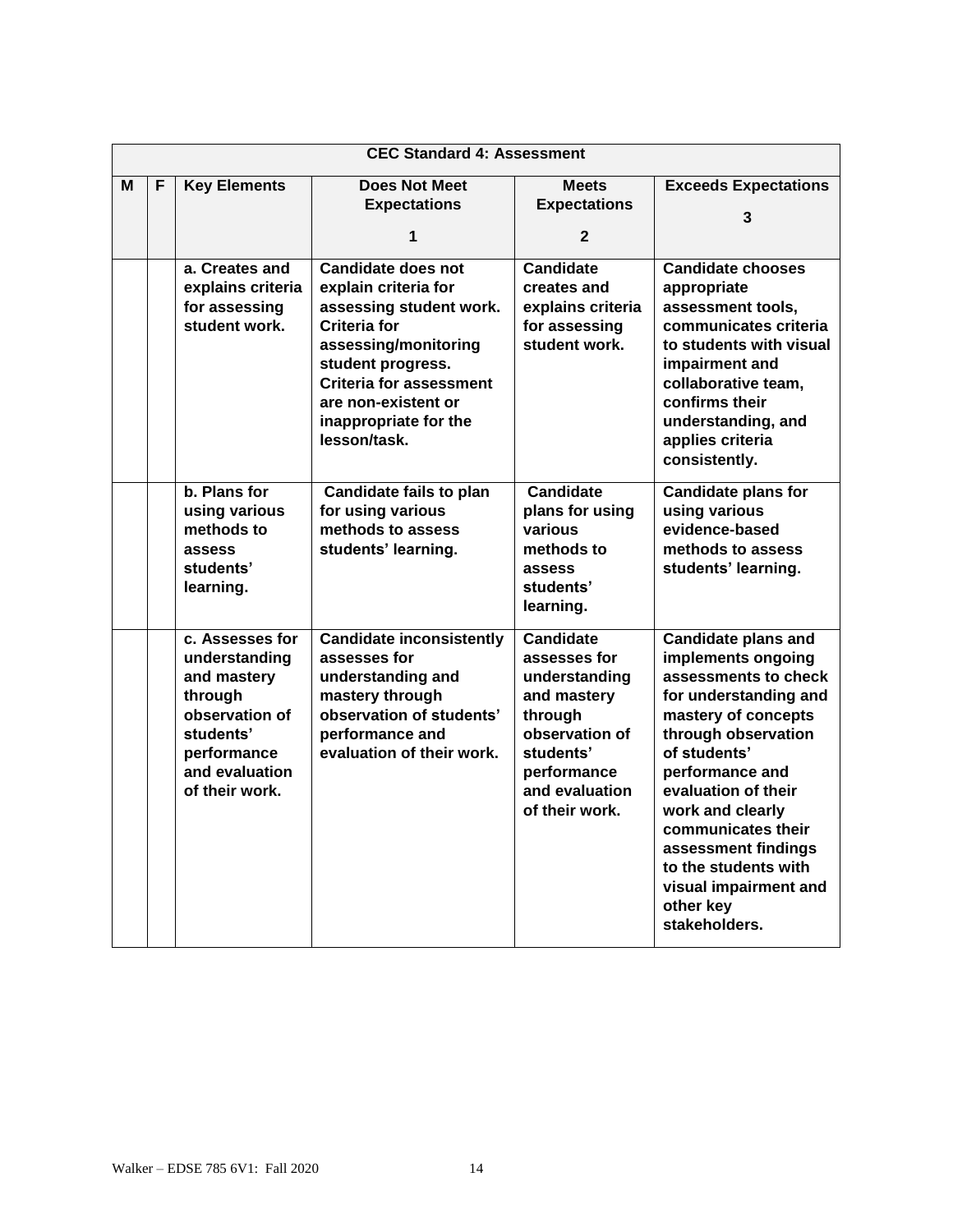|   | <b>CEC Standard 4: Assessment</b> |                                                                                                                                                |                                                                                                                                                      |                                                                                                                                                              |                                                                                                                                                                                                                                                                                               |  |
|---|-----------------------------------|------------------------------------------------------------------------------------------------------------------------------------------------|------------------------------------------------------------------------------------------------------------------------------------------------------|--------------------------------------------------------------------------------------------------------------------------------------------------------------|-----------------------------------------------------------------------------------------------------------------------------------------------------------------------------------------------------------------------------------------------------------------------------------------------|--|
| M | F                                 | <b>Key Elements</b>                                                                                                                            | <b>Does Not Meet</b><br><b>Expectations</b><br>1                                                                                                     | <b>Meets</b><br><b>Expectations</b><br>$\mathbf{2}$                                                                                                          | <b>Exceeds Expectations</b><br>3                                                                                                                                                                                                                                                              |  |
|   |                                   | d. Involves and<br>guides<br>students with<br>visual<br>impairment in<br>assessing and<br>reflecting on<br>their own<br>learning.              | <b>Candidate inconsistently</b><br>involves and guides<br>students with visual<br>impairment in self-<br>assessment of learning.                     | <b>Candidate</b><br>involves and<br>guides students<br>with visual<br>impairment in<br>assessing and<br>reflecting on<br>their own<br>learning.              | <b>Candidate provides</b><br>guidelines/tools for<br>students' self-<br>reflection about work<br>progress, completion,<br>and quality.                                                                                                                                                        |  |
|   |                                   | e. Keeps<br>records of<br>students'<br>progress and<br>problems and<br>uses data from<br>multiple<br>sources to<br>assess student<br>learning. | <b>Candidate fails to keep</b><br>records of students'<br>progress or does not<br>use student assessment<br>data to make<br>instructional decisions. | <b>Candidate</b><br>keeps records<br>of students'<br>progress and<br>problems and<br>uses data from<br>multiple<br>sources to<br>assess student<br>learning. | <b>Candidate maintains</b><br>records of students'<br>progress and reflects<br>on assessment<br>outcomes for<br>individual and group<br>learning to determine<br>appropriateness of<br>methods, design of<br>assessment tools,<br>clarity of criteria,<br>and/or need for<br>additional data. |  |
|   |                                   | f. Develops or<br>modifies<br>individualized<br>assessment<br>strategies.                                                                      | <b>Candidate fails to</b><br>develop of modify<br>individualized<br>assessment strategies.                                                           | <b>Candidate</b><br>develops or<br>modifies<br>individualized<br>assessment<br>strategies.                                                                   | Candidate develops,<br>modifies, and reflects<br>upon individualized<br>assessment strategies<br>in order to gather a<br>variety of data for<br>instructional decision-<br>making.                                                                                                            |  |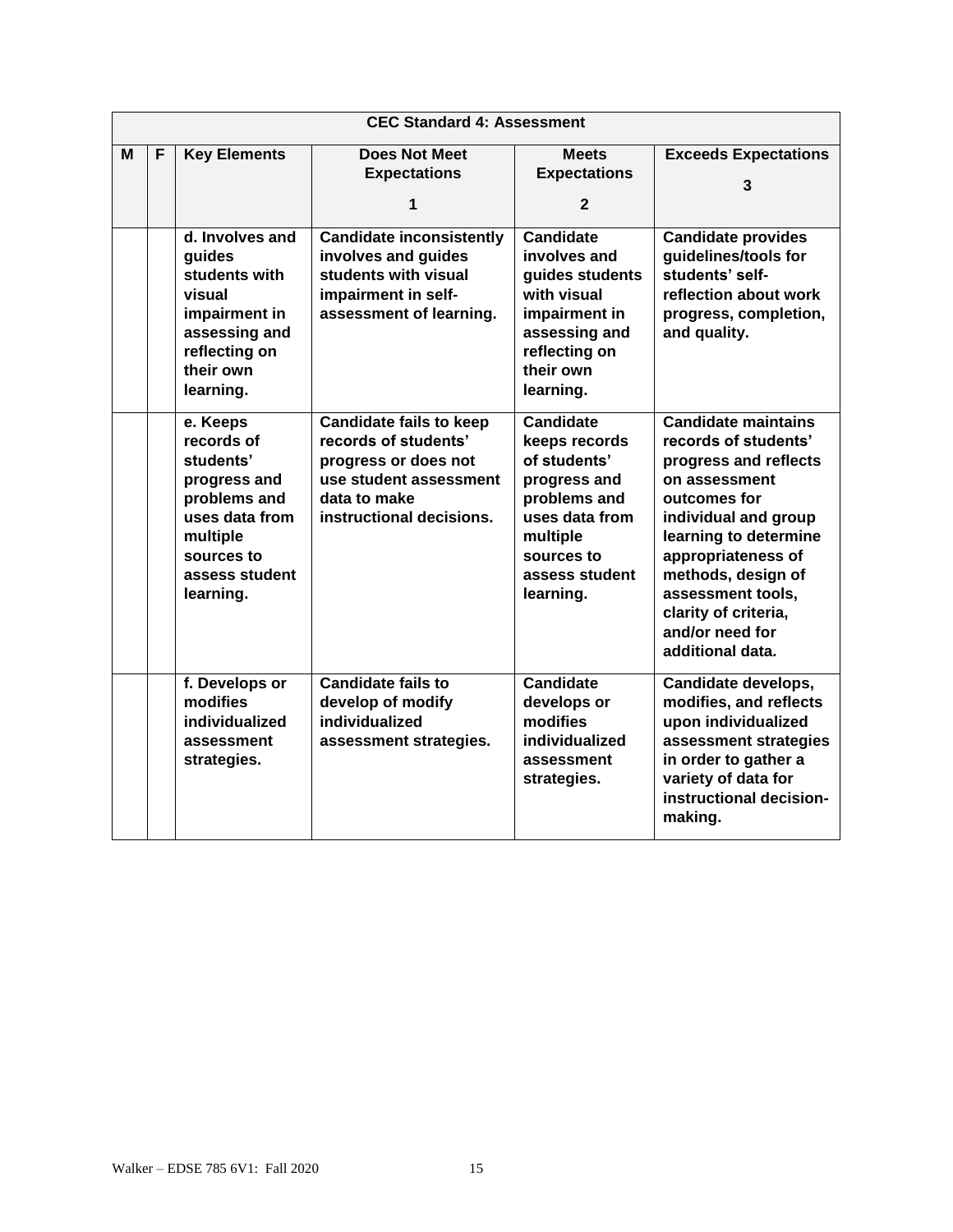|   | <b>CEC Standard 4: Assessment</b> |                                                                                                                                                                                                                                                 |                                                                                                                                                                                                                   |                                                                                                                                                                                                                                                                  |                                                                                                                                                                                                                                                                  |  |  |
|---|-----------------------------------|-------------------------------------------------------------------------------------------------------------------------------------------------------------------------------------------------------------------------------------------------|-------------------------------------------------------------------------------------------------------------------------------------------------------------------------------------------------------------------|------------------------------------------------------------------------------------------------------------------------------------------------------------------------------------------------------------------------------------------------------------------|------------------------------------------------------------------------------------------------------------------------------------------------------------------------------------------------------------------------------------------------------------------|--|--|
| M | F                                 | <b>Key Elements</b>                                                                                                                                                                                                                             | <b>Does Not Meet</b><br><b>Expectations</b><br>1                                                                                                                                                                  | <b>Meets</b><br><b>Expectations</b><br>$\overline{2}$                                                                                                                                                                                                            | <b>Exceeds Expectations</b><br>3                                                                                                                                                                                                                                 |  |  |
|   |                                   | g. Analyzes,<br>evaluates and<br>reflects on<br>student<br>assessment<br>data and<br>instruction and<br>monitors<br>progress of<br>individuals with<br>exceptional<br>learning needs<br>to improve<br>instructional<br>practice<br>(summative). | <b>Candidate reviews</b><br>assessment data and<br>identifies links to current<br>instructional plans but<br>fails to analyze student<br>assessment data or use<br>the data to improve<br>instructional practice. | <b>Candidate</b><br>analyzes,<br>evaluates and<br>reflects on<br>student<br>assessment<br>data and<br>instruction and<br>monitors<br>progress of<br>individuals with<br>exceptional<br>learning needs<br>to improve<br>instructional<br>practice<br>(summative). | <b>Candidate uses</b><br>individual and group<br>progress data to<br>reflect on teaching<br>effectiveness;<br>identifies specific<br>adjustments needed<br>to improve student<br>learning outcomes for<br>all students with<br>visual impairment<br>(summative). |  |  |
|   |                                   | h. Uses<br>assessment<br>data to profile<br>student<br>learning and<br>guide<br>instruction<br>(formative).                                                                                                                                     | <b>Candidate does not use</b><br>student assessment data<br>to make instructional<br>decisions (formative).                                                                                                       | <b>Candidate uses</b><br>assessment<br>data to profile<br>student learning<br>and guide<br>instruction<br>(formative).                                                                                                                                           | <b>Candidate evaluates</b><br>assessment data to<br>develop individual and<br>group profiles that<br>reflect progress of all<br>students with visual<br>impairment and<br>addresses levels of<br>need and learning<br>accomplishments<br>(formative).            |  |  |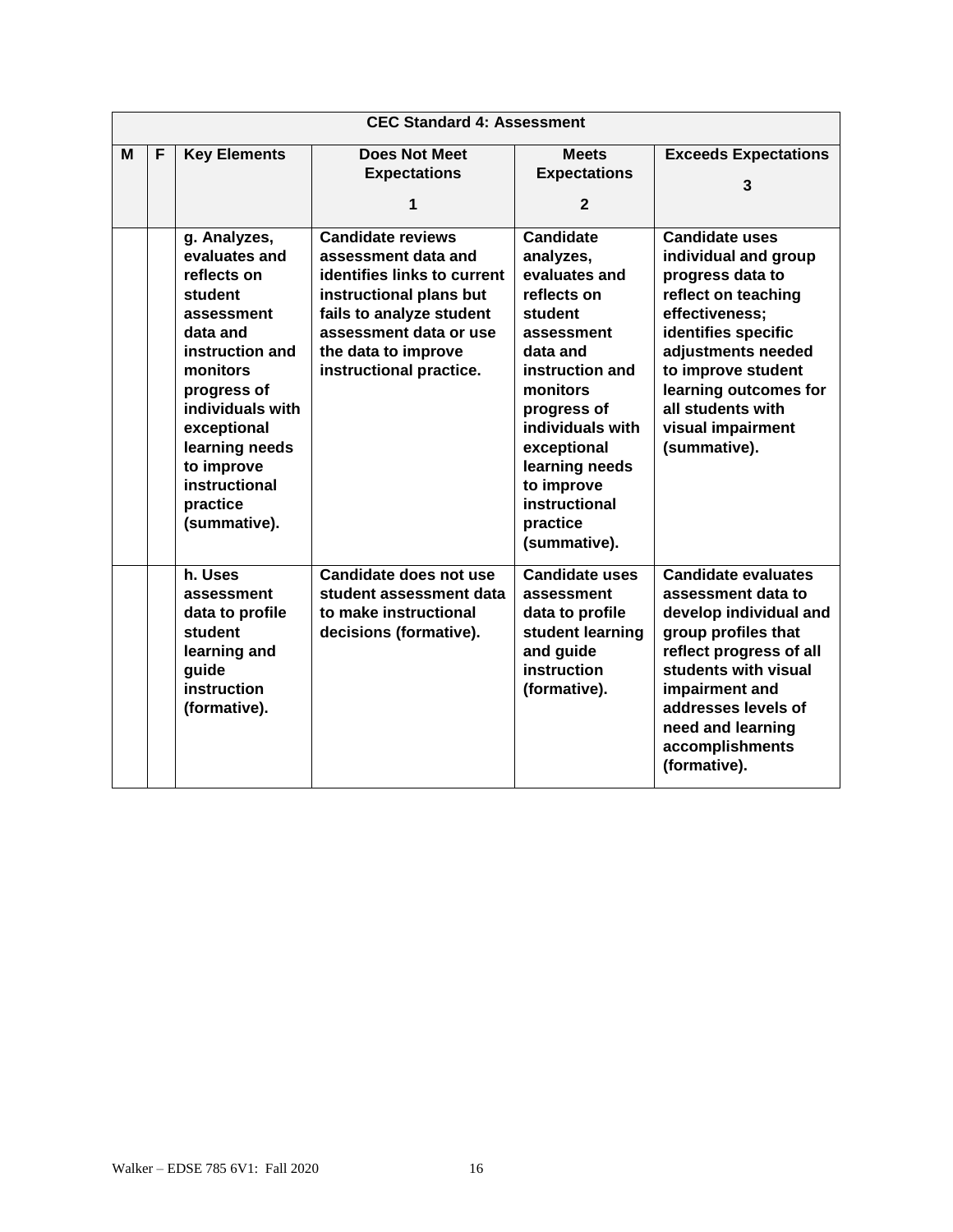|   | <b>CEC Standard 5: Instructional Planning and Strategies</b> |                                                                                                                                                                                                           |                                                                                                                                                                                                                          |                                                                                                                                                                                                                |                                                                                                                                                                                                                                   |
|---|--------------------------------------------------------------|-----------------------------------------------------------------------------------------------------------------------------------------------------------------------------------------------------------|--------------------------------------------------------------------------------------------------------------------------------------------------------------------------------------------------------------------------|----------------------------------------------------------------------------------------------------------------------------------------------------------------------------------------------------------------|-----------------------------------------------------------------------------------------------------------------------------------------------------------------------------------------------------------------------------------|
| М | F                                                            | <b>Key Elements</b>                                                                                                                                                                                       | <b>Does Not Meet</b><br><b>Expectations</b>                                                                                                                                                                              | <b>Meets Expectations</b><br>$\mathbf{2}$                                                                                                                                                                      | <b>Exceeds Expectations</b><br>3                                                                                                                                                                                                  |
|   |                                                              | a. Selects,<br>adapts, and<br>implements a<br>variety of<br>evidence-<br>based<br>practices<br>validated for<br>specific<br>characteristic<br>s of learners<br>with visual<br>impairment<br>and settings. | 1<br><b>Candidate</b><br>selects and<br>implements a<br>variety of<br>evidence-<br>based<br>practices but<br>fails to make<br>adaptations<br>that promote<br>student<br>understanding<br>for all students<br>with visual | <b>Candidate selects,</b><br>adapts, and<br>implements a variety<br>of evidence-based<br>practices validated for<br>specific<br>characteristics of<br>learners with visual<br>impairment and<br>settings.      | <b>Candidate uses</b><br>multiple evidence-<br>based strategies,<br>resources, and<br>technologies in units<br>of instruction that<br>promote student<br>understanding for all<br>students with visual<br>impairment.             |
|   |                                                              | b. Selects a<br>variety of<br>learning<br>experiences,<br>media and<br>materials to<br>accommodat<br>e different<br>styles and<br>levels of<br>learning.                                                  | impairment.<br><b>Candidate selects</b><br>only one type of<br>learning<br>experiences/adaptatio<br>ns, media and<br>materials including<br>technology.                                                                  | Candidate selects a<br>variety of learning<br>experiences/adaptatio<br>ns, media and<br>materials (including<br>technology) to<br>accommodate<br>different styles and<br>levels of learning.                   | <b>Candidate selects,</b><br>adapts, and<br>implements a variety<br>of learning<br>experiences/adaptatio<br>ns, media and<br>materials (including<br>technology) to<br>accommodate<br>different styles and<br>levels of learning. |
|   |                                                              | c. Adapts<br>pacing,<br>methods, and<br>materials<br>utilizing<br>feedback<br>from<br>students with<br>visual<br>impairment.                                                                              | <b>Candidate</b><br>inconsistently adapts<br>pacing, methods and<br>materials.                                                                                                                                           | <b>Candidate adapts</b><br>pacing, methods, and<br>materials utilizing<br>feedback from<br>learners with visual<br>impairment and/or<br>based on<br>performance data of<br>learners with visual<br>impairment. | <b>Candidat</b><br>e<br>reflects<br>on the<br>efficacy<br>of<br>pacing,<br>methods<br>and<br>material<br>s and<br>makes<br>adaptati<br>ons as<br>needed.                                                                          |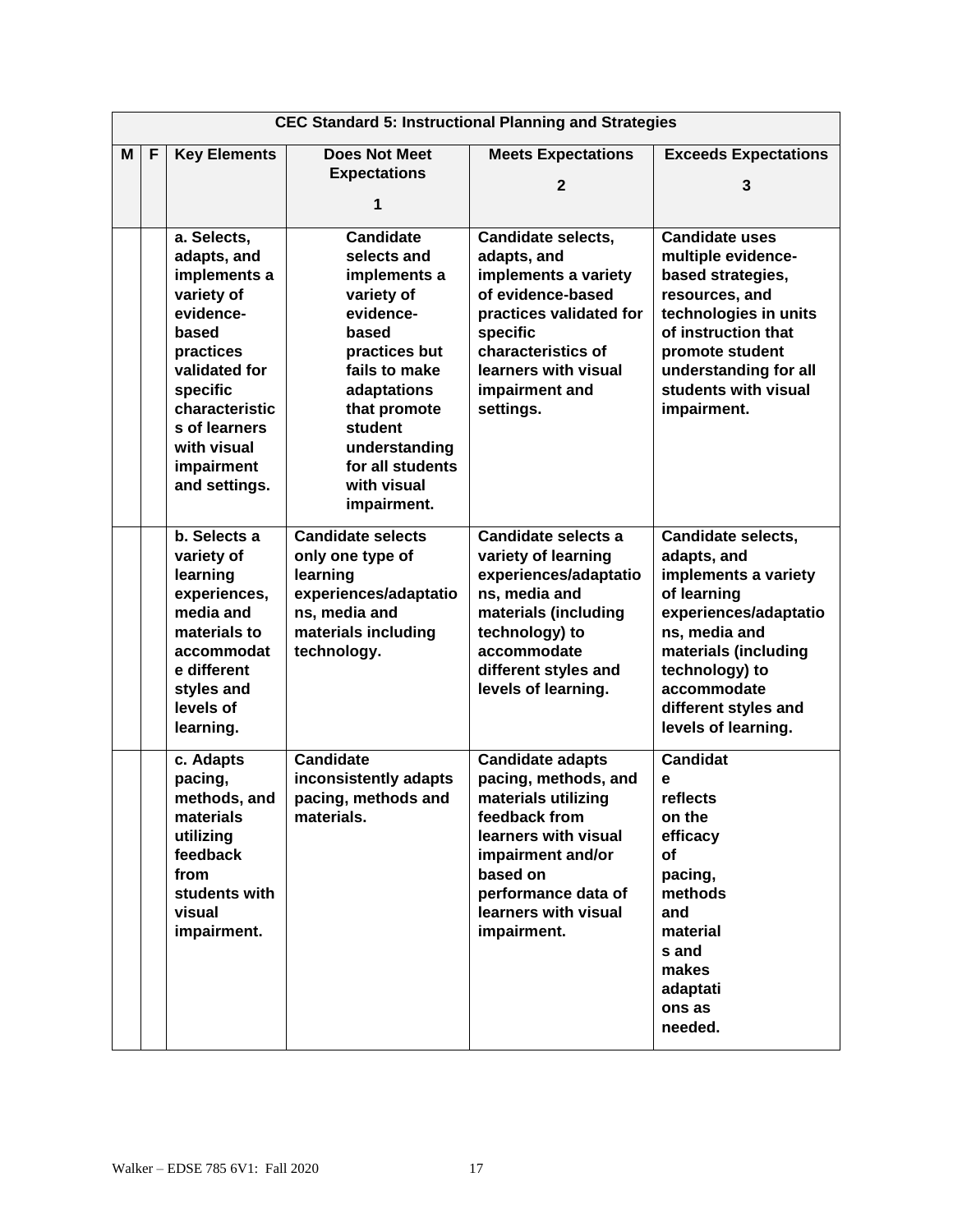|   | <b>CEC Standard 5: Instructional Planning and Strategies</b> |                                                                                                                                            |                                                                                                                                                                  |                                                                                                                                                                                                                                                                                        |                                                                                                                                                                                                                                                                                                                 |
|---|--------------------------------------------------------------|--------------------------------------------------------------------------------------------------------------------------------------------|------------------------------------------------------------------------------------------------------------------------------------------------------------------|----------------------------------------------------------------------------------------------------------------------------------------------------------------------------------------------------------------------------------------------------------------------------------------|-----------------------------------------------------------------------------------------------------------------------------------------------------------------------------------------------------------------------------------------------------------------------------------------------------------------|
| М | F                                                            | <b>Key Elements</b>                                                                                                                        | <b>Does Not Meet</b><br><b>Expectations</b><br>1                                                                                                                 | <b>Meets Expectations</b><br>2                                                                                                                                                                                                                                                         | <b>Exceeds Expectations</b><br>3                                                                                                                                                                                                                                                                                |
|   |                                                              | d. Provides<br>opportunities<br>for learners<br>with visual<br>impairment to<br>work<br>independentl<br>y and in<br>cooperative<br>groups. | <b>Candidate</b><br>inconsistently<br>provides<br>opportunities for<br>learners with visual<br>impairment to work<br>independently and in<br>cooperative groups. | Candidate provides<br>opportunities for<br>learners with visual<br>impairment to work<br>independently and in<br>cooperative groups.                                                                                                                                                   | <b>Candidate provides</b><br>structured<br>opportunities and<br>provides formative<br>feedback to learners<br>with visual impairment<br>to allow them to work<br>independently and in<br>cooperative group.                                                                                                     |
|   |                                                              | е.<br><b>Encourages</b><br>critical<br>thinking and<br>problem<br>solving<br>through<br>prompts,<br>questioning,<br>and<br>application.    | <b>Candidate</b><br>inconsistently<br>provides prompts,<br>questions and<br>application<br>opportunities.                                                        | <b>Candidate</b><br>encourages critical<br>thinking and problem<br>solving through<br>prompts, questioning,<br>and application.<br><b>Strategies for learners</b><br>with additional<br>disabilities include<br>self-awareness skills,<br>self-management, and<br>self-control skills. | <b>Candidate encourages</b><br>critical thinking and<br>problem solving on a<br>consistent basis<br>through prompts,<br>questioning, and<br>application.<br><b>Strategies for learners</b><br>with additional<br>disabilities include<br>self-awareness skills,<br>self-management, and<br>self-control skills. |
|   |                                                              | f.<br><b>Demonstrate</b><br>S<br>competence<br>in using<br>technology to<br>achieve<br>instructional<br>objectives.                        | <b>Candidate fails to</b><br>demonstrate<br>competence in using<br>technology to achieve<br>instructional<br>objectives.                                         | <b>Candidate</b><br>demonstrates<br>competence in using<br>technology to achieve<br>instructional<br>objectives.                                                                                                                                                                       | <b>Candidate</b><br>demonstrates high<br>levels of skill in using<br>technology to achieve<br>instructional<br>objectives.                                                                                                                                                                                      |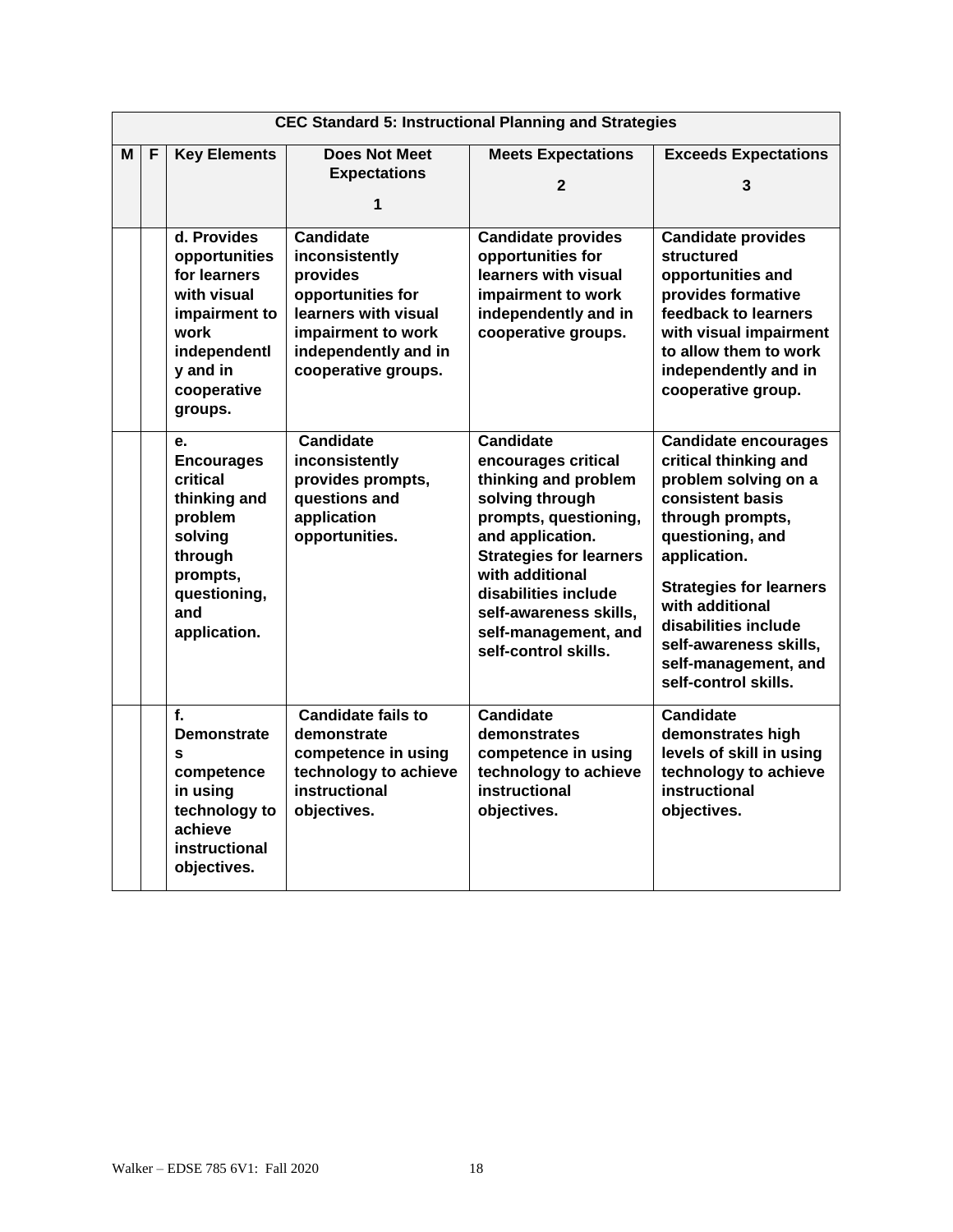|   | <b>CEC Standard 5: Instructional Planning and Strategies</b> |                                                                                                                                                                         |                                                                                                                                                                                    |                                                                                                                                                                            |                                                                                                                                                                                                |
|---|--------------------------------------------------------------|-------------------------------------------------------------------------------------------------------------------------------------------------------------------------|------------------------------------------------------------------------------------------------------------------------------------------------------------------------------------|----------------------------------------------------------------------------------------------------------------------------------------------------------------------------|------------------------------------------------------------------------------------------------------------------------------------------------------------------------------------------------|
| М | F                                                            | <b>Key Elements</b>                                                                                                                                                     | <b>Does Not Meet</b><br><b>Expectations</b><br>1                                                                                                                                   | <b>Meets Expectations</b><br>2                                                                                                                                             | <b>Exceeds Expectations</b><br>3                                                                                                                                                               |
|   |                                                              | g. Develops<br>and selects<br>instructional<br>content,<br>resources,<br>and<br>strategies<br>that respond<br>to cultural,<br>linguistic,<br>and gender<br>differences. | <b>Candidate does not</b><br>develop or select<br>instructional content,<br>resources, and<br>strategies that<br>respond to cultural,<br>linguistic, and gender<br>differences.    | <b>Candidate uses</b><br>instructional content,<br>resources, and<br>strategies that<br>respond to cultural,<br>linguistic, and gender<br>differences.                     | <b>Candidate uses</b><br>instructional content,<br>resources, and<br>strategies that<br>respond to cultural,<br>linguistic, and gender<br>differences on a<br>consistent basis                 |
|   |                                                              | h. Uses<br>strategies to<br>facilitate<br>maintenance<br>and<br>generalizatio<br>n of skills<br>across<br>learning<br>environments                                      | Candidate does not<br>use strategies to<br>facilitate maintenance<br>and generalization of<br>skills across learning<br>environments                                               | <b>Candidate uses</b><br>strategies to facilitate<br>maintenance and<br>generalization of<br>skills across learning<br>environments                                        | <b>Candidate uses</b><br>multiple strategies to<br>facilitate maintenance<br>and generalization of<br>skills across learning<br>environments                                                   |
|   |                                                              | i. Select and<br>adapt<br>materials in<br>Braille,<br>accessible<br>print, and<br>other<br>formats.                                                                     | <b>Candidate does not</b><br>select and adapt<br>materials in braille,<br>accessible print, and<br>other formats.                                                                  | <b>Candidate select and</b><br>adapt materials in<br>braille, accessible<br>print, and other<br>formats.                                                                   | <b>Candidate selects and</b><br>adapts high quality<br>materials in braille,<br>accessible print, and<br>other formats.                                                                        |
|   |                                                              | Ъ<br><b>Demonstrate</b><br>s use of<br>adaptive<br>technologies<br>for tactile<br>learners with<br>visual<br>impairment                                                 | <b>Candidate fails to</b><br>demonstrate<br>competence in<br>teaching use of<br>braillewriter, slate and<br>stylus, and computer<br>technology to<br>produce Braille<br>materials. | <b>Candidate</b><br>demonstrates<br>competence in<br>teaching use of<br>braillewriter, slate and<br>stylus, and computer<br>technology to<br>produce Braille<br>materials. | <b>Candidate</b><br>demonstrates high-<br>levels of competence<br>in teaching use of<br>braillewriter, slate and<br>stylus, and computer<br>technology to produce<br><b>Braille materials.</b> |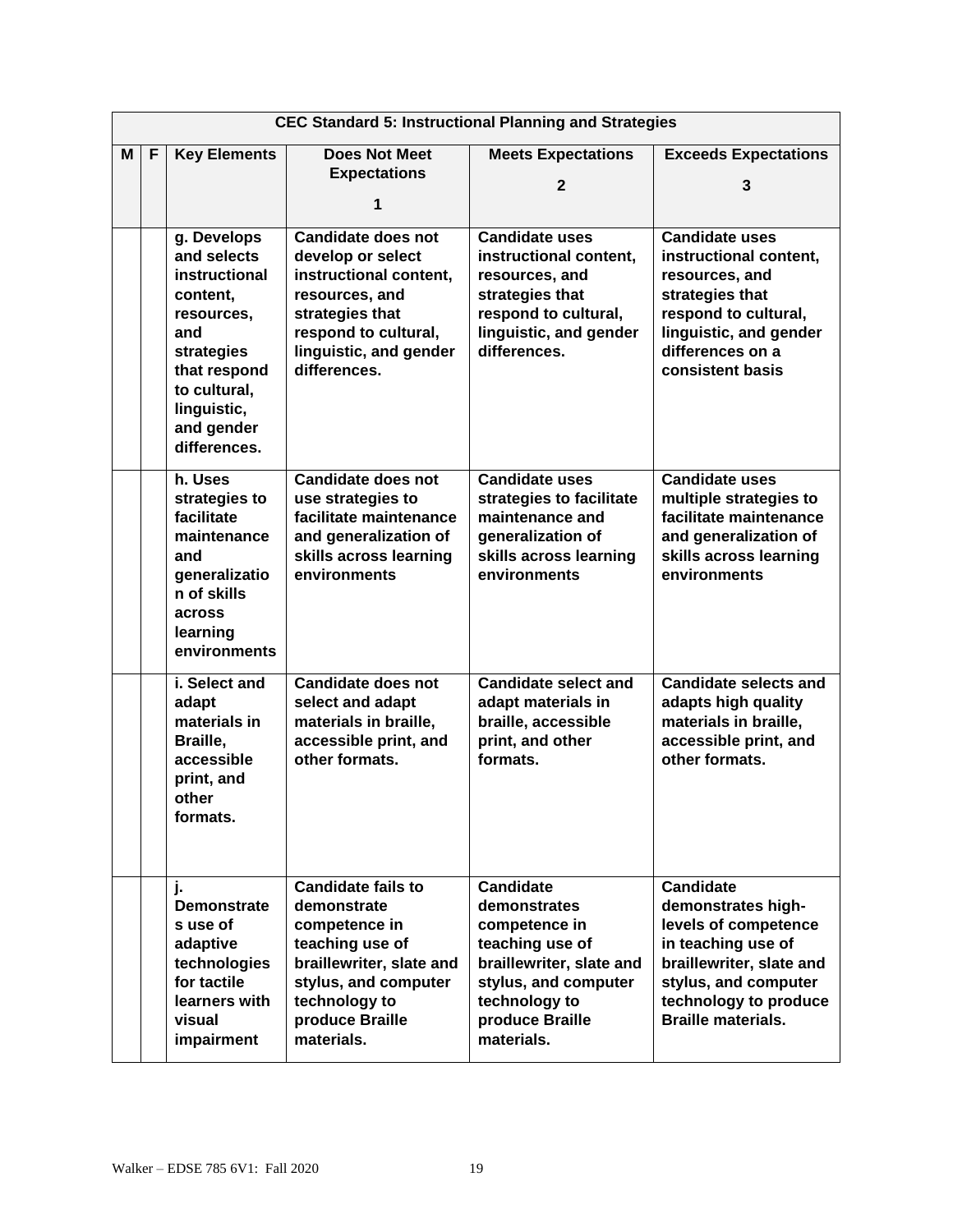|   | <b>CEC Standard 5: Instructional Planning and Strategies</b> |                            |                                              |                                                     |                                             |
|---|--------------------------------------------------------------|----------------------------|----------------------------------------------|-----------------------------------------------------|---------------------------------------------|
| М | F                                                            | <b>Key Elements</b>        | <b>Does Not Meet</b>                         | <b>Meets Expectations</b>                           | <b>Exceeds Expectations</b>                 |
|   |                                                              |                            | <b>Expectations</b>                          | 2                                                   | 3                                           |
|   |                                                              |                            | 1                                            |                                                     |                                             |
|   |                                                              |                            |                                              |                                                     |                                             |
|   |                                                              | k. Teaches                 | Candidate fails to                           | <b>Candidate</b>                                    | <b>Candidate</b>                            |
|   |                                                              | the use of the             | demonstrate                                  | demonstrates                                        | demonstrates high-                          |
|   |                                                              | abacus.                    | competence in                                | competence in                                       | level competence in                         |
|   |                                                              | talking                    | teaching the use of                          | teaching the use of                                 | teaching the use of                         |
|   |                                                              | calculator,                | abacus, talking                              | abacus, talking                                     | abacus, talking                             |
|   |                                                              | tactile                    | calculator, tactile                          | calculator, tactile                                 | calculator, tactile                         |
|   |                                                              | graphics, and<br>adapted   | graphics, and adapted<br>science equipment.  | graphics, and adapted<br>science equipment.         | graphics, and adapted<br>science equipment. |
|   |                                                              | science                    |                                              |                                                     |                                             |
|   |                                                              | equipment                  |                                              |                                                     |                                             |
|   |                                                              |                            |                                              |                                                     |                                             |
|   |                                                              | I. Teaches                 | <b>Candidate fails to</b>                    | <b>Candidate</b>                                    | <b>Candidate takes a</b>                    |
|   |                                                              | literacy skills            | demonstrate                                  | demonstrates                                        | proactive role in                           |
|   |                                                              | to individuals<br>who have | competence in                                | competence in                                       | facilitating literacy                       |
|   |                                                              | vision loss as             | teaching literacy to<br>students with visual | teaching literacy skills<br>to learners with vision | instruction, drawing<br>on evidence based-  |
|   |                                                              | well as other              | impairment.                                  | loss, including those                               | practices and                               |
|   |                                                              | disabilities               |                                              | with multiple                                       | collaborating with                          |
|   |                                                              |                            |                                              | disabilities.                                       | other team members                          |
|   |                                                              |                            |                                              |                                                     | to meet the needs of                        |
|   |                                                              |                            |                                              |                                                     | students with visual                        |
|   |                                                              |                            |                                              |                                                     | impairments and                             |
|   |                                                              |                            |                                              |                                                     | those who have other                        |
|   |                                                              |                            |                                              |                                                     | disabilities.                               |
|   |                                                              | m. Uses                    | <b>Candidate uses</b>                        | <b>Candidate uses</b>                               | Candidate uses                              |
|   |                                                              | strategies to              | limited strategies to                        | strategies to support                               | evidence based                              |
|   |                                                              | support and                | support and enhance                          | and enhance                                         | strategies, appropriate                     |
|   |                                                              | enhance                    | communication skills                         | communication skills                                | technology, including                       |
|   |                                                              | communicati                | of individuals with                          | of individuals with                                 | assistive technology,                       |
|   |                                                              | on skills of               | visual impairment.                           | visual impairment.                                  | when appropriate, and                       |
|   |                                                              | <b>individuals</b>         |                                              |                                                     | modeling to support                         |
|   |                                                              | with visual                |                                              |                                                     | and enhance                                 |
|   |                                                              | impairment.                |                                              |                                                     | communication skills                        |
|   |                                                              |                            |                                              |                                                     | of individuals with                         |
|   |                                                              |                            |                                              |                                                     | visual impairment.                          |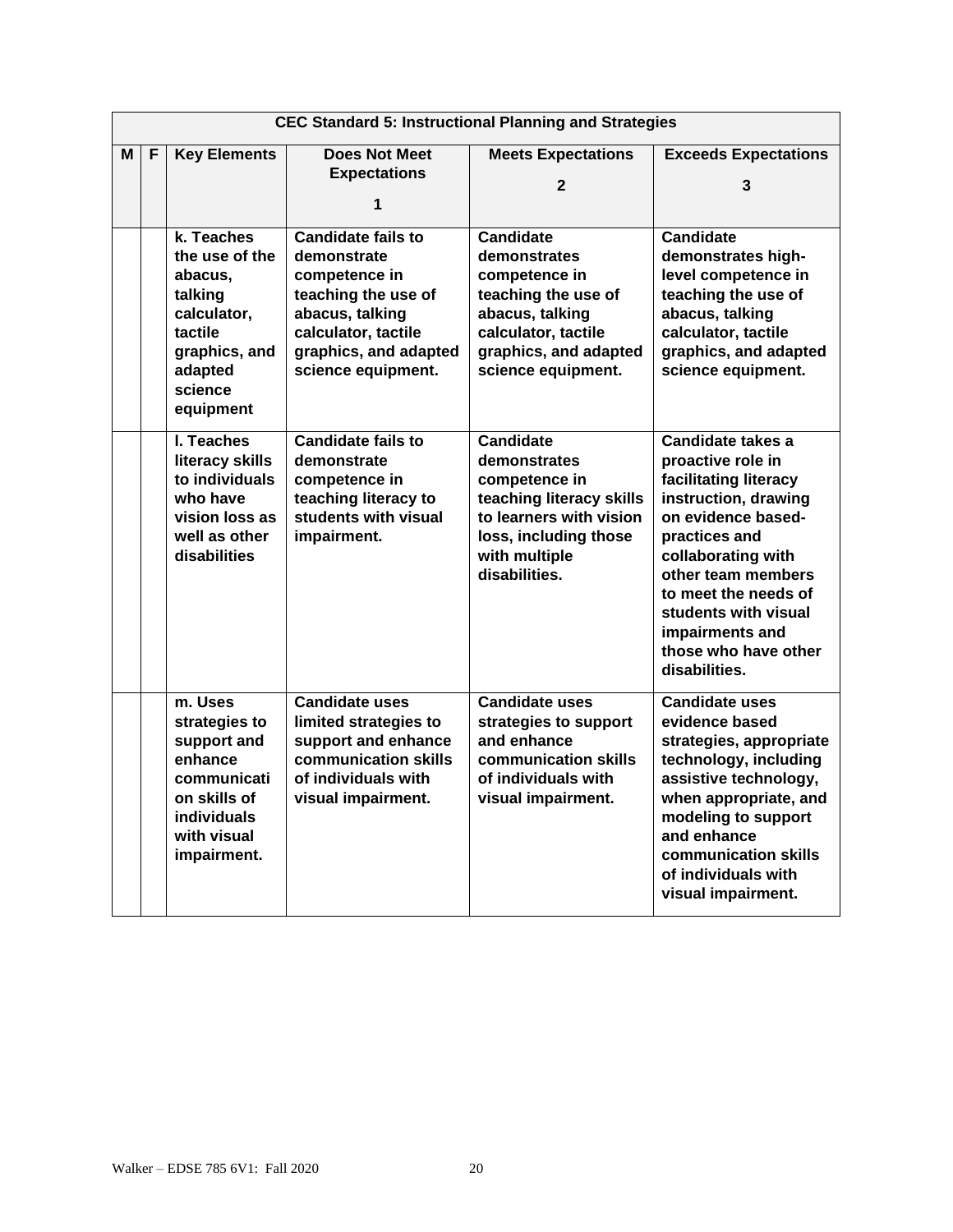|   | <b>CEC Standard 5: Instructional Planning and Strategies</b> |                                                                                                                                                                                                                                                                  |                                                                                                                                                                                                                                                              |                                                                                                                                                                                                                                               |                                                                                                                                                                                                                                                                                                                                    |
|---|--------------------------------------------------------------|------------------------------------------------------------------------------------------------------------------------------------------------------------------------------------------------------------------------------------------------------------------|--------------------------------------------------------------------------------------------------------------------------------------------------------------------------------------------------------------------------------------------------------------|-----------------------------------------------------------------------------------------------------------------------------------------------------------------------------------------------------------------------------------------------|------------------------------------------------------------------------------------------------------------------------------------------------------------------------------------------------------------------------------------------------------------------------------------------------------------------------------------|
| м | F                                                            | <b>Key Elements</b>                                                                                                                                                                                                                                              | <b>Does Not Meet</b><br><b>Expectations</b><br>1                                                                                                                                                                                                             | <b>Meets Expectations</b><br>$\mathfrak{p}$                                                                                                                                                                                                   | <b>Exceeds Expectations</b><br>3                                                                                                                                                                                                                                                                                                   |
|   |                                                              | n. Uses<br>communicati<br>on strategies<br>and<br>resources to<br>facilitate<br>understandin<br>g of subject<br>matter for<br><b>individuals</b><br>with<br>exceptional<br>learning<br>needs whose<br>primary<br>language is<br>not the<br>dominant<br>language. | <b>Candidate uses</b><br>limited strategies to<br>individualize the<br>curriculum to<br>facilitate<br>understanding of<br>subject matter for<br>individuals with<br>exceptional learning<br>needs whose primary<br>language is not the<br>dominant language. | <b>Candidate uses</b><br>communication<br>strategies and<br>resources to facilitate<br>understanding of<br>subject matter for<br>individuals with<br>exceptional learning<br>needs whose primary<br>language is not the<br>dominant language. | <b>Candidate uses</b><br>evidence based<br>communication<br>strategies, appropriate<br>technology,<br>collaboration with ELL<br>teachers, and<br>resources to facilitate<br>understanding of<br>subject matter for<br>individuals with<br>exceptional learning<br>needs whose primary<br>language is not the<br>dominant language. |
|   |                                                              | o. Uses<br>assessment<br>data from<br>informal<br>reading<br>inventories to<br>develop<br>instructional<br>plans for<br>learners with<br>visual<br>impairment.                                                                                                   | <b>Candidate develops</b><br>instructional plans for<br>learners with visual<br>impairment without<br>taking assessment<br>data from informal<br>reading inventories<br>into account.                                                                        | <b>Candidate uses</b><br>assessment data from<br>informal reading<br>inventories to develop<br>instructional plans for<br>learners with visual<br>impairment.                                                                                 | <b>Candidate uses</b><br>assessment data from<br>informal reading<br>inventories and<br>current evidence<br>based practices to<br>develop instructional<br>plans for learners with<br>visual impairment.                                                                                                                           |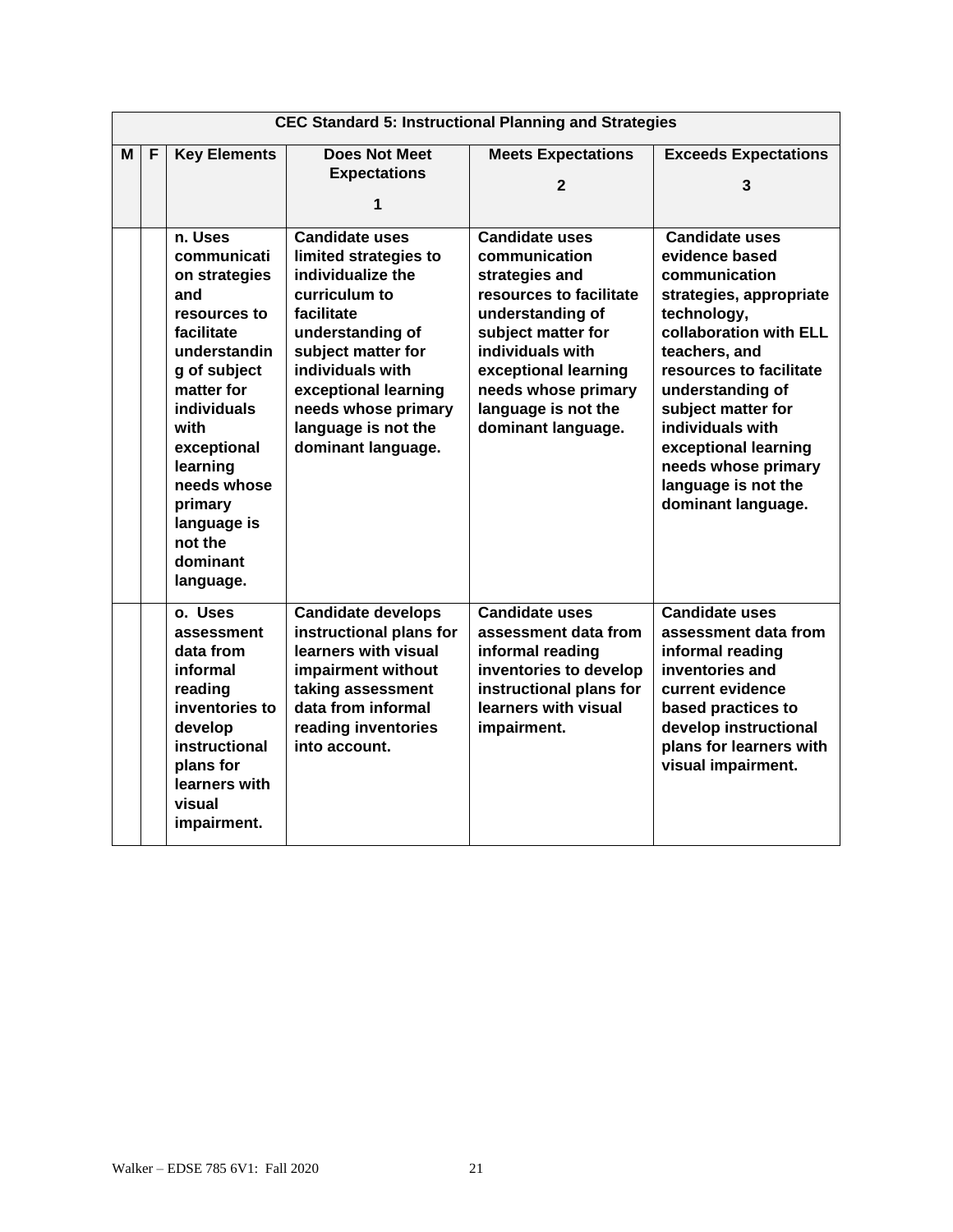|   | <b>CEC Standard 5: Instructional Planning and Strategies</b> |                                                                                                                                                                                                                                                                             |                                                                                                                                                                                                                     |                                                                                                                                                                                                                                                           |                                                                                                                                                                                                                                                                                                                                                                                                                              |  |  |
|---|--------------------------------------------------------------|-----------------------------------------------------------------------------------------------------------------------------------------------------------------------------------------------------------------------------------------------------------------------------|---------------------------------------------------------------------------------------------------------------------------------------------------------------------------------------------------------------------|-----------------------------------------------------------------------------------------------------------------------------------------------------------------------------------------------------------------------------------------------------------|------------------------------------------------------------------------------------------------------------------------------------------------------------------------------------------------------------------------------------------------------------------------------------------------------------------------------------------------------------------------------------------------------------------------------|--|--|
| М | F                                                            | <b>Key Elements</b>                                                                                                                                                                                                                                                         | <b>Does Not Meet</b><br><b>Expectations</b><br>1                                                                                                                                                                    | <b>Meets Expectations</b><br>$\mathbf{2}$                                                                                                                                                                                                                 | <b>Exceeds Expectations</b><br>3                                                                                                                                                                                                                                                                                                                                                                                             |  |  |
|   |                                                              | p. Uses a<br>variety of<br>research-<br>based<br>educational<br>practices and<br>curriculum<br>guidelines to<br>develop units<br>and lesson<br>plans that<br>meet the<br>development<br>al and<br>academic<br>needs of<br>diverse<br>learners with<br>visual<br>impairment. | <b>Candidate employs</b><br>educational practices<br>that are not research-<br>based and develops<br>units and lesson<br>plans that fail to meet<br>the needs of the<br>diverse learners with<br>visual impairment. | Candidate uses a<br>variety of research-<br>based educational<br>practices and<br>curriculum guidelines<br>to develop units and<br>lesson plans that<br>meet the<br>developmental and<br>academic needs of<br>diverse learners with<br>visual impairment. | Candidate uses a wide<br>variety of materials<br>and resources to<br>access and build upon<br>students' prior<br>knowledge, interests,<br>instructional and<br>linguistic needs to<br>extend student<br>understanding.<br>Candidate reflects on<br>educational practices<br>and makes changes to<br>those practices based<br>upon research base as<br>well as knowledge of<br>students' diverse<br>needs and<br>experiences. |  |  |
|   |                                                              | q. Sequence,<br>implement,<br>and evaluate<br>individualized<br>learning<br>objectives                                                                                                                                                                                      | Candidate plans a<br>sequence of activities<br>which is not focused<br>on individualized<br>learning objective(s).                                                                                                  | Candidate plans a<br>sequence of activities,<br>which are focused on<br>individualized<br>learning objective(s).                                                                                                                                          | Candidate plans a<br>sequence of activities<br>which is focused on<br>individualized learning<br>objective(s) and builds<br>off of students' prior<br>knowledge, life<br>experiences and<br>interests.                                                                                                                                                                                                                       |  |  |
|   |                                                              | r. Facilitates<br>learning<br>experiences<br>that<br>incorporate<br>self-direction,<br>interaction,<br>choice, and<br>consideration<br>of multiple<br>perspectives                                                                                                          | <b>Candidate is overly</b><br>directive in class,<br>misses most<br>opportunities for<br>students with visual<br>impairment to learn<br>self-direction, make<br>choices, and share<br>their perspectives.           | <b>Candidate facilitates</b><br>learning experiences<br>that incorporate self-<br>direction, interaction,<br>choice, and<br>consideration of<br>multiple perspectives.                                                                                    | <b>Candidate analyzes</b><br>the effectiveness of<br>student interactions<br>during learning<br>experiences and<br>incorporates self-<br>directed activities<br>appropriate for the<br>cognitive and social<br>development and skill<br>set of students with<br>visual impairment.                                                                                                                                           |  |  |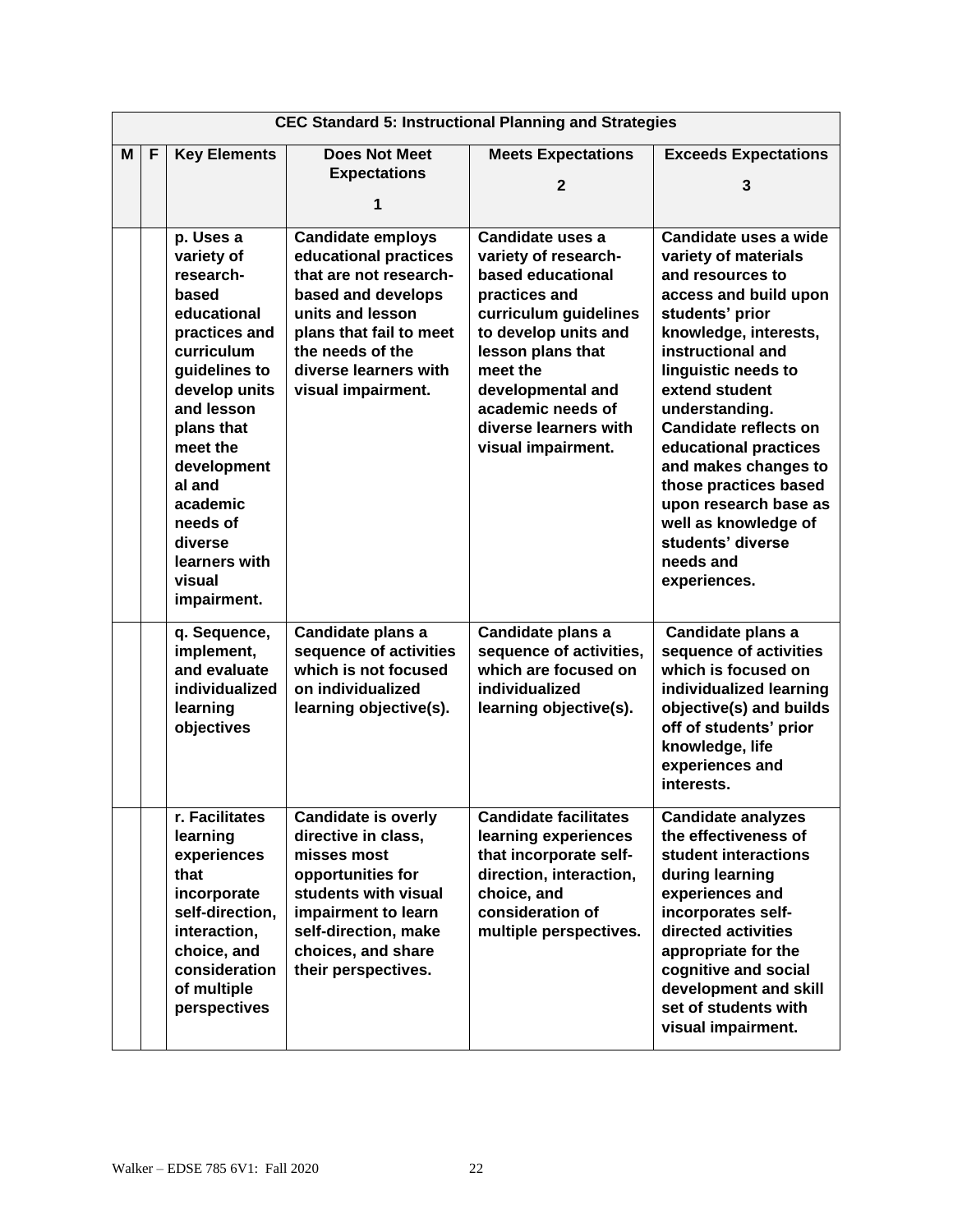|   | <b>CEC Standard 5: Instructional Planning and Strategies</b> |                                                                                                                                       |                                                                                                                           |                                                                                                                                            |                                                                                                                                                                                                                                                                  |  |  |
|---|--------------------------------------------------------------|---------------------------------------------------------------------------------------------------------------------------------------|---------------------------------------------------------------------------------------------------------------------------|--------------------------------------------------------------------------------------------------------------------------------------------|------------------------------------------------------------------------------------------------------------------------------------------------------------------------------------------------------------------------------------------------------------------|--|--|
| м | F                                                            | <b>Key Elements</b>                                                                                                                   | <b>Does Not Meet</b>                                                                                                      | <b>Meets Expectations</b>                                                                                                                  | <b>Exceeds Expectations</b>                                                                                                                                                                                                                                      |  |  |
|   |                                                              |                                                                                                                                       | <b>Expectations</b>                                                                                                       | 2                                                                                                                                          | 3                                                                                                                                                                                                                                                                |  |  |
|   |                                                              |                                                                                                                                       | 1                                                                                                                         |                                                                                                                                            |                                                                                                                                                                                                                                                                  |  |  |
|   |                                                              | s. Gathers,<br>creates, and<br>organizes<br>materials and<br>equipment in<br>advance.                                                 | Candidate uses class<br>time to gather and<br>organize materials<br>due to their inability<br>to prepare in advance.      | Candidate gathers,<br>creates, and<br>organizes materials<br>and equipment in<br>advance.                                                  | Candidate gathers a<br>variety of materials<br>and equipment in<br>advance of class and<br>uses instructional<br>assessments to make<br>decisions about which<br>materials are most<br>appropriate for each<br>individual with<br>exceptional learning<br>needs. |  |  |
|   |                                                              | t.<br><b>Incorporates</b><br>and<br>implements<br>instructional<br>and assistive<br>technology<br>into the<br>educational<br>program. | <b>Candidate fails to</b><br>incorporate<br>instructional and<br>assistive technology<br>into the educational<br>program. | <b>Candidate</b><br>incorporates and<br><b>implements</b><br>instructional and<br>assistive technology<br>into the educational<br>program. | <b>Candidate</b><br>incorporates and<br>implements a variety<br>of instructional and<br>assistive technology<br>into the educational<br>program on a daily<br>basis to meet the<br>needs of individuals<br>with visual<br>impairment.                            |  |  |
|   |                                                              | u. Evaluates<br>and modifies<br>instructional<br>practices in<br>response to<br>ongoing<br>assessment<br>data.                        | <b>Candidate fails to use</b><br>assessment data to<br>make instructional<br>decisions.                                   | <b>Candidate evaluates</b><br>and modifies<br>instructional practices<br>in response to<br>ongoing assessment<br>data.                     | <b>Candidate evaluates</b><br>assessment data to<br>develop individual and<br>group profiles that<br>reflect progress of all<br>students with visual<br>impairment and<br>addresses levels of<br>need and learning<br>accomplishments.                           |  |  |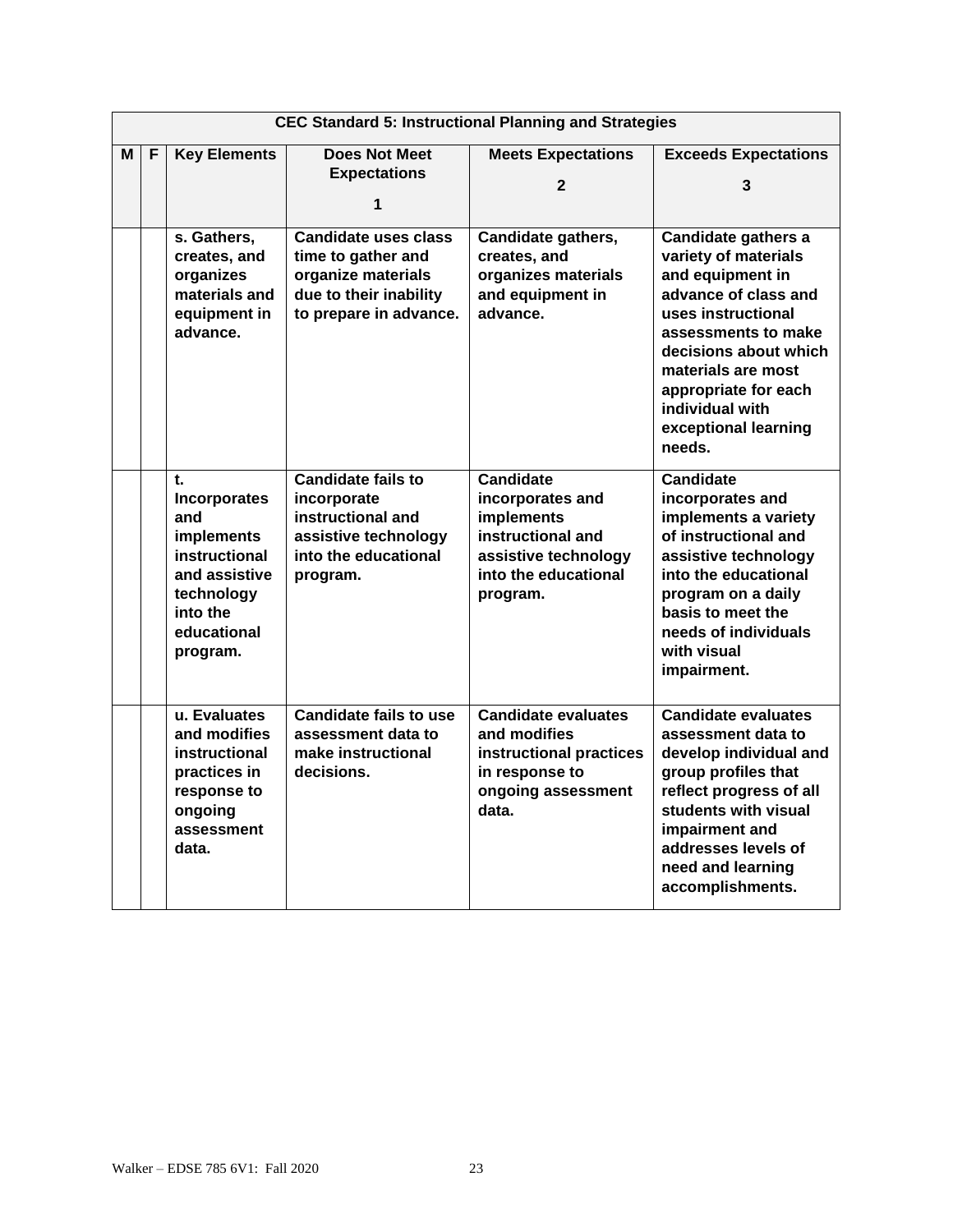|   | <b>CEC Standard 5: Instructional Planning and Strategies</b> |                                                                                                                                                        |                                                                                                               |                                                                                                                                                             |                                                                                                                                                                                                                                                                                                                                                |  |  |
|---|--------------------------------------------------------------|--------------------------------------------------------------------------------------------------------------------------------------------------------|---------------------------------------------------------------------------------------------------------------|-------------------------------------------------------------------------------------------------------------------------------------------------------------|------------------------------------------------------------------------------------------------------------------------------------------------------------------------------------------------------------------------------------------------------------------------------------------------------------------------------------------------|--|--|
| М | F                                                            | <b>Key Elements</b>                                                                                                                                    | <b>Does Not Meet</b><br><b>Expectations</b><br>1                                                              | <b>Meets Expectations</b><br>$\mathbf{2}$                                                                                                                   | <b>Exceeds Expectations</b><br>3                                                                                                                                                                                                                                                                                                               |  |  |
|   |                                                              | v. Provides<br>opportunities<br>for learners<br>with visual<br>impairment to<br>participate<br>actively and<br>successfully<br>at different<br>levels. | <b>Candidate provides</b><br>only one level of<br>instruction for the<br>entire class and/or<br>caseload.     | <b>Candidate provides</b><br>opportunities for<br>learners with visual<br>impairment to<br>participate actively<br>and successfully at<br>different levels. | <b>Candidate evaluates</b><br>assessment data to<br>develop individual<br>profile that reflects<br>progress of all<br>students with visual<br>impairment and uses<br>these profiles to<br>design and provide<br>opportunities for<br>learners with visual<br>impairment to<br>participate actively<br>and successfully at<br>different levels. |  |  |
|   |                                                              | w. Use<br>functional<br>assessments<br>to develop<br>intervention<br>plans.                                                                            | <b>Candidate develops</b><br>intervention plans<br>without the use of<br>data from functional<br>assessments. | <b>Candidate uses</b><br>functional<br>assessments to<br>develop intervention<br>plans.                                                                     | <b>Candidate uses</b><br>multiple data points<br>including functional<br>assessment to<br>develop intervention<br>plans.                                                                                                                                                                                                                       |  |  |

|   | <b>CEC Standard 6: Professional Learning and Ethical Practice</b> |                                                                                                                |                                                                                                                                                                  |                                                                                                                       |                                                                                                                                                                                                                                                              |  |  |  |  |
|---|-------------------------------------------------------------------|----------------------------------------------------------------------------------------------------------------|------------------------------------------------------------------------------------------------------------------------------------------------------------------|-----------------------------------------------------------------------------------------------------------------------|--------------------------------------------------------------------------------------------------------------------------------------------------------------------------------------------------------------------------------------------------------------|--|--|--|--|
| м | F                                                                 | <b>Key Elements</b>                                                                                            | Does Not Meet<br><b>Expectations</b><br>1                                                                                                                        | <b>Meets Expectations</b><br>$\mathbf{2}$                                                                             | <b>Exceeds</b><br><b>Expectations</b><br>3                                                                                                                                                                                                                   |  |  |  |  |
|   |                                                                   | a. Exhibits a<br>commitment to<br>professional<br>standards<br>associated with<br>their areas of<br>expertise. | <b>Candidate fails to</b><br>provide evidence<br>that professional<br>standards have<br>been integrated into<br>work with students<br>with visual<br>impairment. | Candidate exhibits a<br>commitment to<br>professional<br>standards<br>associated with<br>their areas of<br>expertise. | <b>Candidate extends</b><br>own professional<br>practice by<br>reflecting on<br>professional<br>literature or by<br>being a member of a<br>professional<br>organization or by<br>attending<br>professional<br>workshops,<br>seminars, and/or<br>conferences. |  |  |  |  |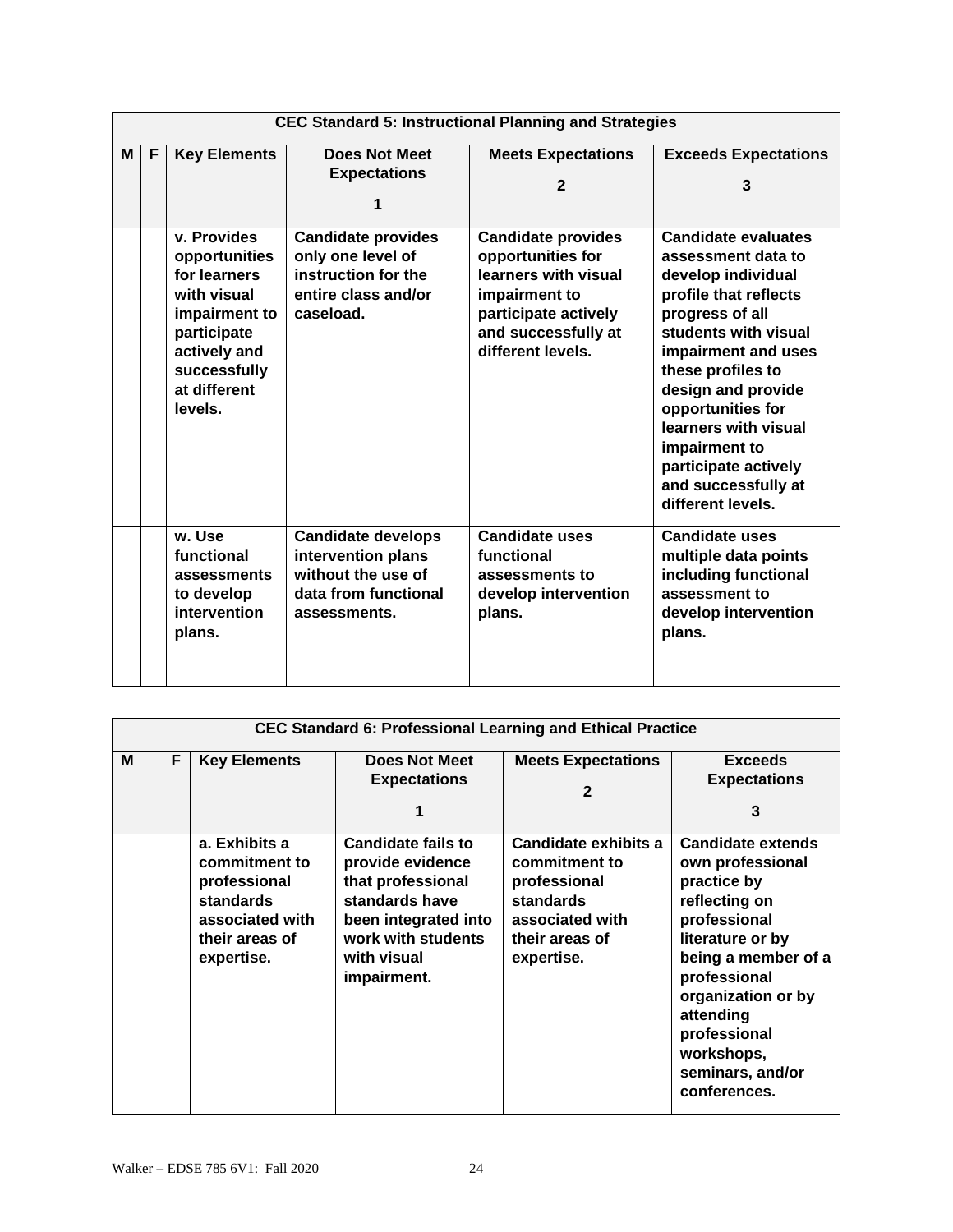|   | <b>CEC Standard 6: Professional Learning and Ethical Practice</b> |                                                                                                                                                                      |                                                                                                                                                                                                                     |                                                                                                                                                                              |                                                                                                                                                                                                                                                 |  |  |
|---|-------------------------------------------------------------------|----------------------------------------------------------------------------------------------------------------------------------------------------------------------|---------------------------------------------------------------------------------------------------------------------------------------------------------------------------------------------------------------------|------------------------------------------------------------------------------------------------------------------------------------------------------------------------------|-------------------------------------------------------------------------------------------------------------------------------------------------------------------------------------------------------------------------------------------------|--|--|
| M | F                                                                 | <b>Key Elements</b>                                                                                                                                                  | <b>Does Not Meet</b><br><b>Expectations</b><br>1                                                                                                                                                                    | <b>Meets Expectations</b><br>$\mathbf{2}$                                                                                                                                    | <b>Exceeds</b><br><b>Expectations</b><br>3                                                                                                                                                                                                      |  |  |
|   |                                                                   | <b>b.</b> Demonstrates<br>courtesy and<br>caring in<br>relationships<br>with students<br>with visual<br>impairment.                                                  | <b>Candidate fails to</b><br>build relationships<br>with the students<br>with visual<br>impairment,<br>maintaining too<br>much distance or<br>demonstrating a<br>lack of courtesy and<br>caring.                    | <b>Candidate</b><br>demonstrates<br>courtesy and caring<br>in relationships with<br>students with visual<br>impairment.                                                      | <b>Candidate</b><br>consistently<br>exhibits appropriate<br>rapport, courtesy<br>and caring in<br>relationship with<br>students with visual<br>impairment based<br>on reflection.                                                               |  |  |
|   |                                                                   | c. Supports<br>learning<br>environments<br>that encourage<br>the academic,<br>social, and<br>professional<br>growth of all<br>students with<br>visual<br>impairment. | <b>Candidate fails to</b><br>provide evidence<br>that they have<br>considered the<br>different abilities,<br>needs, learning<br>styles, and cultures<br>of students with<br>visual impairment in<br>classroom work. | <b>Candidate supports</b><br>learning<br>environments that<br>encourage the<br>academic, social,<br>and professional<br>growth of all<br>students with visual<br>impairment. | <b>Candidate reflects</b><br>on work with<br>students to<br>determine how well<br>a positive learning<br>environment was<br>created and<br>considers different<br>approaches to<br>meeting the needs<br>of students with<br>visual impairment.  |  |  |
|   |                                                                   | d. Guides<br>student behavior<br>and moral<br>development<br>through an<br>emphasis on<br>personal<br>responsibility for<br>the common<br>good.                      | <b>Candidate does not</b><br>emphasize personal<br>responsibility and<br>fails to guide<br>student behavior<br>and moral<br>development.                                                                            | <b>Candidate guides</b><br>student behavior<br>and moral<br>development<br>through an<br>emphasis on<br>personal<br>responsibility for<br>the common good.                   | <b>Candidate guides</b><br>student behavior<br>and moral<br>development<br>through an<br>emphasis on<br>personal<br>responsibility for<br>the common good<br>and models this<br>responsibility for<br>the class through<br>their daily actions. |  |  |
|   |                                                                   | e. Presents<br>content<br>accurately and<br><b>instructions</b><br>clearly.                                                                                          | <b>Candidate presents</b><br>content<br>inaccurately and<br>instructions in an<br>unclear manner.                                                                                                                   | <b>Candidate presents</b><br>content accurately<br>and instructions<br>clearly.                                                                                              | <b>Candidate presents</b><br>content accurately<br>and instructions<br>clearly using a<br>variety of<br>presentation<br>modalities.                                                                                                             |  |  |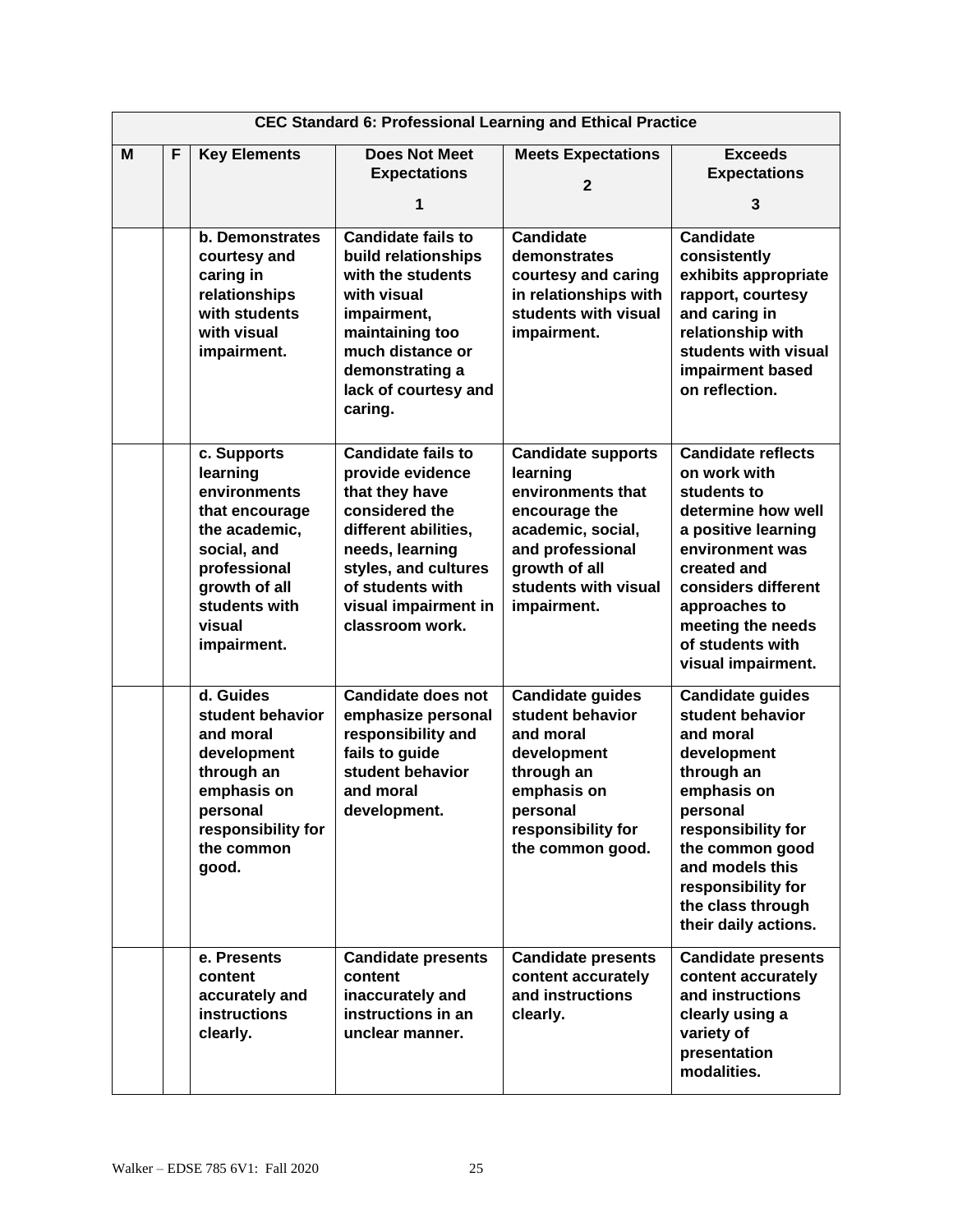|   | <b>CEC Standard 6: Professional Learning and Ethical Practice</b> |                                                                                                     |                                                                                                                                                                           |                                                                                                                                           |                                                                                                                                                                                                                                                                                                                 |  |
|---|-------------------------------------------------------------------|-----------------------------------------------------------------------------------------------------|---------------------------------------------------------------------------------------------------------------------------------------------------------------------------|-------------------------------------------------------------------------------------------------------------------------------------------|-----------------------------------------------------------------------------------------------------------------------------------------------------------------------------------------------------------------------------------------------------------------------------------------------------------------|--|
| M | F                                                                 | <b>Key Elements</b>                                                                                 | <b>Does Not Meet</b><br><b>Expectations</b><br>1                                                                                                                          | <b>Meets Expectations</b><br>$\mathbf{2}$                                                                                                 | <b>Exceeds</b><br><b>Expectations</b><br>3                                                                                                                                                                                                                                                                      |  |
|   |                                                                   | f. Demonstrates<br>growth and<br>dissemination of<br>professional<br>knowledge and<br>skills.       | <b>Candidate fails to</b><br>demonstrate growth<br>of professional<br>knowledge and<br>skills.                                                                            | <b>Candidate</b><br>demonstrates<br>growth and<br>dissemination of<br>professional<br>knowledge and<br>skills.                            | <b>Candidate accepts</b><br>constructive<br>criticism, and<br>demonstrates<br>growth and<br>dissemination of<br>professional<br>knowledge and<br>skills.                                                                                                                                                        |  |
|   |                                                                   | g. Reflect on<br>one's practice to<br>improve<br>instruction and<br>guide<br>professional<br>growth | <b>Candidate displays</b><br>no evidence of the<br>ability or<br>willingness to<br>reflect on<br>effectiveness, is<br>unaware of<br>effectiveness or<br>student learning. | <b>Candidate reflects</b><br>on his/her<br>professional<br>practice, including<br>personal teaching<br>and learning style.                | <b>Candidate reflects</b><br>upon, interprets,<br>and communicates<br>evidence of one's<br>own effectiveness<br>as a teacher,<br>including evidence<br>of success in<br>fostering student<br>progress in<br>learning. Candidate<br>uses evidence of<br>effectiveness in<br>planning for further<br>instruction. |  |
|   |                                                                   | h. Practices<br>within one's skill<br>limits and<br>obtains<br>assistance as<br>needed.             | <b>Candidate refuses</b><br>to obtain assistance<br>when needed and<br>practices beyond<br>his or her skill limit.                                                        | <b>Candidate engages</b><br>in reflective practice<br>(practices within<br>one's skill limits<br>and obtains<br>assistance as<br>needed). | <b>Candidate actively</b><br>seeks feedback and<br>constructive<br>criticism in the<br>classroom and<br>engages in<br>reflective practice<br>(practices within<br>one's skill limits<br>and obtains<br>assistance as<br>needed).                                                                                |  |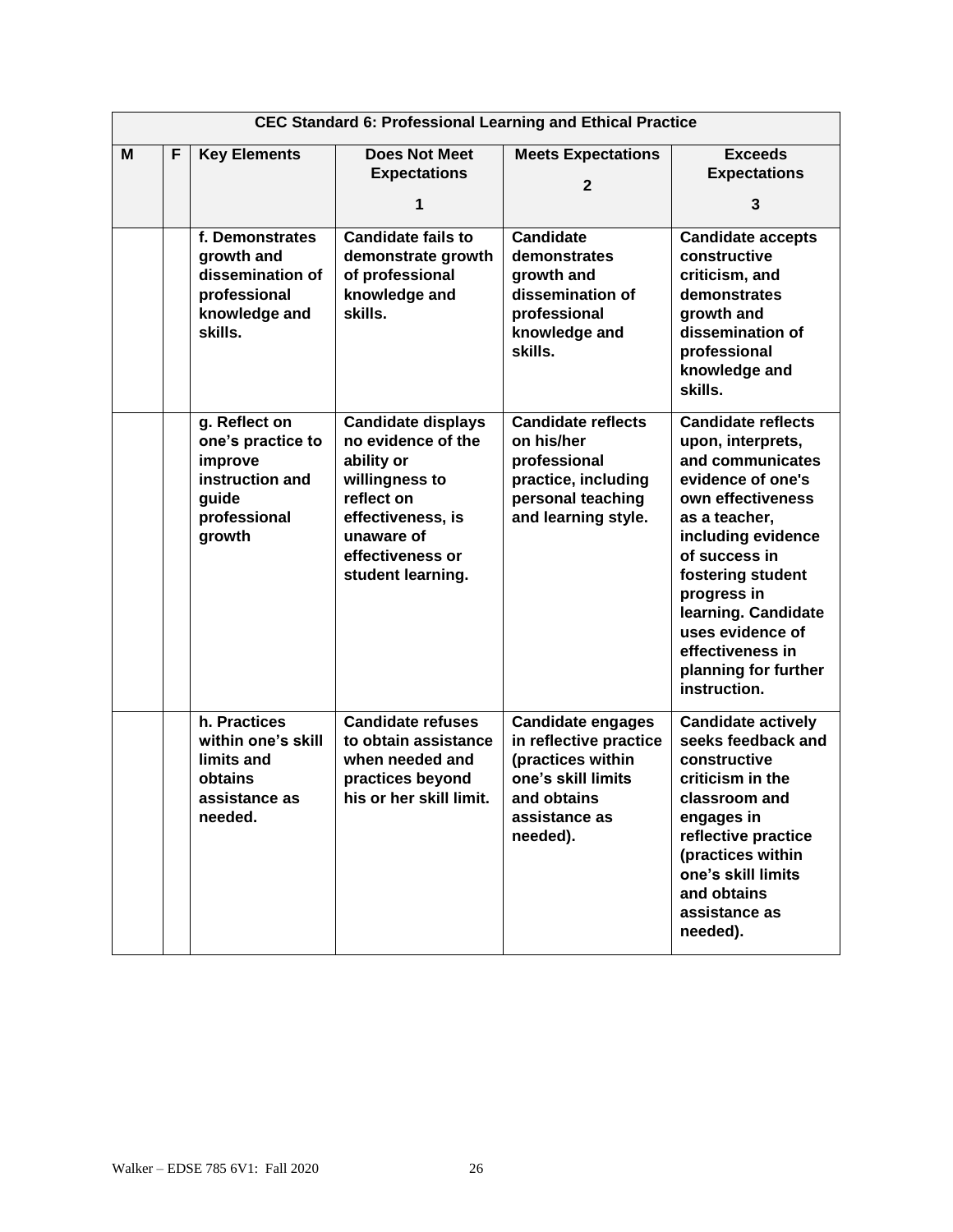|   | <b>CEC Standard 6: Professional Learning and Ethical Practice</b> |                                                                                                         |                                                                                                                                                                              |                                                                                                                   |                                                                                                                                                                                              |  |  |
|---|-------------------------------------------------------------------|---------------------------------------------------------------------------------------------------------|------------------------------------------------------------------------------------------------------------------------------------------------------------------------------|-------------------------------------------------------------------------------------------------------------------|----------------------------------------------------------------------------------------------------------------------------------------------------------------------------------------------|--|--|
| M | F                                                                 | <b>Key Elements</b>                                                                                     | <b>Does Not Meet</b><br><b>Expectations</b><br>1                                                                                                                             | <b>Meets Expectations</b><br>$\mathbf{2}$                                                                         | <b>Exceeds</b><br><b>Expectations</b><br>3                                                                                                                                                   |  |  |
|   |                                                                   | <i>i.</i> Demonstrates<br>responsibility,<br>dependability,<br>flexibility, and a<br>positive attitude. | <b>Candidate is late to</b><br>meetings, misses<br>deadlines or needs<br>to be reminded<br>often of obligations.<br><b>Candidate</b><br>demonstrates a<br>negative attitude. | <b>Candidate</b><br>demonstrates<br>responsibility,<br>dependability,<br>flexibility, and a<br>positive attitude. | <b>Candidate reflects</b><br>on ability to meet<br>expectations, plans<br>and carries out<br>tasks associated<br>with role promptly,<br>and consistently<br>displays a positive<br>attitude. |  |  |
|   |                                                                   | j. Observes<br>school policies<br>and procedures.                                                       | <b>Candidate violates</b><br>school policies and<br>procedures.                                                                                                              | <b>Candidate observes</b><br>school policies and<br>procedures.                                                   | <b>Candidate</b><br>consistently<br>observes and<br>enforces school<br>policies and<br>procedures.                                                                                           |  |  |
|   |                                                                   | k. Projects a<br>professional<br>image in terms<br>of demeanor and<br>appearance.                       | <b>Candidate dresses</b><br>or behaves in an<br>unprofessional<br>manner.                                                                                                    | <b>Candidate projects</b><br>a professional<br>image in terms of<br>demeanor and<br>appearance.                   | <b>Candidate projects</b><br>a professional<br>image in terms of<br>demeanor and<br>appearance and<br>encourages<br>students with visual<br>impairment to do<br>the same.                    |  |  |
|   |                                                                   | I. Demonstrates<br>effective oral<br>communication<br>skills.                                           | <b>Candidate's oral</b><br>communication is<br>difficult to<br>understand or<br>follow, making it<br>ineffective.                                                            | <b>Candidate</b><br>demonstrates<br>effective oral<br>communication<br>skills.                                    | <b>Candidate</b><br>demonstrates<br>highly effective oral<br>communication<br>skills making<br>material presented<br>verbally easy to<br>understand and<br>follow.                           |  |  |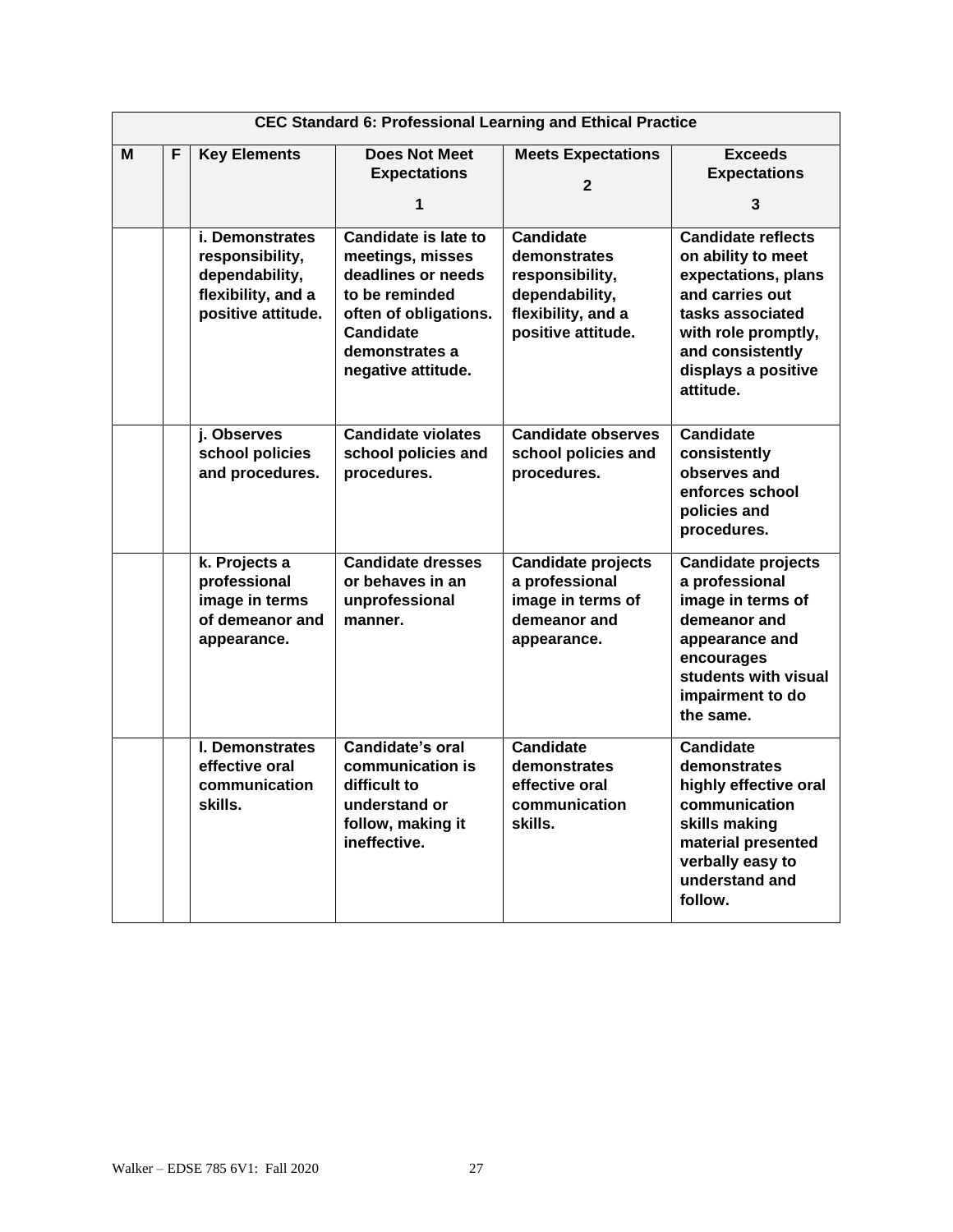|   | <b>CEC Standard 6: Professional Learning and Ethical Practice</b> |                                                                                                                                                                                |                                                                                                                                                                                                 |                                                                                                                                                                                        |                                                                                                                                                                                                                                                                                                                                                                                                                                                  |  |
|---|-------------------------------------------------------------------|--------------------------------------------------------------------------------------------------------------------------------------------------------------------------------|-------------------------------------------------------------------------------------------------------------------------------------------------------------------------------------------------|----------------------------------------------------------------------------------------------------------------------------------------------------------------------------------------|--------------------------------------------------------------------------------------------------------------------------------------------------------------------------------------------------------------------------------------------------------------------------------------------------------------------------------------------------------------------------------------------------------------------------------------------------|--|
| M | F                                                                 | <b>Key Elements</b>                                                                                                                                                            | <b>Does Not Meet</b><br><b>Expectations</b><br>1                                                                                                                                                | <b>Meets Expectations</b><br>$\overline{2}$                                                                                                                                            | <b>Exceeds</b><br><b>Expectations</b><br>3                                                                                                                                                                                                                                                                                                                                                                                                       |  |
|   |                                                                   | m. Demonstrates<br>effective written<br>communication<br>skills.                                                                                                               | <b>Candidate's written</b><br>communication is<br>difficult to<br>understand or<br>follow, making it<br>ineffective.                                                                            | <b>Candidate</b><br>demonstrates<br>effective written<br>communication<br>skills.                                                                                                      | <b>Candidate</b><br>demonstrates<br>highly effective<br>written<br>communication<br>skills making<br>material presented<br>in writing easy to<br>understand and<br>follow.                                                                                                                                                                                                                                                                       |  |
|   |                                                                   | n. Demonstrates<br>high<br>expectations for<br>all students with<br>visual<br>impairment to<br>develop the<br>highest possible<br>learning<br>outcomes and<br>quality of life. | <b>Candidate fails to</b><br>support student<br>learning and<br>displays evidence<br>of low expectations<br>for at least some<br>students with visual<br>impairment.                            | <b>Candidate</b><br>demonstrates high<br>expectations for all<br>students with visual<br>impairment to<br>develop the highest<br>possible learning<br>outcomes and<br>quality of life. | <b>Candidate provides</b><br>emotional and<br>academic support<br>to students with<br>visual impairment<br>and communicates<br>confidence in their<br>ability to complete<br>assigned work and<br>modifies plans to<br>provide<br>opportunities for all<br>students with visual<br>impairment to meet<br>or exceed<br>objectives through<br>supportive critique<br>of student learning<br>that reflects<br>challenging ideas<br>and suggestions. |  |
|   |                                                                   | o. Demonstrates<br>commitment to<br>developing the<br>highest<br>education and<br>quality-of-life<br>potential of<br>individuals with<br>exceptional<br>learning needs.        | <b>Candidate fails to</b><br>demonstrate a<br>commitment to<br>developing the<br>highest education<br>and quality of life<br>potential of<br>individuals with<br>exceptional learning<br>needs. | <b>Candidate</b><br>demonstrates<br>commitment to<br>developing the<br>highest education<br>and quality-of-life<br>potential of<br>individuals with<br>exceptional learning<br>needs.  | <b>Candidate</b><br>demonstrates and<br>reflects on<br>commitment to<br>developing the<br>highest education<br>and quality of life<br>potential of<br>individuals with<br>exceptional learning<br>needs.                                                                                                                                                                                                                                         |  |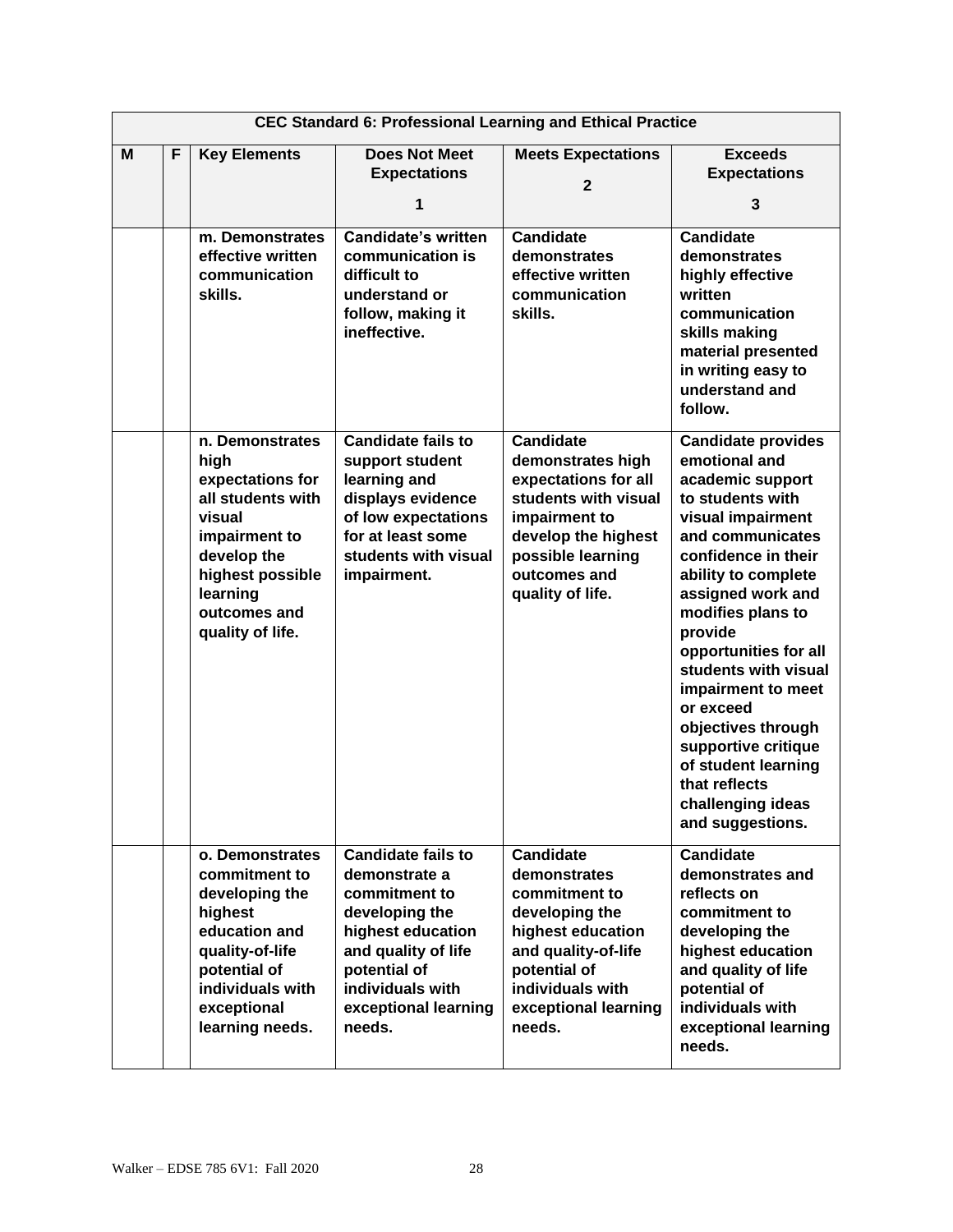|   | <b>CEC Standard 7: Collaboration</b> |                                                                                                                           |                                                                                                                                         |                                                                                                                                         |                                                                                                                                                                                                                                               |  |  |
|---|--------------------------------------|---------------------------------------------------------------------------------------------------------------------------|-----------------------------------------------------------------------------------------------------------------------------------------|-----------------------------------------------------------------------------------------------------------------------------------------|-----------------------------------------------------------------------------------------------------------------------------------------------------------------------------------------------------------------------------------------------|--|--|
| м | F                                    | <b>Key Elements</b>                                                                                                       | <b>Does Not Meet</b><br><b>Expectations</b><br>1                                                                                        | <b>Meets Expectations</b><br>$\mathbf{2}$                                                                                               | <b>Exceeds</b><br><b>Expectations</b><br>3                                                                                                                                                                                                    |  |  |
|   |                                      | a. Communicate<br>effectively with<br>families of<br>individuals with<br>exceptionalities<br>from diverse<br>backgrounds. | <b>Candidate fails to</b><br>provide evidence of<br>planning to<br>collaborate with<br>parents.                                         | <b>Candidate</b><br>communicates<br>regularly with<br>parents and<br>involves them in<br>problem solving<br>and learning<br>activities. | <b>Candidate regularly</b><br>encourages family<br>involvement in<br>student learning<br>through<br>collaboration to<br>engage additional<br>support resource<br>assistance when<br>needed.                                                   |  |  |
|   |                                      | b. Engages in<br>productive<br>relationships with<br>professional<br>colleagues and<br>support staff.                     | <b>Candidate fails to</b><br>provide evidence of<br>planning to<br>collaborate with<br>professional<br>colleagues and<br>support staff. | <b>Candidate engages</b><br>in productive<br>relationships with<br>professional<br>colleagues and<br>support staff.                     | <b>Candidate reflects</b><br>upon, interprets,<br>and communicates<br>evidence of one's<br>own effectiveness<br>as a collaborator.<br><b>Candidate</b><br>demonstrates an<br>ability to work with<br>others as equals.                        |  |  |
|   |                                      | c. Maintains<br>confidential<br>communication<br>about students<br>with visual<br>impairment                              | <b>Candidate shares</b><br>confidential<br>information about<br>students with visual<br>impairment needs<br>with outside<br>parties.    | <b>Candidate</b><br>maintains<br>confidential<br>communication<br>about students with<br>visual impairment.                             | <b>Candidate maintains</b><br>confidential<br>communication<br>about students with<br>visual impairment<br>and is observed<br>stressing the<br>importance of<br>confidentiality with<br>other stakeholders<br>including<br>paraprofessionals. |  |  |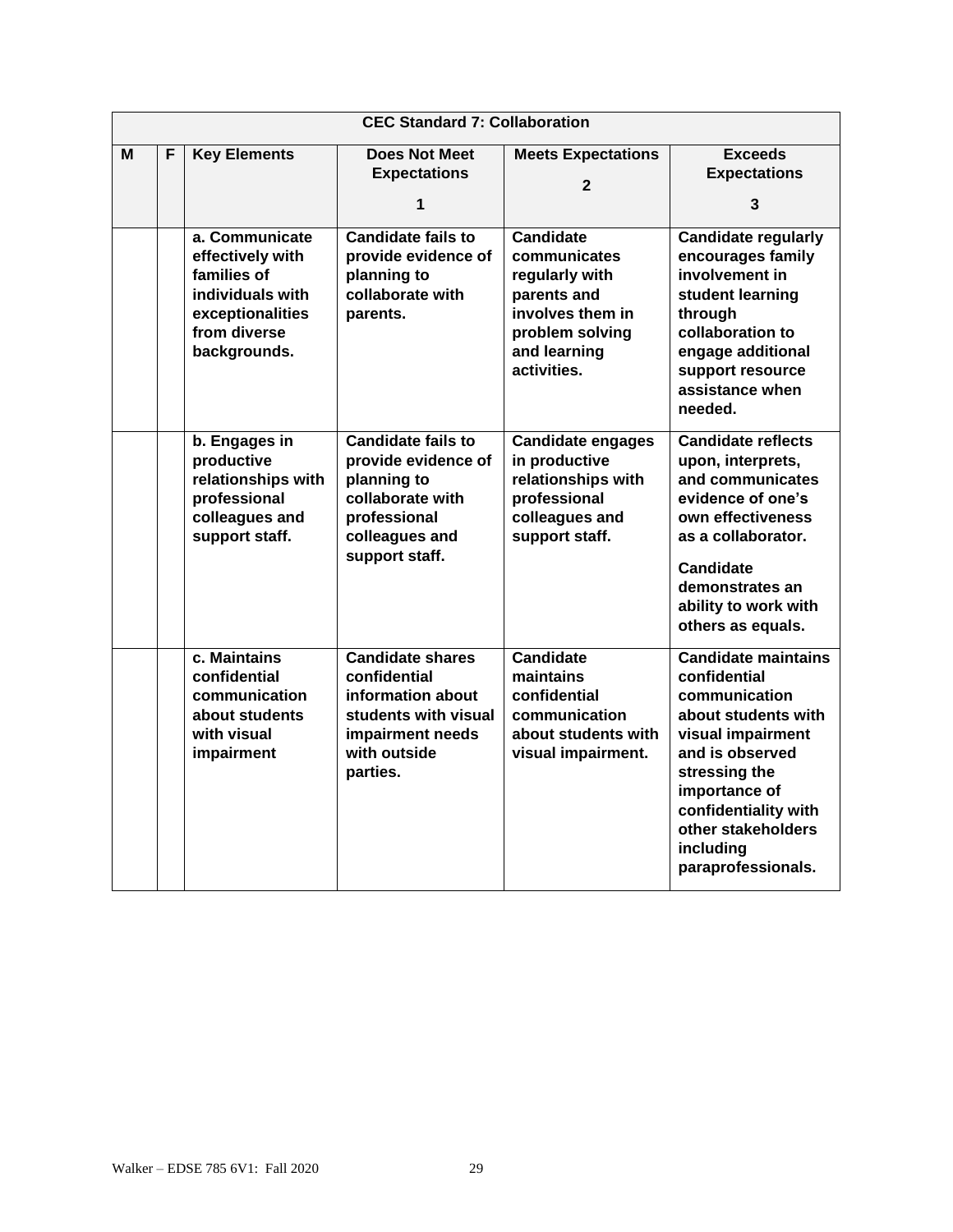|   | <b>CEC Standard 7: Collaboration</b> |                                                                                                                                                                             |                                                                                                                                                                                                                 |                                                                                                                                                                                        |                                                                                                                                                                                                                                                                                                                      |  |  |
|---|--------------------------------------|-----------------------------------------------------------------------------------------------------------------------------------------------------------------------------|-----------------------------------------------------------------------------------------------------------------------------------------------------------------------------------------------------------------|----------------------------------------------------------------------------------------------------------------------------------------------------------------------------------------|----------------------------------------------------------------------------------------------------------------------------------------------------------------------------------------------------------------------------------------------------------------------------------------------------------------------|--|--|
| M | F                                    | <b>Key Elements</b>                                                                                                                                                         | <b>Does Not Meet</b><br><b>Expectations</b>                                                                                                                                                                     | <b>Meets Expectations</b><br>$\overline{2}$                                                                                                                                            | <b>Exceeds</b><br><b>Expectations</b>                                                                                                                                                                                                                                                                                |  |  |
|   |                                      |                                                                                                                                                                             | 1                                                                                                                                                                                                               |                                                                                                                                                                                        | 3                                                                                                                                                                                                                                                                                                                    |  |  |
|   |                                      | d. Fosters<br>respectful and<br>beneficial<br>relationships<br>between families<br>and<br>professionals.                                                                    | <b>Candidate is</b><br>disrespectful when<br>dealing with<br>families and<br>professionals.                                                                                                                     | <b>Candidate fosters</b><br>respectful and<br>beneficial<br>relationships<br>between families<br>and professionals.                                                                    | <b>Candidate reflects</b><br>upon relationships<br>with families and<br>professionals and<br>interprets<br>reflections<br>effectively in order<br>to improve<br>communication and<br>interactions.                                                                                                                   |  |  |
|   |                                      | e. Collaborates<br>with school<br>personnel and<br>community<br>members in<br>integrating<br>individuals with<br>exceptional<br>learning needs<br>into various<br>settings. | <b>Candidate shows</b><br>no evidence of<br>collaborating with<br>school personnel<br>and community<br>members in<br>integrating<br>individuals with<br>exceptional<br>learning needs into<br>various settings. | <b>Candidate</b><br>collaborates with<br>school personnel<br>and community<br>members in<br>integrating<br>individuals with<br>exceptional<br>learning needs into<br>various settings. | <b>Candidate reflects</b><br>upon, interprets,<br>and communicates<br>evidence of one's<br>own effectiveness<br>as a collaborator.<br><b>Candidate</b><br>demonstrates and<br>reflects on the<br>ability to<br>successfully<br>integrate individuals<br>with exceptional<br>learning needs into<br>various settings. |  |  |
|   |                                      | f. Observes,<br>evaluates, and<br>provides<br>feedback to<br>paraeducators.                                                                                                 | <b>Candidate fails to</b><br>observe, evaluate<br>and provide<br>feedback to<br>paraeducators.                                                                                                                  | <b>Candidate</b><br>observes,<br>evaluates, and<br>provides feedback<br>to paraeducators.                                                                                              | <b>Candidate</b><br><b>articulates</b><br>positions, is<br>proactive in<br>classroom<br>management and<br>staff management,<br>and works actively<br>for the betterment of<br>teaching and<br>learning in the<br>classroom.                                                                                          |  |  |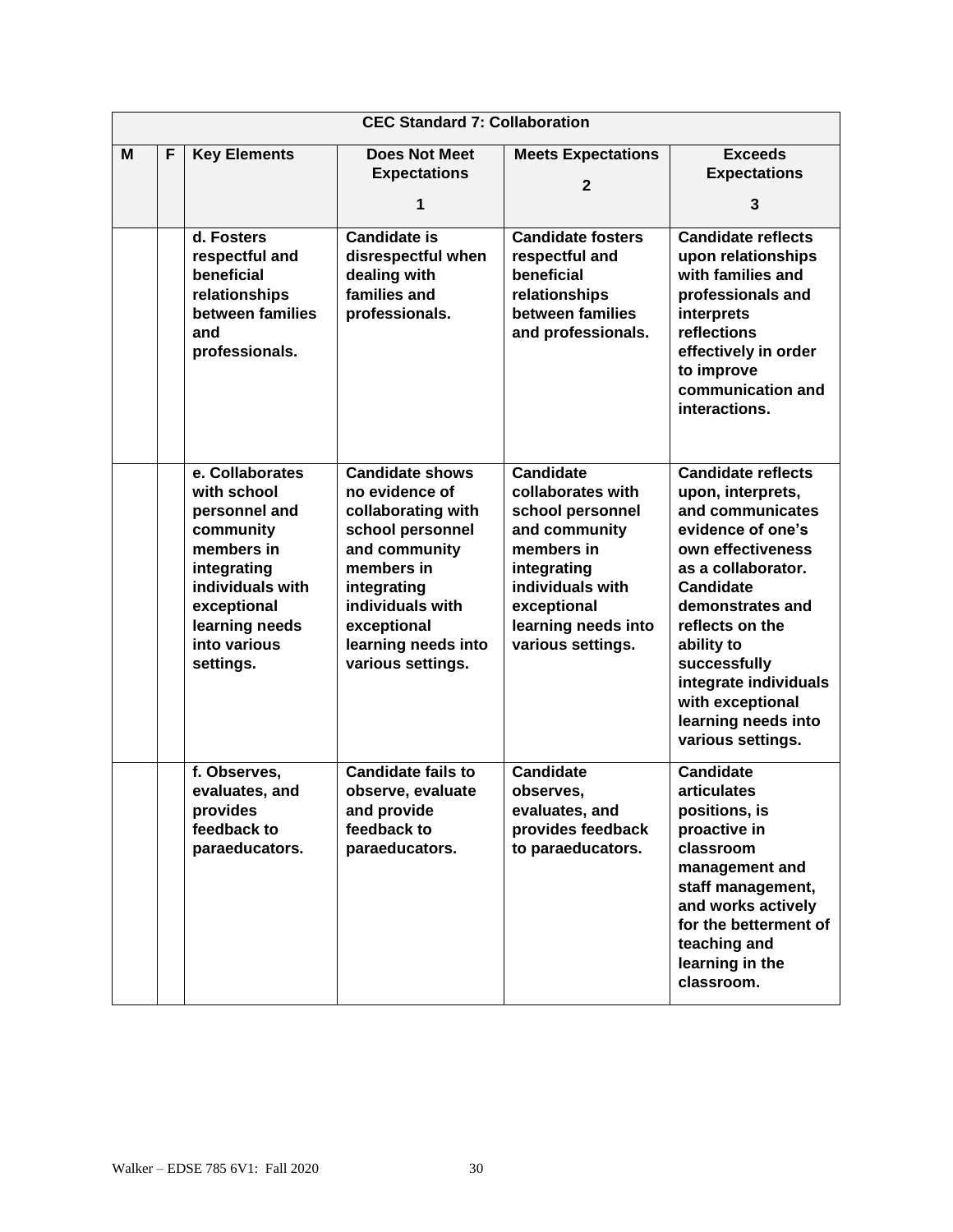|   | <b>CEC Standard 7: Collaboration</b> |                                                                                                                                     |                                                                                                                                                                  |                                                                                                                                                   |                                                                                                                                                                                                                                 |  |  |  |  |
|---|--------------------------------------|-------------------------------------------------------------------------------------------------------------------------------------|------------------------------------------------------------------------------------------------------------------------------------------------------------------|---------------------------------------------------------------------------------------------------------------------------------------------------|---------------------------------------------------------------------------------------------------------------------------------------------------------------------------------------------------------------------------------|--|--|--|--|
| М | F                                    | <b>Key Elements</b>                                                                                                                 | <b>Does Not Meet</b><br><b>Expectations</b>                                                                                                                      | <b>Meets Expectations</b><br>$\mathbf{2}$                                                                                                         | <b>Exceeds</b><br><b>Expectations</b><br>3                                                                                                                                                                                      |  |  |  |  |
|   |                                      | g. Models<br>techniques and<br>coaches others in<br>the use of<br>evidence-based<br>instructional<br>methods and<br>accommodations. | Candidate<br>incorrectly models<br>techniques and<br>fails to coach<br>others in the use of<br>evidence-based<br>instructional<br>methods and<br>accommodations. | <b>Candidate models</b><br>techniques and<br>coaches others in<br>the use of<br>evidence-based<br>instructional<br>methods and<br>accommodations. | Candidate models a<br>wide variety of<br>evidence-based<br>instructional<br>methods and<br>accommodations<br>and coaches others<br>in the effective<br>implementation,<br>monitoring, and<br>reflection of these<br>strategies. |  |  |  |  |

| M | F | <b>Key Elements</b>                                                                                                                                  | <b>Does Not Meet Expectations</b>                                                                                                                                                                                              | <b>Meets</b><br><b>Expectations</b><br>$\mathbf{2}$                                                                                                                                                                                     | <b>Exceeds Expectations</b><br>3                                                                                                                                                                                                                                                                                                                      |
|---|---|------------------------------------------------------------------------------------------------------------------------------------------------------|--------------------------------------------------------------------------------------------------------------------------------------------------------------------------------------------------------------------------------|-----------------------------------------------------------------------------------------------------------------------------------------------------------------------------------------------------------------------------------------|-------------------------------------------------------------------------------------------------------------------------------------------------------------------------------------------------------------------------------------------------------------------------------------------------------------------------------------------------------|
|   |   | a. Creates an orderly<br>and supportive<br>environment by<br>designing and<br>managing routines;<br>effectively manages<br>teaching and<br>learning. | <b>Candidate inconsistently designs</b><br>and manages classroom<br>routines, creating an<br>environment which is not<br>consistently orderly and<br>supportive. Candidate<br>inconsistently manages teaching<br>and learning. | <b>Candidate creates</b><br>an orderly and<br>supportive<br>environment by<br>designing and<br>managing<br>classroom routines<br>and has<br>implemented some<br>supports for<br>effective<br>management of<br>teaching and<br>learning. | Candidate reflects on the<br>needs of the learners with<br>visual impairment in order<br>to create an orderly and<br>supportive environment.<br><b>Candidate manages</b><br>classroom routines and is<br>responsive to the<br>changing needs of the<br>students with visual<br>impairment. Candidate<br>effectively manages<br>teaching and learning. |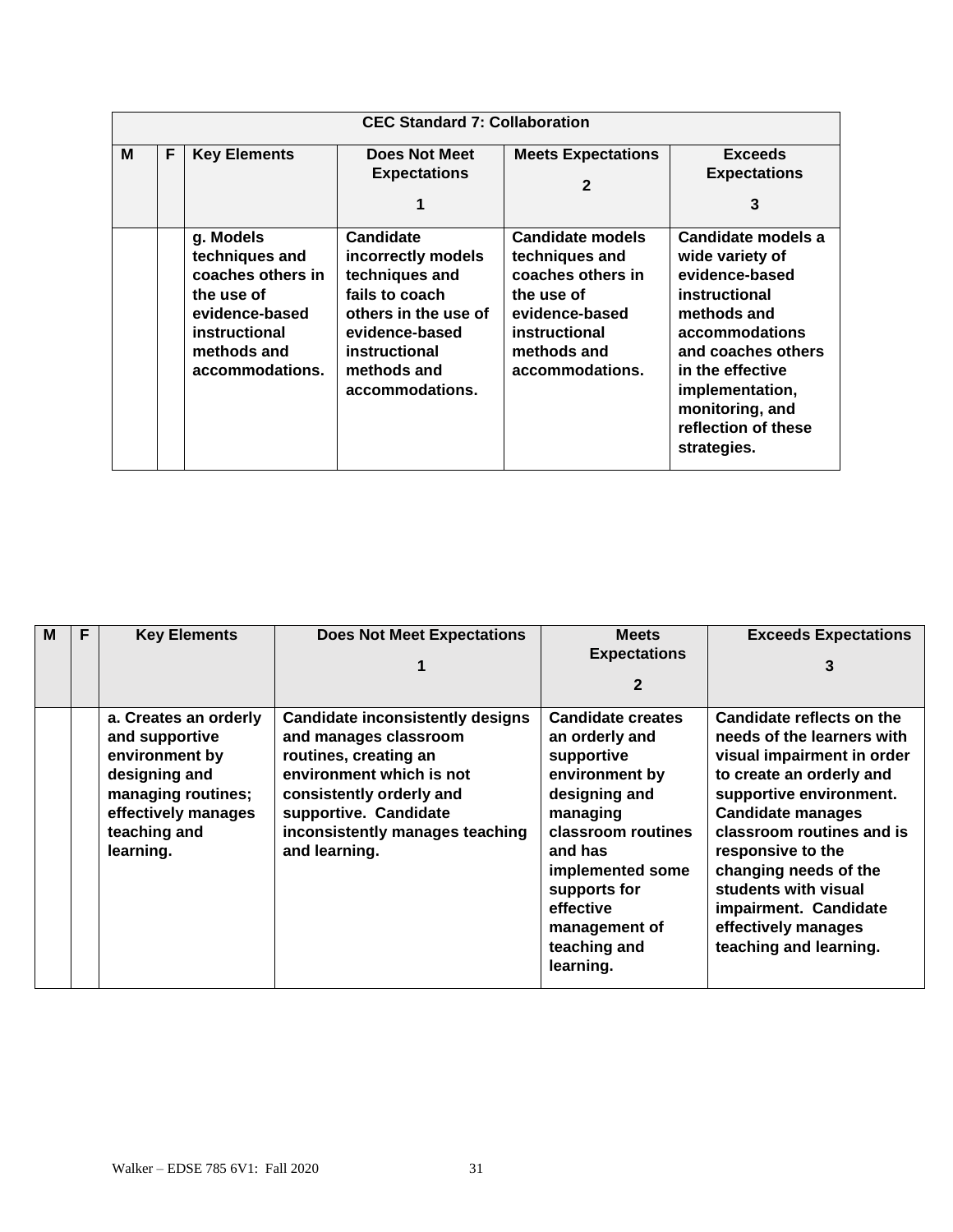| M | F | <b>Key Elements</b>                       | <b>Does Not Meet Expectations</b>                        | <b>Meets</b>                      | <b>Exceeds Expectations</b>                              |
|---|---|-------------------------------------------|----------------------------------------------------------|-----------------------------------|----------------------------------------------------------|
|   |   |                                           | 1                                                        | <b>Expectations</b>               | 3                                                        |
|   |   |                                           |                                                          | $\mathbf{2}$                      |                                                          |
|   |   | b. Motivates                              | <b>Candidate inconsistently</b>                          | <b>Candidate</b>                  | <b>Candidate takes student</b>                           |
|   |   | students with visual                      | motivates students with visual                           | motivates students                | interests and abilities into                             |
|   |   | impairment through                        | impairment through activities.                           | with visual                       | consideration and designs                                |
|   |   | interesting and                           |                                                          | impairment through                | a variety of learning                                    |
|   |   | challenging                               |                                                          | interesting and                   | activities which motivate                                |
|   |   | activities.                               |                                                          | challenging                       | and challenge students                                   |
|   |   |                                           |                                                          | activities.                       | with visual impairment.                                  |
|   |   |                                           |                                                          |                                   | <b>Candidate offers choices</b>                          |
|   |   |                                           |                                                          |                                   | to students with visual                                  |
|   |   |                                           |                                                          |                                   | impairment when possible                                 |
|   |   |                                           |                                                          |                                   | to increase motivation.                                  |
|   |   | c. Create a safe,<br>equitable, positive, | Candidate creates a safe,<br>equitable, positive, and    | Candidate creates a               | <b>Candidate solicits student</b><br>input and provides  |
|   |   | and supportive                            | supportive learning environment                          | safe, equitable,<br>positive, and | opportunities for choice                                 |
|   |   | learning environment                      | in which diversities are valued                          | supportive learning               | making in order create a                                 |
|   |   | in which diversities                      | but does not demonstrate that                            | environment in                    | safe, equitable, positive,                               |
|   |   | are valued.                               | diversities are valued.                                  | which diversities                 | and supportive learning                                  |
|   |   |                                           |                                                          | are valued.                       | environment in which                                     |
|   |   |                                           |                                                          |                                   | diversities are valued.                                  |
|   |   |                                           |                                                          |                                   | Candidate reflects upon                                  |
|   |   |                                           |                                                          |                                   | students' linguistic and                                 |
|   |   |                                           |                                                          |                                   | cultural background and                                  |
|   |   |                                           |                                                          |                                   | considers the class                                      |
|   |   |                                           |                                                          |                                   | diversity while<br>establishing the learning             |
|   |   |                                           |                                                          |                                   | environment.                                             |
|   |   |                                           |                                                          |                                   |                                                          |
|   |   | d. Design learning<br>environments that   | <b>Candidate inconsistently designs</b>                  | <b>Candidate designs</b>          | <b>Candidate integrates</b><br>social skills instruction |
|   |   | encourage active                          | learning environments that<br>encourage participation in | learning<br>environments that     |                                                          |
|   |   | participation in                          | individual and group activities.                         | encourage active                  | and strategies for<br>enhancing motivation for           |
|   |   | individual and group                      |                                                          | participation in                  | each individual student                                  |
|   |   | activities.                               |                                                          | individual and                    | and the group as a whole                                 |
|   |   |                                           |                                                          | group activities.                 | as they design learning                                  |
|   |   |                                           |                                                          |                                   | environments that                                        |
|   |   |                                           |                                                          |                                   | encourage active                                         |
|   |   |                                           |                                                          |                                   | participation in individual                              |
|   |   |                                           |                                                          |                                   | and group activities.                                    |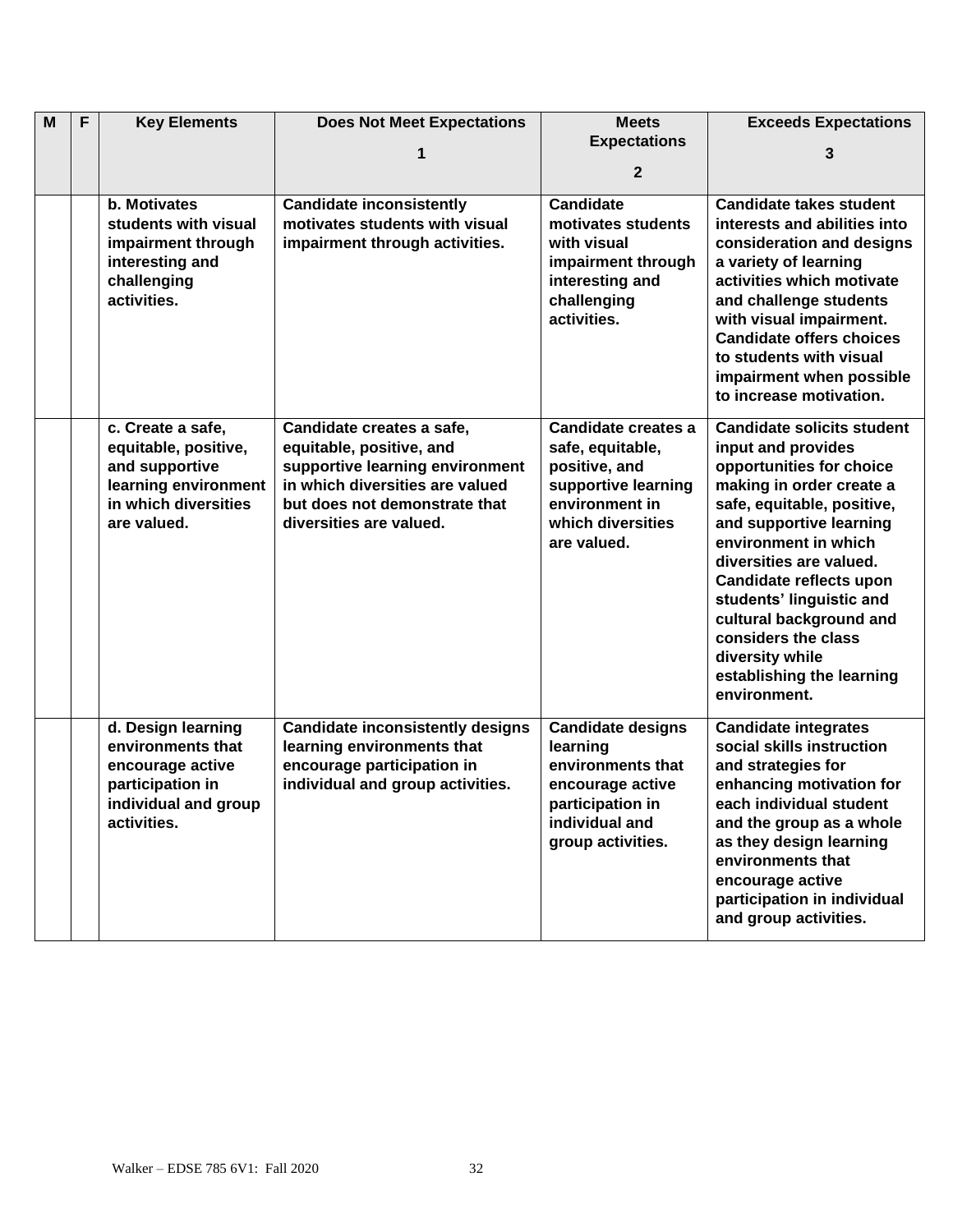| M | F | <b>Key Elements</b>                                                                                                                                                                        | <b>Does Not Meet Expectations</b>                                                                                                                                                             | <b>Meets</b><br><b>Expectations</b>                                                                                                                                                                          | <b>Exceeds Expectations</b>                                                                                                                                                                                                                                                                                                                                          |
|---|---|--------------------------------------------------------------------------------------------------------------------------------------------------------------------------------------------|-----------------------------------------------------------------------------------------------------------------------------------------------------------------------------------------------|--------------------------------------------------------------------------------------------------------------------------------------------------------------------------------------------------------------|----------------------------------------------------------------------------------------------------------------------------------------------------------------------------------------------------------------------------------------------------------------------------------------------------------------------------------------------------------------------|
|   |   |                                                                                                                                                                                            |                                                                                                                                                                                               | $\mathbf{2}$                                                                                                                                                                                                 |                                                                                                                                                                                                                                                                                                                                                                      |
|   |   | e. Modifies the<br>learning environment<br>to manage<br>behaviors, time,<br>space, and materials<br>to keep students<br>with visual<br>impairment<br>productively<br>involved in learning. | Candidate fails to modify the<br>learning environment to manage<br>behaviors, time, space, and<br>materials to keep students with<br>visual impairments productively<br>involved in learning. | <b>Candidate modifies</b><br>the learning<br>environment to<br>manage behaviors,<br>time, space, and<br>materials to keep<br>students with visual<br>impairments<br>productively<br>involved in<br>learning. | <b>Candidate modifies the</b><br>learning environment to<br>manage behaviors, time,<br>space, and materials to<br>keep students with visual<br>impairments productively<br>involved in learning.<br><b>Candidate establishes</b><br>clear classroom<br>procedures, discourages<br>disruptions, and promotes<br>interaction with students<br>with visual impairments. |
|   |   | f. Demonstrates the<br>ability to manage two<br>or more classroom<br>activities<br>simultaneously, with<br>evidence of attention<br>to each.                                               | Candidate demonstrates the<br>ability to manage two or more<br>classroom activities<br>simultaneously but fails to<br>provide attention to each.                                              | Candidate<br>demonstrates the<br>ability to manage<br>two or more<br>classroom activities<br>simultaneously,<br>with evidence of<br>attention to each.                                                       | <b>Candidate demonstrates</b><br>the ability to manage two<br>or more classroom<br>activities simultaneously,<br>with evidence of attention<br>to each. Candidate moves<br>easily from one activity to<br>the other, making<br>adaptations as necessary<br>to ensure student<br>success.                                                                             |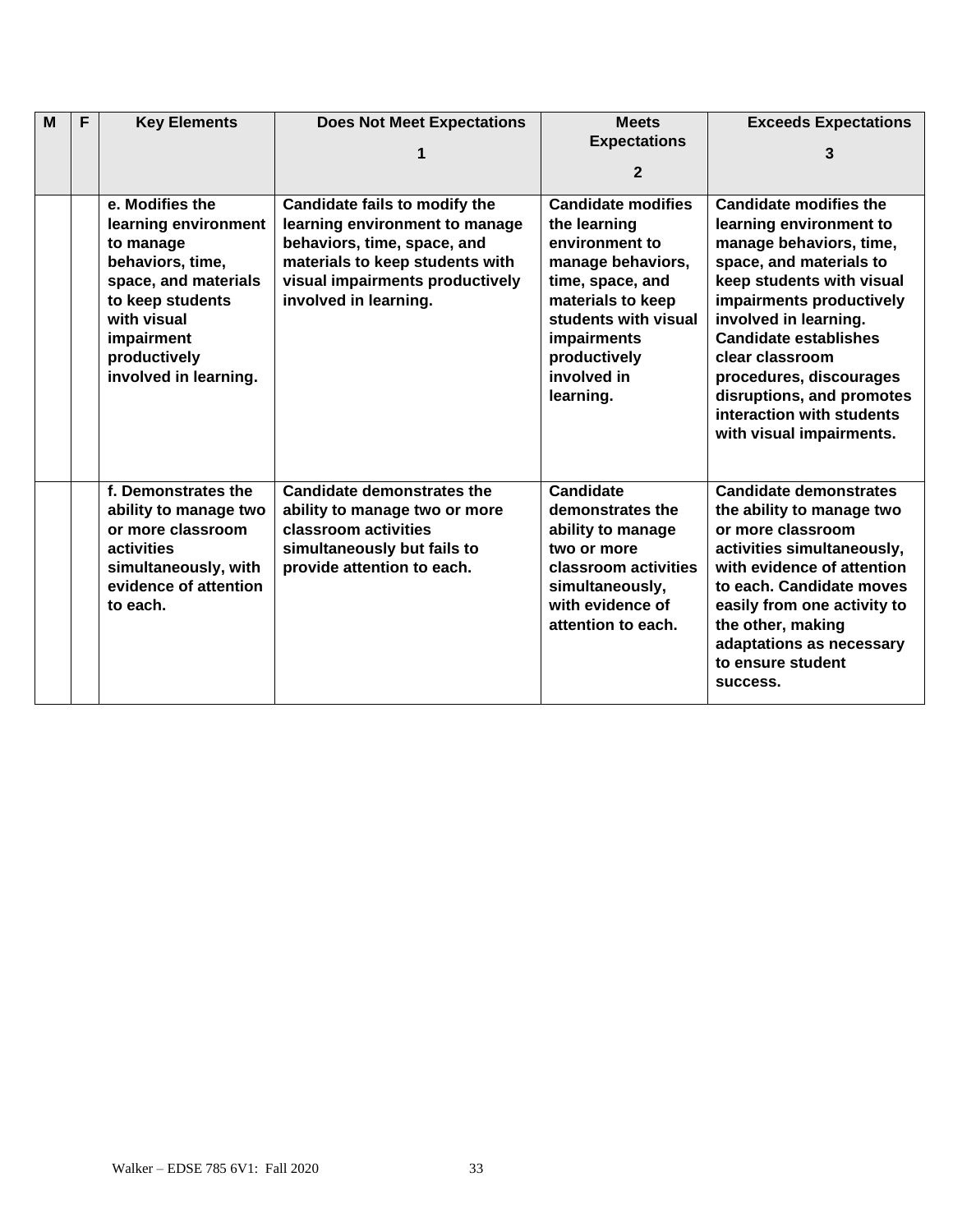| $\overline{M}$ | $\overline{F}$ | <b>Key Elements</b>   | <b>Does Not Meet Expectations</b> | <b>Meets</b>          | <b>Exceeds Expectations</b> |
|----------------|----------------|-----------------------|-----------------------------------|-----------------------|-----------------------------|
|                |                |                       |                                   | <b>Expectations</b>   |                             |
|                |                |                       | 1                                 |                       | 3                           |
|                |                |                       |                                   | $\overline{2}$        |                             |
|                |                | g. Uses effective and | Candidate is ineffective in using | <b>Candidate uses</b> | <b>Candidate plans and</b>  |
|                |                | varied behavior       | behavior management strategies    | effective and varied  | implements individualized   |
|                |                | management            | to handle disruptive or           | behavior              | behavior plans which        |
|                |                | strategies and        | destructive behavior.             | management            | include effective and       |
|                |                | handles disruptive or |                                   | strategies and        | varied behavior             |
|                |                | destructive behavior  |                                   | handles disruptive    | management strategies       |
|                |                | firmly and fairly.    |                                   | or destructive        | and handles disruptive or   |
|                |                |                       |                                   | behavior firmly and   | destructive behavior firmly |
|                |                |                       |                                   | fairly.               | and fairly.                 |
|                |                |                       |                                   |                       |                             |
|                |                |                       |                                   |                       |                             |
|                |                |                       |                                   |                       |                             |
|                |                |                       |                                   |                       |                             |
|                |                |                       |                                   |                       |                             |
|                |                |                       |                                   |                       |                             |
|                |                |                       |                                   |                       |                             |
|                |                |                       |                                   |                       |                             |
|                |                |                       |                                   |                       |                             |
|                |                |                       |                                   |                       |                             |
|                |                |                       |                                   |                       |                             |
|                |                |                       |                                   |                       |                             |
|                |                |                       |                                   |                       |                             |
|                |                |                       |                                   |                       |                             |
|                |                |                       |                                   |                       |                             |
|                |                |                       |                                   |                       |                             |
|                |                |                       |                                   |                       |                             |
|                |                |                       |                                   |                       |                             |
|                |                |                       |                                   |                       |                             |
|                |                |                       |                                   |                       |                             |
|                |                |                       |                                   |                       |                             |
|                |                |                       |                                   |                       |                             |
|                |                |                       |                                   |                       |                             |
|                |                |                       |                                   |                       |                             |
|                |                |                       |                                   |                       |                             |
|                |                |                       |                                   |                       |                             |
|                |                |                       |                                   |                       |                             |
|                |                |                       |                                   |                       |                             |
|                |                |                       |                                   |                       |                             |
|                |                |                       |                                   |                       |                             |
|                |                |                       |                                   |                       |                             |
|                |                |                       |                                   |                       |                             |
|                |                |                       |                                   |                       |                             |
|                |                |                       |                                   |                       |                             |
|                |                |                       |                                   |                       |                             |
|                |                |                       |                                   |                       |                             |
|                |                |                       |                                   |                       |                             |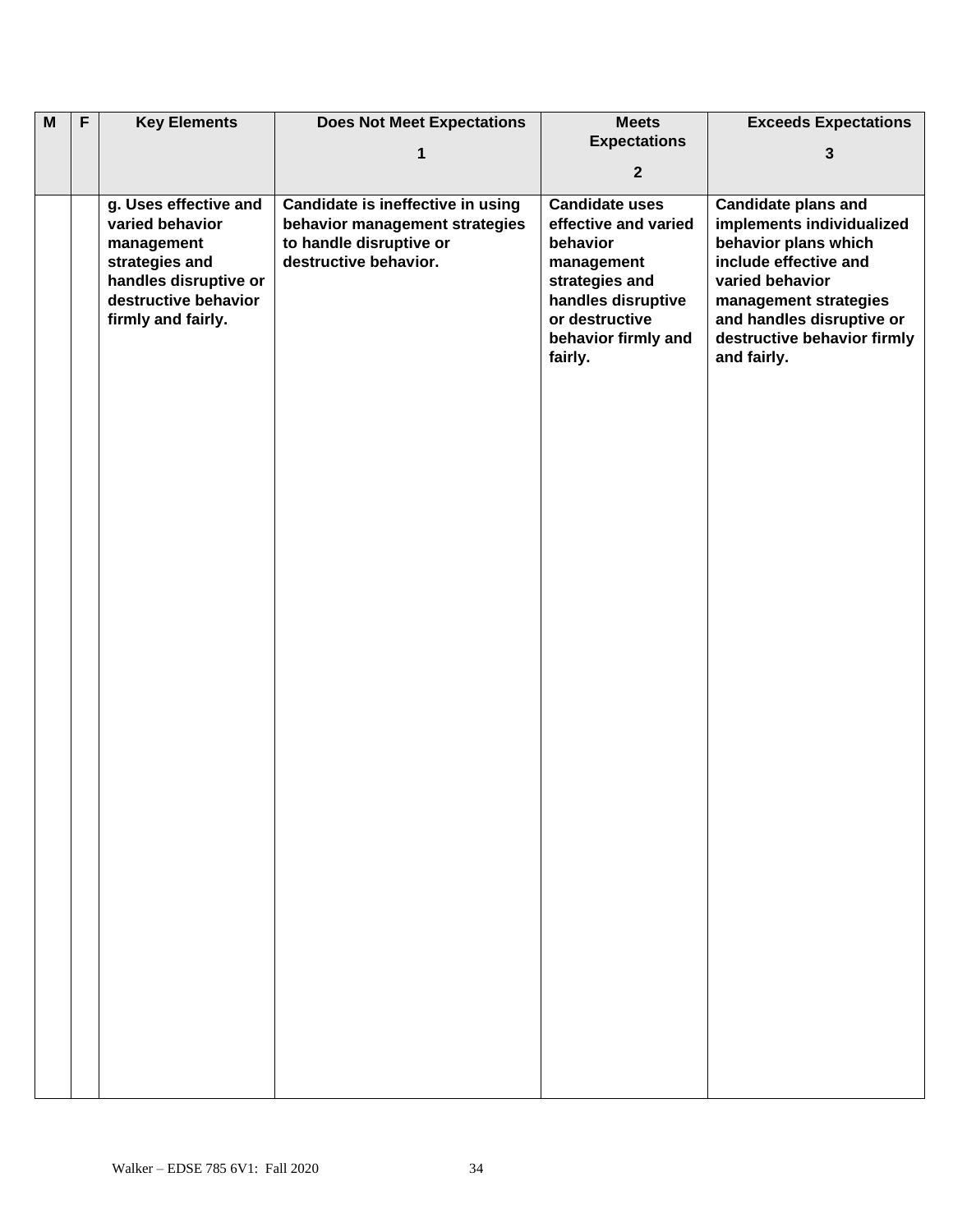| $\overline{M}$ | $\overline{F}$ | <b>Key Elements</b>           | <b>Does Not Meet Expectations</b>     | <b>Meets</b>              | <b>Exceeds Expectations</b>                       |
|----------------|----------------|-------------------------------|---------------------------------------|---------------------------|---------------------------------------------------|
|                |                |                               | 1                                     | <b>Expectations</b>       | 3                                                 |
|                |                |                               |                                       | $\mathbf{2}$              |                                                   |
|                |                | h. Communicates               | <b>Candidate fails to communicate</b> | <b>Candidate</b>          | <b>Candidate communicates</b>                     |
|                |                | high expectations             | high expectations for all students    | promotes                  | high expectations;                                |
|                |                | while respecting              | with visual impairment.               | appropriate student       | develops an awareness of                          |
|                |                | individual<br>differences and |                                       | behavior through<br>clear | student behavior within<br>the context of student |
|                |                | cultural diversity.           |                                       | communication of          | background and cultural                           |
|                |                |                               |                                       | high expectations         | diversity.                                        |
|                |                |                               |                                       | for all students with     |                                                   |
|                |                |                               |                                       | visual impairment.        |                                                   |
|                |                |                               |                                       |                           |                                                   |
|                |                |                               |                                       |                           |                                                   |
|                |                |                               |                                       |                           |                                                   |
|                |                |                               |                                       |                           |                                                   |
|                |                |                               |                                       |                           |                                                   |
|                |                |                               |                                       |                           |                                                   |
|                |                |                               |                                       |                           |                                                   |
|                |                |                               |                                       |                           |                                                   |
|                |                |                               |                                       |                           |                                                   |
|                |                |                               |                                       |                           |                                                   |
|                |                |                               |                                       |                           |                                                   |
|                |                |                               |                                       |                           |                                                   |
|                |                |                               |                                       |                           |                                                   |
|                |                |                               |                                       |                           |                                                   |
|                |                |                               |                                       |                           |                                                   |
|                |                |                               |                                       |                           |                                                   |
|                |                |                               |                                       |                           |                                                   |
|                |                |                               |                                       |                           |                                                   |
|                |                |                               |                                       |                           |                                                   |
|                |                |                               |                                       |                           |                                                   |
|                |                |                               |                                       |                           |                                                   |
|                |                |                               |                                       |                           |                                                   |
|                |                |                               |                                       |                           |                                                   |
|                |                |                               |                                       |                           |                                                   |
|                |                |                               |                                       |                           |                                                   |
|                |                |                               |                                       |                           |                                                   |